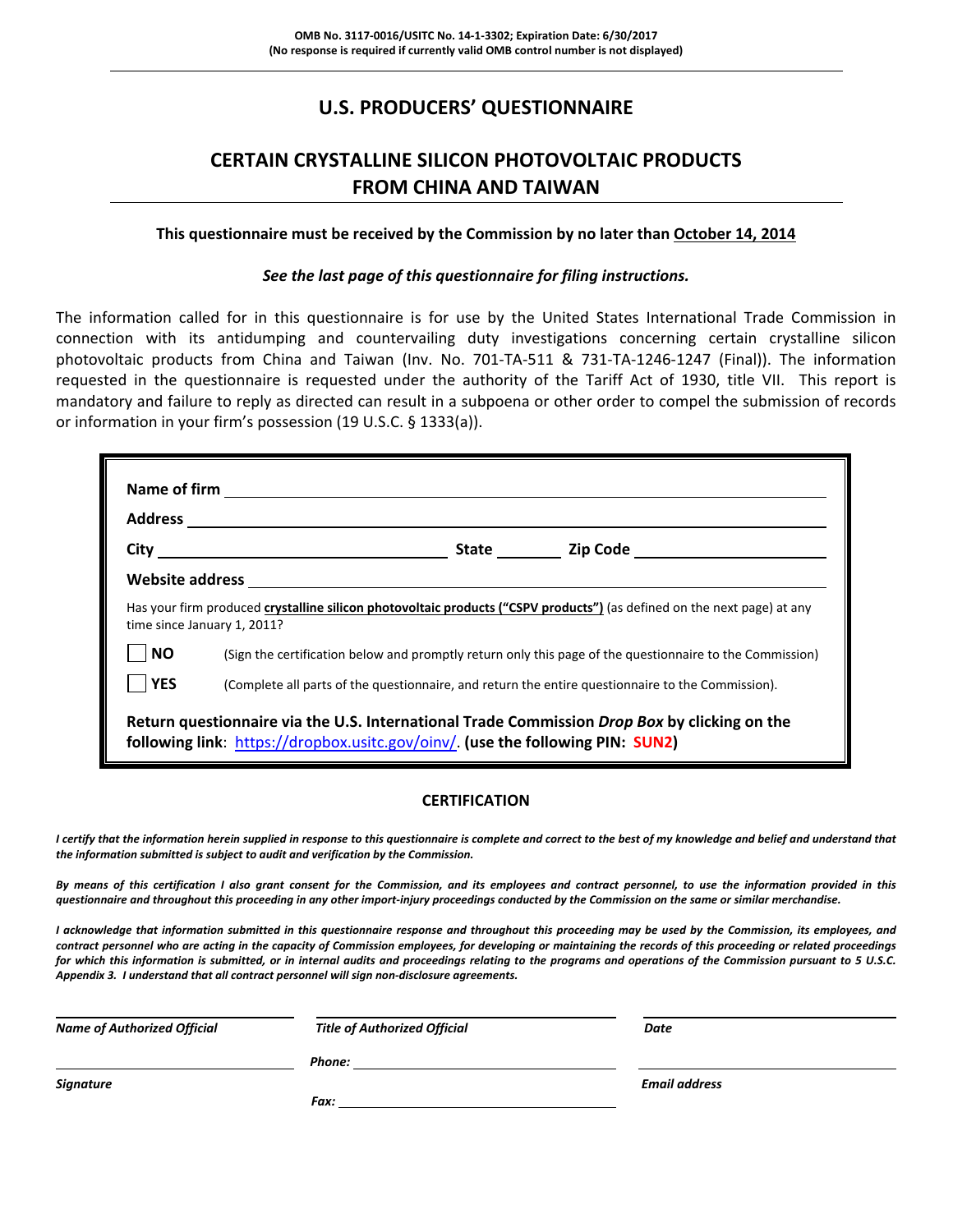### **PART I.—GENERAL INFORMATION**

### **Background.**

This proceeding was instituted in response to petitions filed December 31, 2013 by Solar World Industries America, Hillsboro, OR.

Antidumping and/or countervailing duties may be assessed on the subject imports as a result of these proceedings if the Commission makes an affirmative determination of injury, threat, or material retardation, and if the U.S. Department of Commerce makes an affirmative determination of dumping and/or countervailable subsidies.

### **Merchandise covered by the scope of these investigations.**

*"Certain crystalline silicon photovoltaic products," "CSPV products" or "subject product":* The merchandise covered by these investigations is crystalline silicon photovoltaic cells, and modules, laminates and/or panels consisting of crystalline silicon photovoltaic cells, whether or not partially or fully assembled into other products, including building integrated materials.

For purposes of these investigations, subject merchandise also includes modules, laminates and/or panels assembled in the subject country consisting of crystalline silicon photovoltaic cells that are completed or partially manufactured within a customs territory other than that subject country, using ingots that are manufactured in the subject country, wafers that are manufactured in the subject country, or cells where the manufacturing process begins in the subject country and is completed in a non‐subject country.

Subject merchandise includes crystalline silicon photovoltaic cells of thickness equal to or greater than 20 micrometers, having a p/n junction formed by any means, whether or not the cell has undergone other processing, including, but not limited to, cleaning, etching, coating, and/or addition of materials (including, but not limited to, metallization and conductor patterns) to collect and forward the electricity that is generated by the cell.

Merchandise covered by these investigations is currently classified in the Harmonized Tariff Schedule of the United States (HTSUS) under subheadings 8501.61.0000, 8507.20.8030, 8507.20.8040, 8507.20.8060, 8507.20.8090, 8541.40.6020, 8541.40.6030, and 8501.31.8000. These HTSUS subheadings are provided for convenience and customs purposes; the written description of the scope of these investigations is dispositive.

### *Exclusions from the scope of these investigations:*

(1) Excluded from the scope of these investigations are thin film photovoltaic products produced from amorphous silicon (a‐Si), cadmium telluride (CdTe), or copper indium gallium selenide (CIGS).

(2) Also excluded from the scope of these investigations are any products covered by the existing antidumping and countervailing duty orders on crystalline silicon photovoltaic cells, whether or not assembled into modules, from the People's Republic of China. *See Crystalline Silicon Photovoltaic Cells, Whether or Not Assembled Into Modules, From the People's Republic of China: Amended Final Determination of Sales at Less Than Fair Value, and Antidumping Duty Order*, 77 FR 73018 (December 7, 2012); *Crystalline Silicon Photovoltaic Cells, Whether or Not Assembled Into Modules, From the People's Republic of China: Countervailing Duty Order*, 77 FR 73017 (December 7, 2012).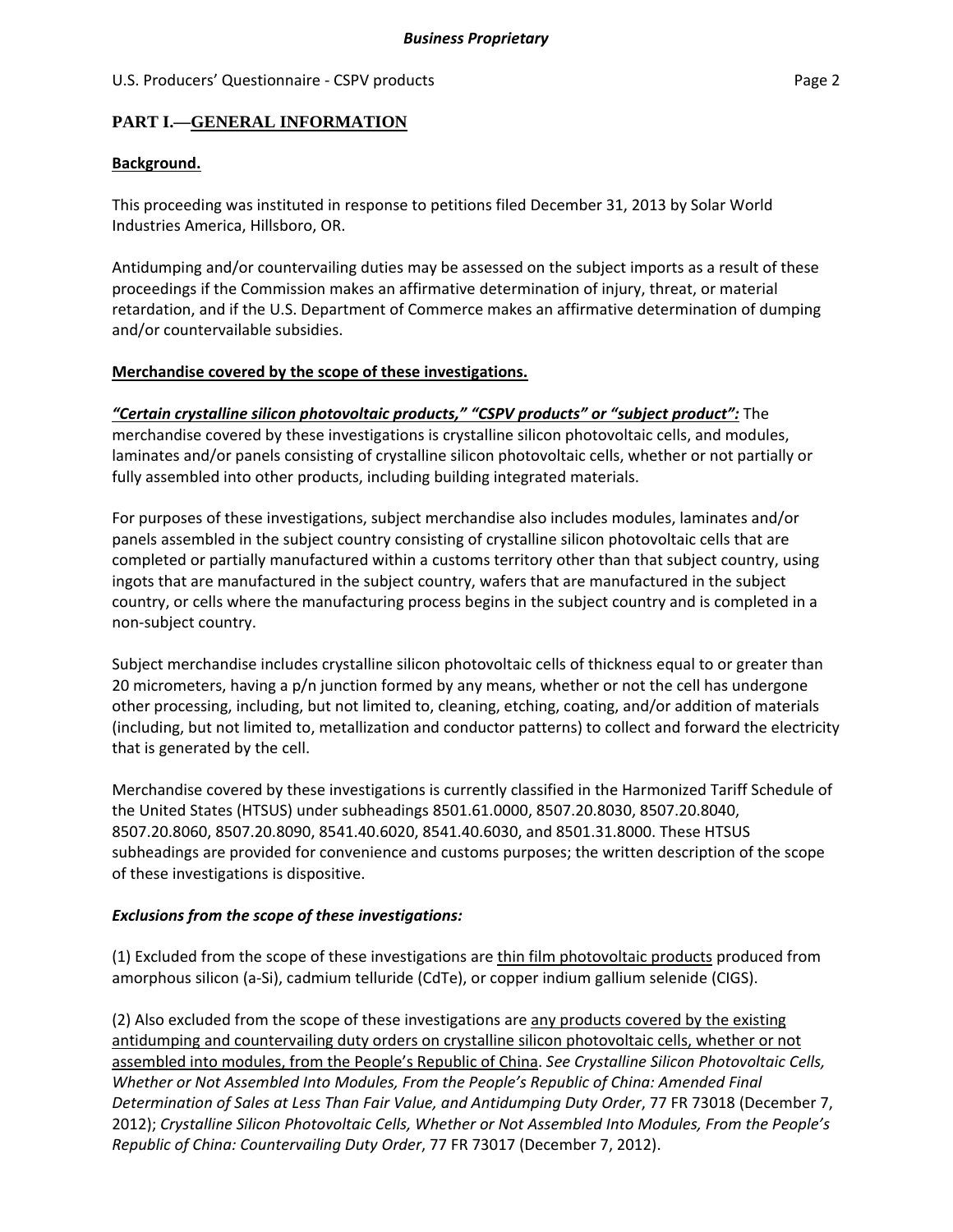(3) Also excluded from the scope of these investigations are crystalline silicon photovoltaic cells, not exceeding 10,000 mm<sup>2</sup> in surface area, that are permanently integrated into a consumer good whose function is other than power generation and that consumes the electricity generated by the integrated crystalline silicon photovoltaic cell. Where more than one cell is permanently integrated into a consumer good, the surface area for purposes of this exclusion shall be the total combined surface area of all cells that are integrated into the consumer good.

*Service of questionnaire response(s)*.‐‐In the event that your firm is a party to this proceeding, you are required to serve a copy of the questionnaire(s), once completed, on parties to the proceeding that are subject to administrative protective order (see 19 CFR  $\S 207.7$ ). A list of such parties is maintained by the Commission's Secretary and may be obtained by calling 202–205–1803. A certificate of service must accompany the copy of the completed questionnaire(s) you submit (see 19 CFR  $\S$  207.7).

*Confidentiality*.‐‐The commercial and financial data furnished in response to the enclosed questionnaire(s) that reveal the individual operations of your firm will be treated as confidential by the Commission to the extent that such data are not otherwise available to the public and will not be disclosed except as may be required by law (see 19 U.S.C. § 1677f). Such confidential information will not be published in a manner that will reveal the individual operations of your firm; however, general characterizations of numerical business proprietary information (such as discussion of trends) will be treated as confidential business information only at the request of the submitter for good cause shown.

*Verification***.‐‐**The information submitted in the enclosed questionnaire(s) is subject to audit and verification by the Commission. To facilitate possible verification of data, please keep all of your files, worksheets, and supporting documents used in the preparation of the questionnaire response(s).

*Release of information*.‐‐The information provided by your firm in response to the questionnaire(s), as well as any other business proprietary information submitted by your firm to the Commission in connection with this proceeding, may become subject to, and released under, the administrative protective order provisions of the Tariff Act of 1930 (19 U.S.C. § 1677f) and section 207.7 of the Commission's Rules of Practice and Procedure (19 CFR § 207.7). This means that certain lawyers and other authorized individuals may temporarily be given access to the information for use in connection with this proceeding or other import-injury proceedings conducted by the Commission on the same or similar merchandise; those individuals would be subject to severe penalties if the information were divulged to unauthorized individuals.

I‐1a. **OMB statistics**.‐‐Please report below the actual number of hours required and the cost to your firm of preparing the reply to this questionnaire and completing the form. We are also interested in any comments you may have for improving this questionnaire in general or the clarity of specific questions. Please attach such comments to your firm's response or send them to the above address.

| <b>Hours</b> | <b>Dollars</b> |
|--------------|----------------|
|              |                |

The questions in this questionnaire have been reviewed with market participants to ensure that issues of concern are adequately addressed and that data requests are sufficient, meaningful, and as limited as possible. Public reporting burden for this questionnaire is estimated to average 50 hours per response, including the time for reviewing instructions, searching existing data sources, gathering the data needed, and completing and reviewing the questionnaire.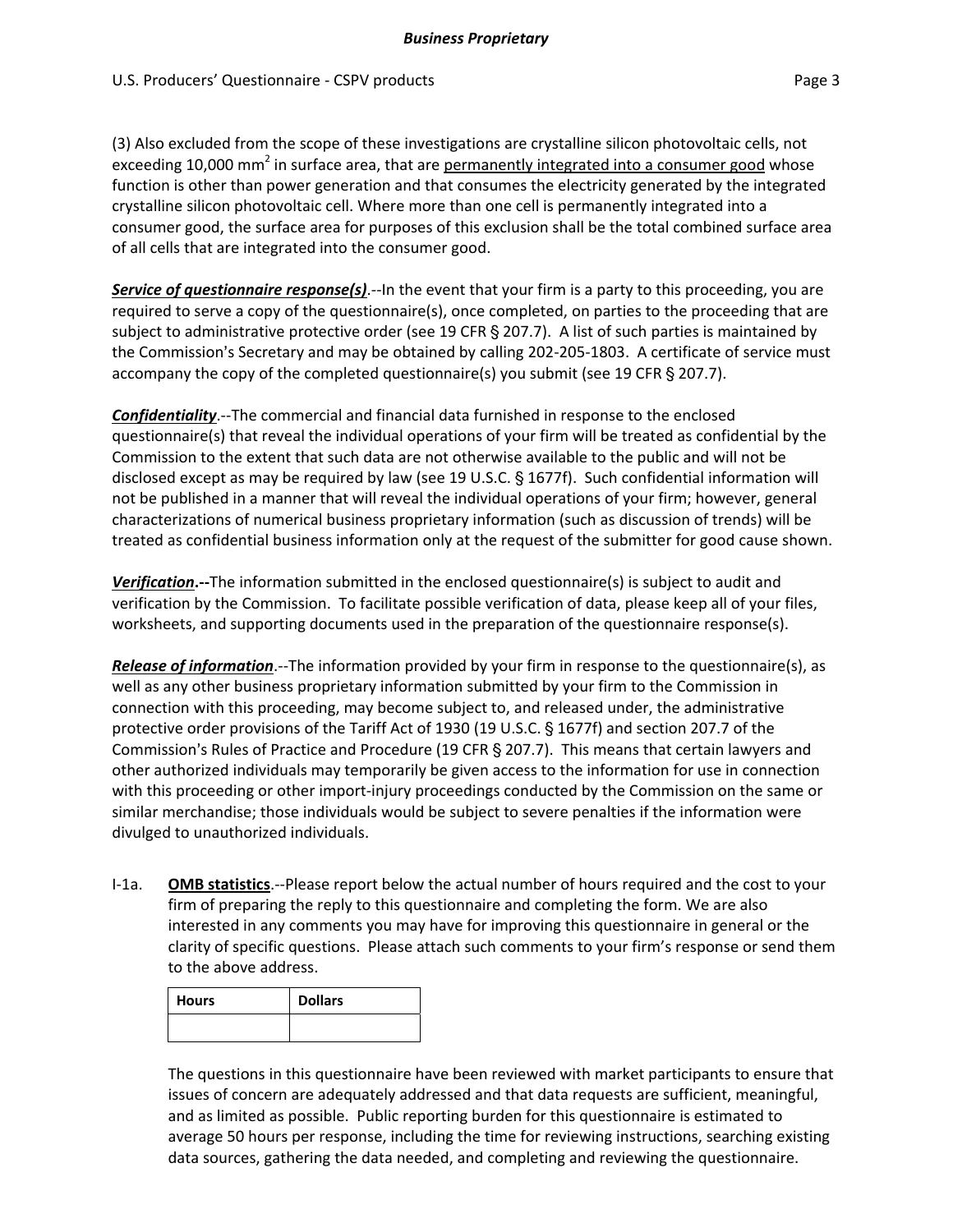Send comments regarding the accuracy of this burden estimate or any other aspect of this collection of information, including suggestions for reducing the burden, to the Office of Investigations, U.S. International Trade Commission, 500 E Street, SW, Washington, DC 20436.

I‐1b. **TAA information release**.‐‐In the event that the U.S. International Trade Commission (USITC) makes an affirmative final determination in this proceeding, do you consent to the USITC's release of your contact information (company name, address, contact person, telephone number, email address) appearing on the front page of this questionnaire to the Departments of Commerce, Labor, and Agriculture, as applicable, so that your firm and its workers can be made eligible for benefits under the Trade Adjustment Assistance program?



I‐2. **Establishments covered**.‐‐Provide the name and address of establishment(s) covered by this questionnaire. If your firm is publicly traded, please specify the stock exchange and trading symbol in the narrative field.

*"Establishment"*‐‐Each facility of a firm involved in the production, importation, and/or purchase of CSPV products, including auxiliary facilities operated in conjunction with (whether or not physically separate from) such facilities.

| <b>Establishments</b><br>Covered <sup>1</sup>                                            | City, State | Zip (5 digit) | <b>Description</b> |  |  |
|------------------------------------------------------------------------------------------|-------------|---------------|--------------------|--|--|
|                                                                                          |             |               |                    |  |  |
| $\overline{\phantom{a}}$                                                                 |             |               |                    |  |  |
| 3                                                                                        |             |               |                    |  |  |
| 4                                                                                        |             |               |                    |  |  |
| 5                                                                                        |             |               |                    |  |  |
| 6                                                                                        |             |               |                    |  |  |
| <sup>1</sup> Additional discussion on establishments consolidated in this questionnaire: |             |               |                    |  |  |

I‐3. **Petition support**.‐‐Does your firm support or oppose the petitions?

| Country          | <b>Support</b> | <b>Oppose</b> | Take no position |
|------------------|----------------|---------------|------------------|
| <b>China CVD</b> |                |               |                  |
| China AD         |                |               |                  |
| <b>Taiwan AD</b> |                |               |                  |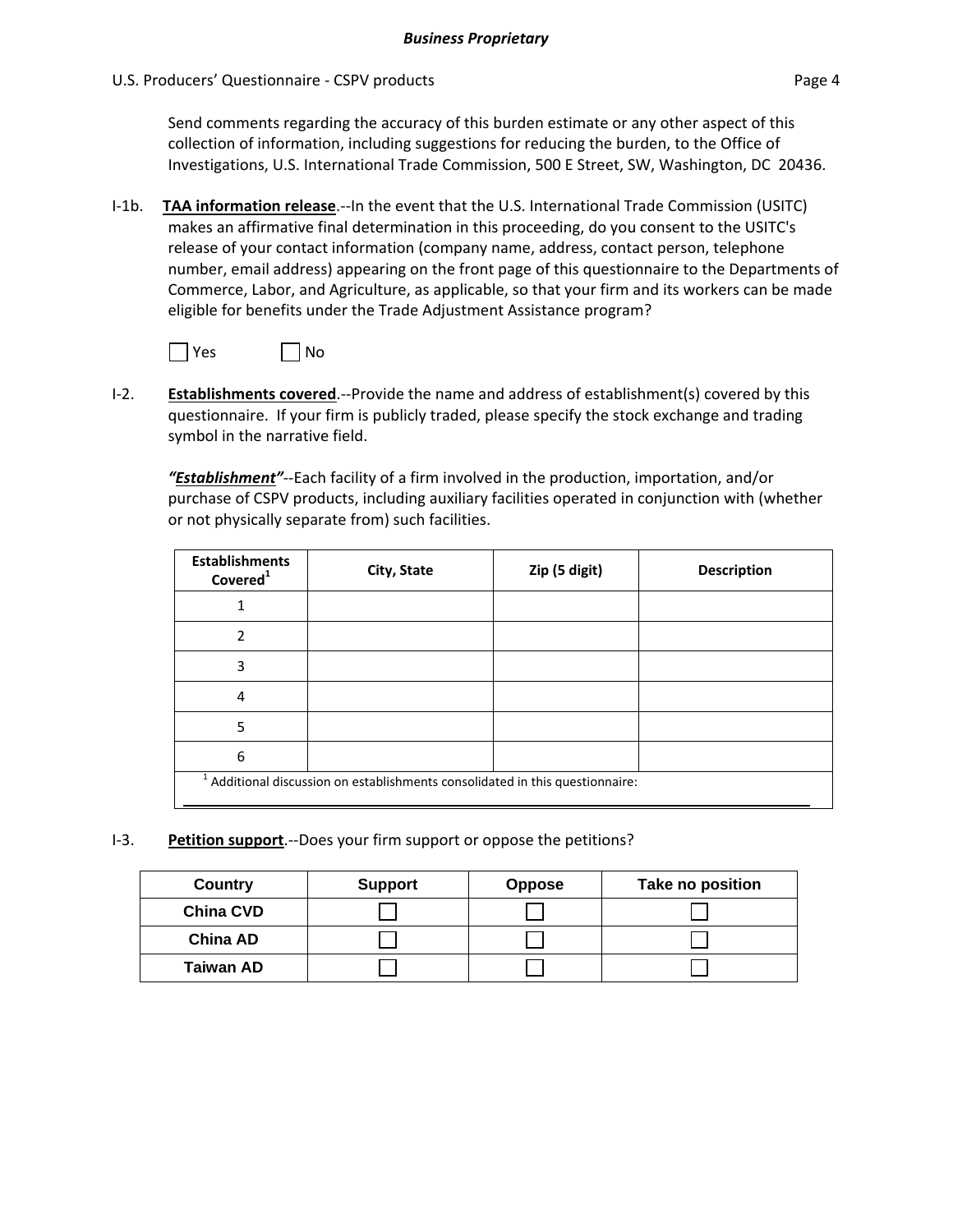### U.S. Producers' Questionnaire - CSPV products **Page 5** and Page 5

- I-4. **Ownership**.--Is your firm owned, in whole or in part, by any other firm?
	- No **B** Yes--List the following information.

| Firm name | <b>Address</b> | <b>Extent of</b><br>ownership<br>( <i>percent</i> ) |
|-----------|----------------|-----------------------------------------------------|
|           |                |                                                     |
|           |                |                                                     |
|           |                |                                                     |

- I‐5. **Related importers/exporters**.‐‐Does your firm have any related firms, either domestic or foreign, that are engaged in importing CSPV products from China or Taiwan into the United States or that are engaged in exporting CSPV products from China or Taiwan to the United States?
	- No **B** Yes--List the following information.

| Firm name | <b>Address</b> | <b>Affiliation</b> |
|-----------|----------------|--------------------|
|           |                |                    |
|           |                |                    |
|           |                |                    |
|           |                |                    |
|           |                |                    |

- I‐6. **Related producers**.‐‐Does your firm have any related firms, either domestic or foreign, that are engaged in the production of CSPV products?
	-

 $\Box$  No  $\Box$  Yes--List the following information.

| Firm name | <b>Address</b> | <b>Affiliation</b> |
|-----------|----------------|--------------------|
|           |                |                    |
|           |                |                    |
|           |                |                    |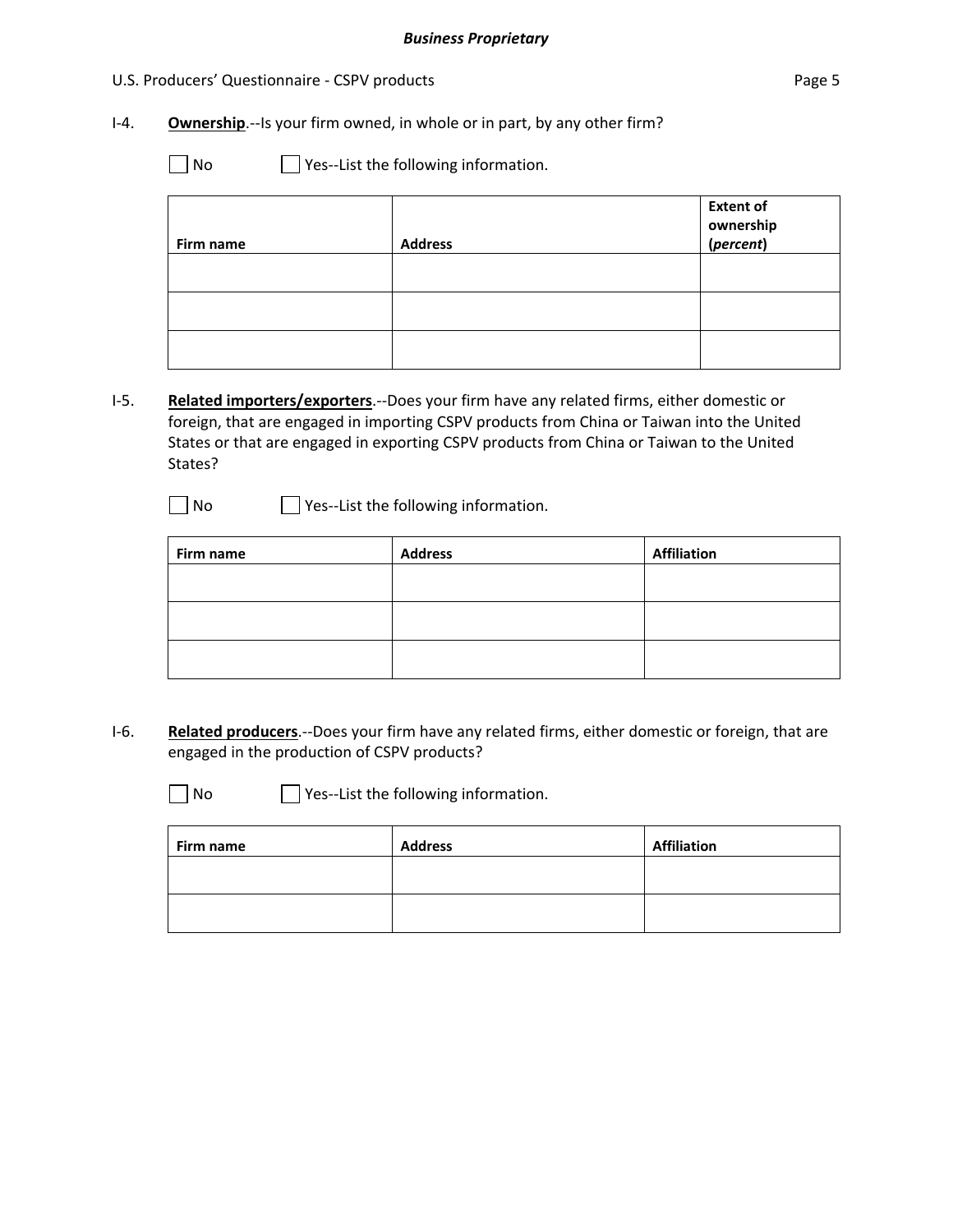### U.S. Producers' Questionnaire - CSPV products **Page 6** and Page 6

### **PART II.—TRADE AND RELATED INFORMATION**

Further information on this part of the questionnaire can be obtained from Chris Cassise (202-708-5408, chris.cassise@usitc.gov). Supply all data requested on a calendar-year basis.

II‐1. **Contact information.**‐‐ Please identify the responsible individual and the manner by which Commission staff may contact that individual regarding the confidential information submitted in part II.

| Name      |  |
|-----------|--|
| Title     |  |
| Email     |  |
| Telephone |  |
| Fax       |  |

II‐2. **Changes in operations.‐‐**Please indicate whether your firm has experienced any of the following changes in relation to the production of CSPV products since January 1, 2011.

| (check as many as appropriate) |                                                   | (please describe) |
|--------------------------------|---------------------------------------------------|-------------------|
|                                | plant openings                                    |                   |
| $\mathbb{R}^n$                 | plant closings                                    |                   |
|                                | relocations                                       |                   |
|                                | expansions                                        |                   |
|                                | acquisitions                                      |                   |
|                                | consolidations                                    |                   |
| $\mathcal{L}_{\mathcal{A}}$    | prolonged shutdowns or<br>production curtailments |                   |
|                                | revised labor agreements                          |                   |
|                                | other (e.g., technology)                          |                   |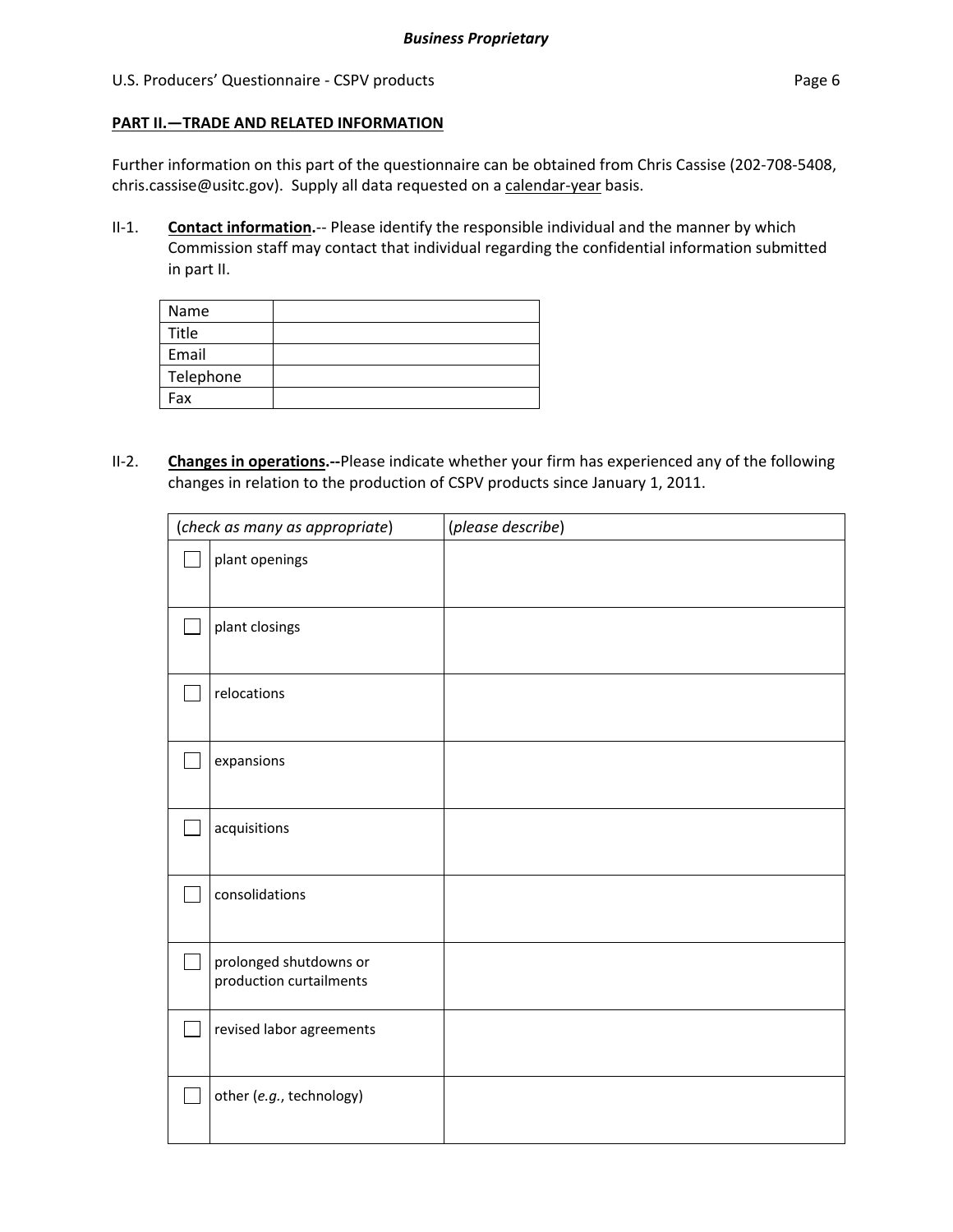#### *Business Proprietary*

|         |                                                                                                                                                                            | U.S. Producers' Questionnaire - CSPV products                                                                                                                                                                                                                                           | Page 7 |  |
|---------|----------------------------------------------------------------------------------------------------------------------------------------------------------------------------|-----------------------------------------------------------------------------------------------------------------------------------------------------------------------------------------------------------------------------------------------------------------------------------------|--------|--|
| $II-3.$ | CSPV Cells.--Since January 1, 2011, has your firm manufactured CSPV Cells?                                                                                                 |                                                                                                                                                                                                                                                                                         |        |  |
|         | No                                                                                                                                                                         | Yes-Please complete question II-7 (CSPV cells in kilowatts) on page 9.                                                                                                                                                                                                                  |        |  |
| $II-4.$ |                                                                                                                                                                            | CSPV Modules.--Since January 1, 2011, has your firm manufactured CSPV Modules?                                                                                                                                                                                                          |        |  |
|         | No                                                                                                                                                                         | Yes-Please compete question II-8 (CSPV modules in kilowatts) on page 10.                                                                                                                                                                                                                |        |  |
| $II-5.$ | <b>Internal consumption of CSPV Cells.</b> —If your firm manufactures CSPV modules, were the CSPV<br>modules manufactured using CSPV cells produced in-house by your firm? |                                                                                                                                                                                                                                                                                         |        |  |
|         | No                                                                                                                                                                         | Yes                                                                                                                                                                                                                                                                                     |        |  |
| $II-6.$ |                                                                                                                                                                            | Internal consumption of CSPV Cells.-If your firm manufactures CSPV modules using CSPV cells<br>that were not produced in-house by your firm, please specify the source of the CSPV cells<br>(purchased or transferred domestically, imported, etc.) and any other relevant information. |        |  |
|         |                                                                                                                                                                            |                                                                                                                                                                                                                                                                                         |        |  |

**Integrated producers of CSPV modules:** (those U.S. producers that produce CSPV cells to be used in the production of their CSPV modules) should report data regarding their CSPV cell production in question II‐7 (while reporting any cells used in downstream production of modules as "internal consumption") and report data regarding their CSPV module production in question II‐8.

**Assemblers of CSPV modules:** (those U.S. firms that purchase or import CSPV cells from an unrelated firm and assemble CSPV modules) should report data regarding their production in question II‐8 (while indicating the various sources of their CSPV cells in the production data).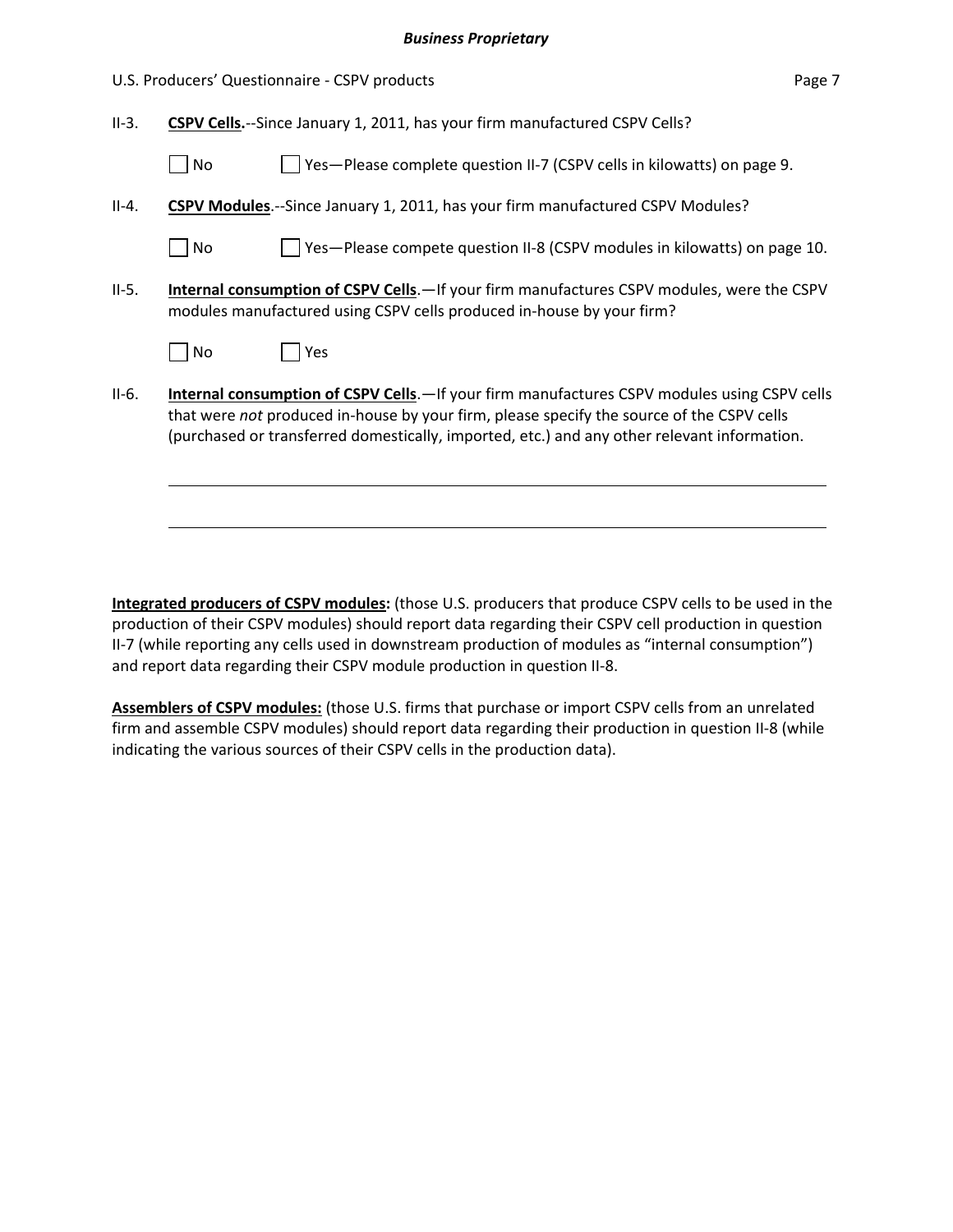### *Definitions*

*"Average production capacity" or "capacity"* is defined as the level of production that your establishment(s) could reasonably have expected to attain during the specified periods. Assume normal operating conditions (i.e., using equipment and machinery in place and ready to operate; normal operating levels (hours per week/weeks per year) and time for downtime, maintenance, repair, and cleanup; and a typical or representative product mix).

*"Production"* is defined as all production in your U.S. establishment(s), including production consumed internally within your firm and production for another firm under a toll agreement.

**"U.S. shipments**" are divided into: (1) U.S. commercial shipments, (2) internal consumption, and (3) transfers to related firms within the United States.

*"U.S. Commercial shipments"* are defined as shipments made within the United States as a result of an arm's length commercial transaction in the ordinary course of business. The value of a reported U.S. commercial should be net values (i.e., gross sales values less all discounts, allowances, rebates, prepaid freight, and the value of returned goods) in U.S. dollars, f.o.b. your point of shipment.

*"Internal consumption"* is defined as product consumed internally by your firm.

*"Transfers to related firms"* are defined as shipments made to related domestic firms. Such transactions are valued at fair market value.

*"Related firm"* is defined as a firm that your firm solely or jointly owns, manages, or otherwise controls. Such transactions are valued at fair market value.

*"Export shipments"* are defined as shipments to destinations outside the United States, including shipments to related firms.

*"End of period inventories"* is defined as finished goods inventory, not raw materials or work in progress.

*"Production Related Workers" or "PRWs"* are defined as production and related workers, including working supervisors and all nonsupervisory workers (including group leaders and trainees) engaged in fabricating, processing, assembling, inspecting, receiving, storage, handling, packing, warehousing, shipping, trucking, hauling, maintenance, repair, janitorial and guard services, product development, auxiliary production for plant's own use (e.g., power plant), recordkeeping, and other services closely associated with the above production operations.

Average number employed may be computed by adding the number of employees, both full time and part time, for the 12 pay periods ending closest to the 15th of the month and divide that total by 12. For the January to June periods, calculate similarly and divide by 6.

*"Hours worked"* includes time paid for sick leave, holidays, and vacation time. Include overtime hours actually worked; do not convert overtime pay to its equivalent in straight time hours.

*"Wages paid"* is defined as total wages paid before deductions of any kind (e.g., withholding taxes, old‐ age and unemployment insurance, group insurance, union dues, bonds, etc.). Include wages paid directly by your firm for overtime, holidays, vacations, and sick leave.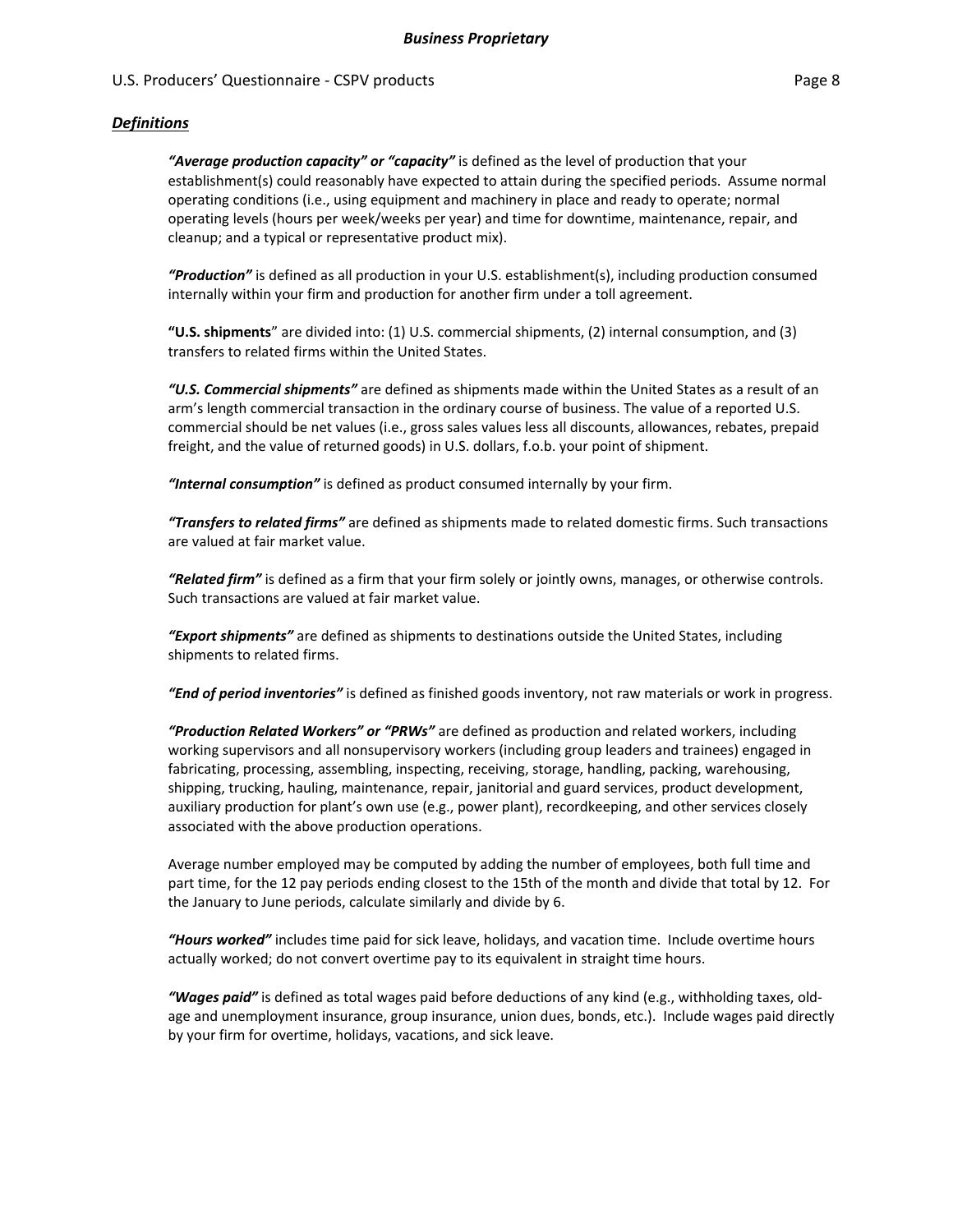II‐7. **Trade data: CSPV Cells in Kilowatts**.‐‐Report your firm's production capacity, production, shipments, and inventories, related to the production of **CSPV Cells** in your U.S. establishment(s) during the specified periods.

|                                                                                                                                                                                                                                                                                                                              |                                       | Quantity (in kilowatts) and value (in \$1,000) |      |      |      |
|------------------------------------------------------------------------------------------------------------------------------------------------------------------------------------------------------------------------------------------------------------------------------------------------------------------------------|---------------------------------------|------------------------------------------------|------|------|------|
|                                                                                                                                                                                                                                                                                                                              | <b>Calendar years</b><br>January-June |                                                |      |      |      |
| Item                                                                                                                                                                                                                                                                                                                         | 2011                                  | 2012                                           | 2013 | 2013 | 2014 |
| Beginning-of-period inventories (quantity)                                                                                                                                                                                                                                                                                   |                                       |                                                |      |      |      |
| Average production capacity <sup>1</sup> (quantity)                                                                                                                                                                                                                                                                          |                                       |                                                |      |      |      |
| <b>Production</b> (quantity)                                                                                                                                                                                                                                                                                                 |                                       |                                                |      |      |      |
| U.S. shipments:<br><b>Commercial shipments:</b><br>Quantity of commercial shipments                                                                                                                                                                                                                                          |                                       |                                                |      |      |      |
| Value of commercial shipments                                                                                                                                                                                                                                                                                                |                                       |                                                |      |      |      |
| Internal consumption:<br>Quantity of internal consumption                                                                                                                                                                                                                                                                    |                                       |                                                |      |      |      |
| Value <sup>2</sup> of internal consumption                                                                                                                                                                                                                                                                                   |                                       |                                                |      |      |      |
| <b>Transfers to related firms:</b><br><b>Quantity of transfers</b>                                                                                                                                                                                                                                                           |                                       |                                                |      |      |      |
| Value <sup>2</sup> of transfers                                                                                                                                                                                                                                                                                              |                                       |                                                |      |      |      |
| Export shipments: <sup>3</sup><br>Quantity of export shipments to related firms                                                                                                                                                                                                                                              |                                       |                                                |      |      |      |
| Value of export shipments to related firms                                                                                                                                                                                                                                                                                   |                                       |                                                |      |      |      |
| Quantity of export shipments to unrelated firms                                                                                                                                                                                                                                                                              |                                       |                                                |      |      |      |
| Value of export shipments to unrelated firms                                                                                                                                                                                                                                                                                 |                                       |                                                |      |      |      |
| End-of-period inventories <sup>4</sup> (quantity)                                                                                                                                                                                                                                                                            |                                       |                                                |      |      |      |
| <b>Employment data:</b><br>Average number of PRWs (number)                                                                                                                                                                                                                                                                   |                                       |                                                |      |      |      |
| Hours worked by PRWs (1,000 hours)                                                                                                                                                                                                                                                                                           |                                       |                                                |      |      |      |
| Wages paid to PRWs (value)                                                                                                                                                                                                                                                                                                   |                                       |                                                |      |      |      |
| $1$ The production capacity (see definitions in instruction booklet) reported is based on operating $\_\_$ hours per week, $\_\_$ weeks per<br>year. Please describe the methodology used to calculate production capacity, and explain any changes in reported capacity (use<br>additional pages as necessary).             |                                       |                                                |      |      |      |
| <sup>2</sup> Internal consumption and transfers to related firms must be valued at fair market value. In the event that you use a different basis<br>for valuing these transactions, please specify that basis (e.g., cost, cost plus, etc.) and provide value data using that basis for each of the<br>periods noted above: |                                       |                                                |      |      |      |
| <sup>3</sup> Identify your principal export markets:<br><sup>4</sup> Reconciliation of data.--Please note that the quantities reported above should reconcile as follows: beginning-of-period<br>inventories, plus production, less total shipments, equals end-of-period inventories. Do the data reported reconcile?       |                                       |                                                |      |      |      |

 $\Box$  Yes  $\Box$  No--Please explain: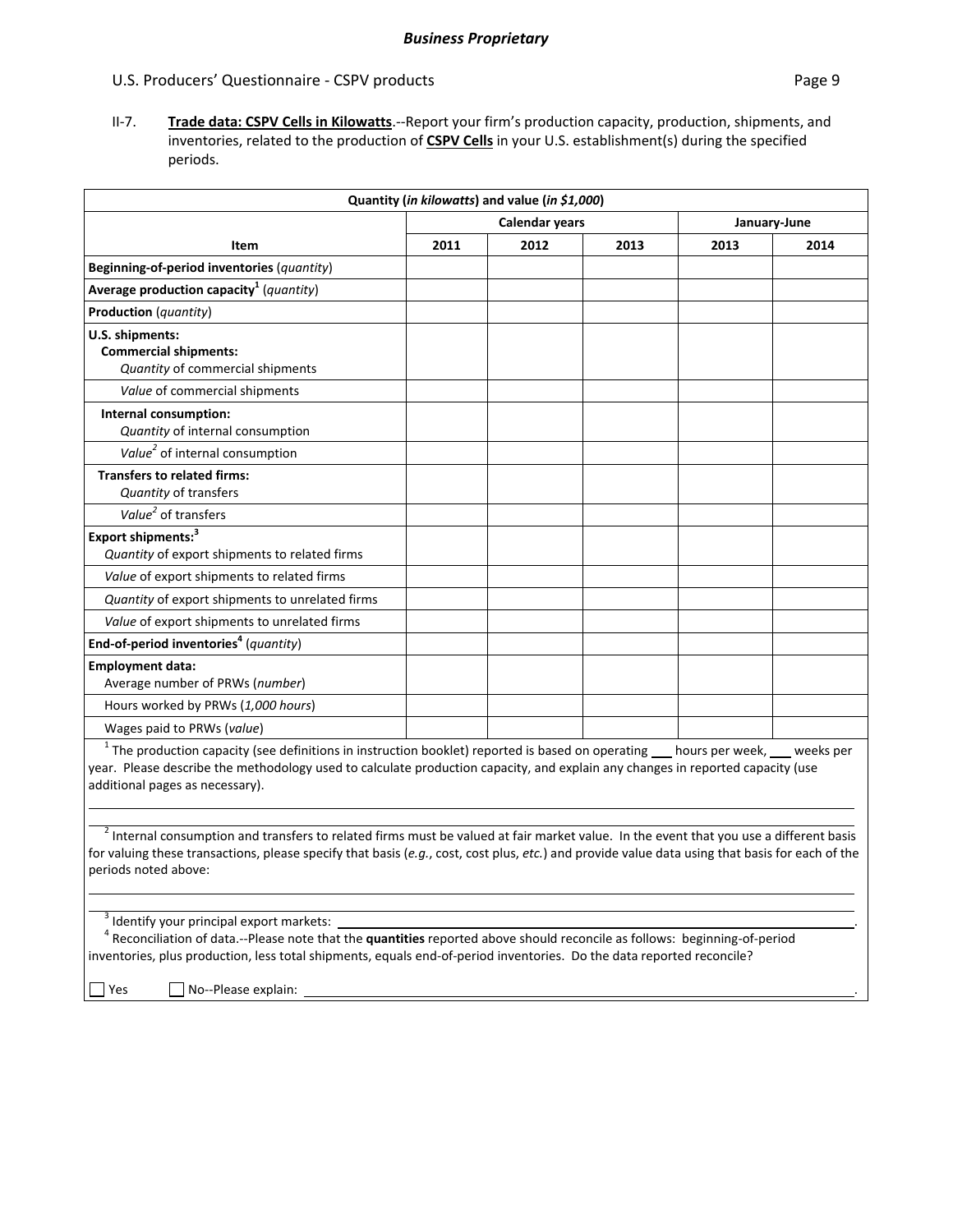II‐8. **Trade data: CSPV Modules in Kilowatts**.‐‐Report your firm's production capacity, production, shipments, inventories, and employment related to the production of **CSPV Modules** in your U.S. establishment(s) during the specified periods.

|                                                                                               |      | Quantity (in kilowatts) and value (in \$1,000) |                |              |      |
|-----------------------------------------------------------------------------------------------|------|------------------------------------------------|----------------|--------------|------|
|                                                                                               |      | <b>Calendar years</b>                          |                | January-June |      |
| Item                                                                                          | 2011 | 2012                                           | 2013           | 2013         | 2014 |
| Beginning-of-period inventories (quantity)                                                    |      |                                                |                |              |      |
| Average production capacity <sup>1</sup> (quantity)                                           |      |                                                |                |              |      |
| Module production using--<br>U.S. produced CSPV cells manufactured<br>by your firm (quantity) |      |                                                |                |              |      |
| U.S. produced CSPV cells manufactured<br>by another U.S. firm (quantity)                      |      |                                                |                |              |      |
| Chinese-sourced CSPV cells (quantity)                                                         |      |                                                |                |              |      |
| Taiwanese-sourced CSPV cells (quantity)                                                       |      |                                                |                |              |      |
| Other foreign-sourced CSPV cells (quantity)                                                   |      |                                                |                |              |      |
| Total production (quantity)                                                                   | 0    | 0                                              | $\overline{0}$ | 0            | 0    |
| U.S. shipments:<br><b>Commercial shipments:</b><br>Quantity of commercial shipments           |      |                                                |                |              |      |
| Value of commercial shipments                                                                 |      |                                                |                |              |      |
| Internal consumption:<br>Quantity of internal consumption                                     |      |                                                |                |              |      |
| Value <sup>2</sup> of internal consumption                                                    |      |                                                |                |              |      |
| <b>Transfers to related firms:</b><br>Quantity of transfers                                   |      |                                                |                |              |      |
| Value <sup>2</sup> of transfers                                                               |      |                                                |                |              |      |
| Export shipments: <sup>3</sup><br>Quantity of export shipments to related firms               |      |                                                |                |              |      |
| Value of export shipments to related firms                                                    |      |                                                |                |              |      |
| Quantity of export shipments to unrelated firms                                               |      |                                                |                |              |      |
| Value of export shipments to unrelated firms                                                  |      |                                                |                |              |      |
| End-of-period inventories <sup>4</sup> (quantity)                                             |      |                                                |                |              |      |
| <b>Employment data:</b><br>Average number of PRWs (number)                                    |      |                                                |                |              |      |
| Hours worked by PRWs (1,000 hours)                                                            |      |                                                |                |              |      |
| Wages paid to PRWs (value)                                                                    |      |                                                |                |              |      |
|                                                                                               |      |                                                |                |              |      |

 $1$  The production capacity (see definitions in instruction booklet) reported is based on operating hours per week, sume weeks per year. Please describe the methodology used to calculate production capacity, and explain any changes in reported capacity (use additional pages as necessary).

<sup>2</sup> Internal consumption and transfers to related firms must be valued at fair market value. In the event that you use a different basis for valuing these transactions, please specify that basis (*e.g.*, cost, cost plus, *etc.*) and provide value data using that basis for each of the periods noted above:

 $3$  Identify your principal export markets:

 <sup>4</sup> Reconciliation of data.‐‐Please note that the **quantities** reported above should reconcile as follows: beginning‐of‐period inventories, plus production, less total shipments, equals end-of-period inventories. Do the data reported reconcile?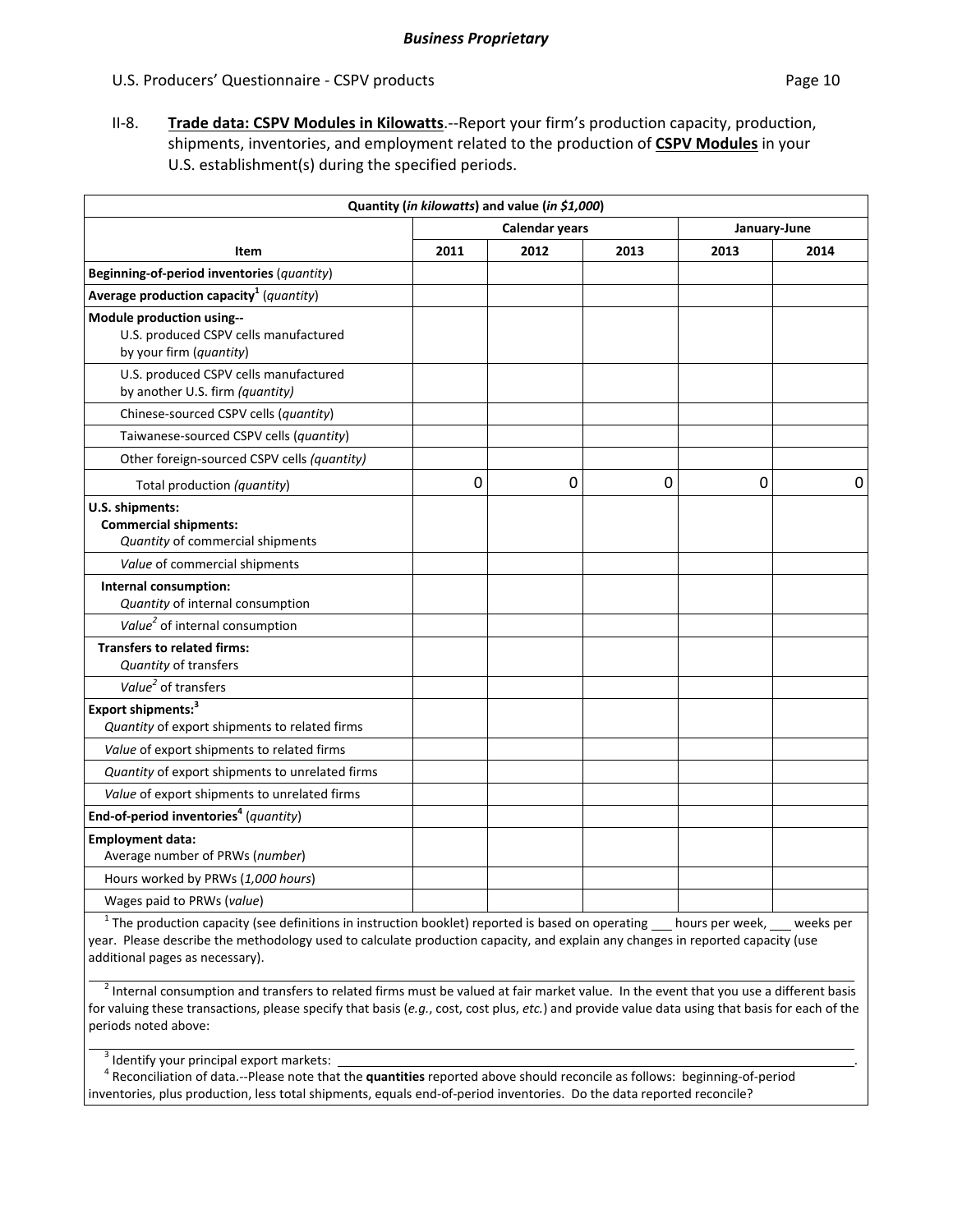| U.S. Producers' Questionnaire - CSPV products | Page 11 |
|-----------------------------------------------|---------|
|-----------------------------------------------|---------|

|      | Product shifting.-                                                                                                                                                                                                                                                                                                                                  |
|------|-----------------------------------------------------------------------------------------------------------------------------------------------------------------------------------------------------------------------------------------------------------------------------------------------------------------------------------------------------|
| (i)  | Is your firm able to switch production between CSPV products and other products using the<br>same manufacturing equipment?                                                                                                                                                                                                                          |
|      | $\Box$ Yes--Please identify other actual or potential products.<br>No                                                                                                                                                                                                                                                                               |
| (ii) | Please report any changes in the mix of your production that occurred since January 1, 2011<br>in facilities that produce CSPV products. In responding to this question, report: 1) the<br>date(s) such changes occurred; 2) the time involved to make the change; 3) the reason(s) for<br>the change.                                              |
|      | Tolling.--Since January 1, 2011, has your firm been involved in a toll agreement regarding the<br>production of CSPV products?                                                                                                                                                                                                                      |
|      | A "toll agreement" is defined as an agreement between two firms whereby the first firm                                                                                                                                                                                                                                                              |
|      | furnishes the raw materials and the second firm uses the raw materials to produce a product<br>that it then returns to the first firm with a charge for processing costs, overhead, etc.                                                                                                                                                            |
|      | No                                                                                                                                                                                                                                                                                                                                                  |
|      | Foreign trade zone.--Does your firm produce CSPV products in a foreign trade zone (FTZ)?                                                                                                                                                                                                                                                            |
|      | "Foreign trade zone" is a designated location in the United States where firms utilize special<br>procedures that allow delayed or reduced customs duty payments on foreign merchandise. A<br>foreign trade zone must be designated as such pursuant to the rules and procedures set forth in<br>the Foreign-Trade Zones Act, 19 U.S.C. §§ 81a-81u. |
|      | No                                                                                                                                                                                                                                                                                                                                                  |
|      | Importer.--Since January 1, 2011, has your firm imported CSPV products?                                                                                                                                                                                                                                                                             |
|      | "Importer" is defined as the person or firm primarily liable for the payment of any duties on the<br>merchandise, or an authorized agent acting on his behalf. The importer may be the consignee,<br>or the importer of record. See 19 CFR 101.1                                                                                                    |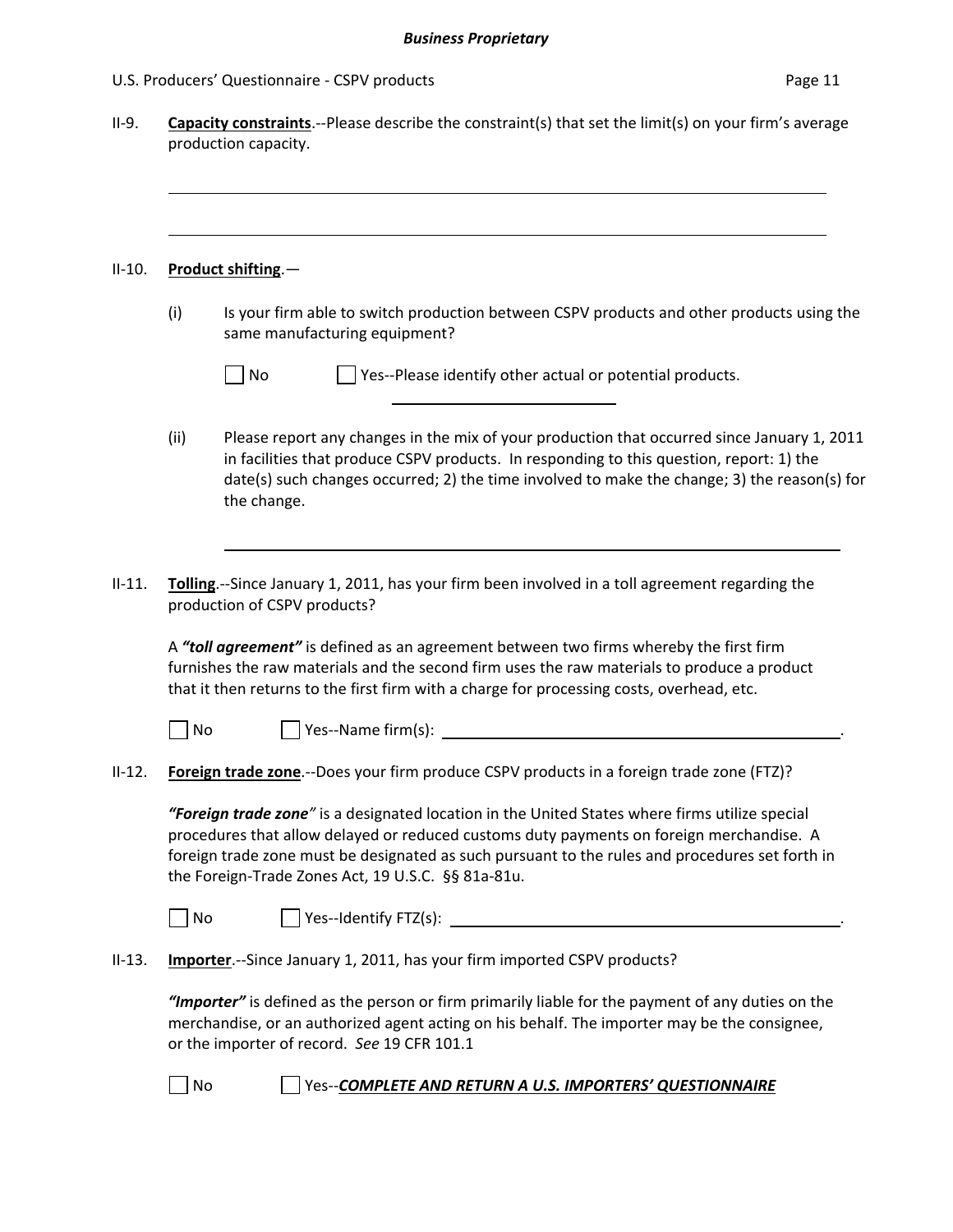II‐14. **Channels of Distribution**.‐‐Report your firm's total U.S. commercial shipments of CSPV modules, by channel of distribution, from its U.S. establishment(s) during the specified periods.

| <b>Quantity (kilowatts)</b>                                                                                                                                                                                                                                                                                                                                   |                                                         |      |      |      |      |      |  |
|---------------------------------------------------------------------------------------------------------------------------------------------------------------------------------------------------------------------------------------------------------------------------------------------------------------------------------------------------------------|---------------------------------------------------------|------|------|------|------|------|--|
| <b>Calendar years</b><br>January-June                                                                                                                                                                                                                                                                                                                         |                                                         |      |      |      |      |      |  |
| <b>Description</b>                                                                                                                                                                                                                                                                                                                                            |                                                         | 2011 | 2012 | 2013 | 2013 | 2014 |  |
| modules to:<br><b>Distributors</b>                                                                                                                                                                                                                                                                                                                            | <b>Commercial U.S. shipments of CSPV</b>                |      |      |      |      |      |  |
| <b>Installers</b>                                                                                                                                                                                                                                                                                                                                             | Residential                                             |      |      |      |      |      |  |
|                                                                                                                                                                                                                                                                                                                                                               | Commercial                                              |      |      |      |      |      |  |
| Utilities/developers                                                                                                                                                                                                                                                                                                                                          |                                                         |      |      |      |      |      |  |
| shipments                                                                                                                                                                                                                                                                                                                                                     | Total commercial U.S.                                   | 0    | O    | 0    | 0    | Ω    |  |
|                                                                                                                                                                                                                                                                                                                                                               | Reconciliation check (should = zero ("0")) <sup>1</sup> | 0    | 0    | 0    | 0    | 0    |  |
| <sup>1</sup> Total commercial U.S. shipments reported in this question should match data reported for commercial U.S.<br>shipments in question II-8. If these data reconcile correctly, the reconciliation check line should result in a zero<br>("0"). If these data do not reconcile, please revise the reported data prior to submission to the Commission |                                                         |      |      |      |      |      |  |

II‐15. **Related firms**.‐‐If your firm reported transfers to related firms above, please indicate the nature of the relationship between your firm and the related firms (*e.g.*, joint venture, wholly owned subsidiary), whether the transfers were priced at market value or by a non-market formula, whether your firm retained marketing rights to all transfers, and whether the related firms also processed inputs from sources other than your firm.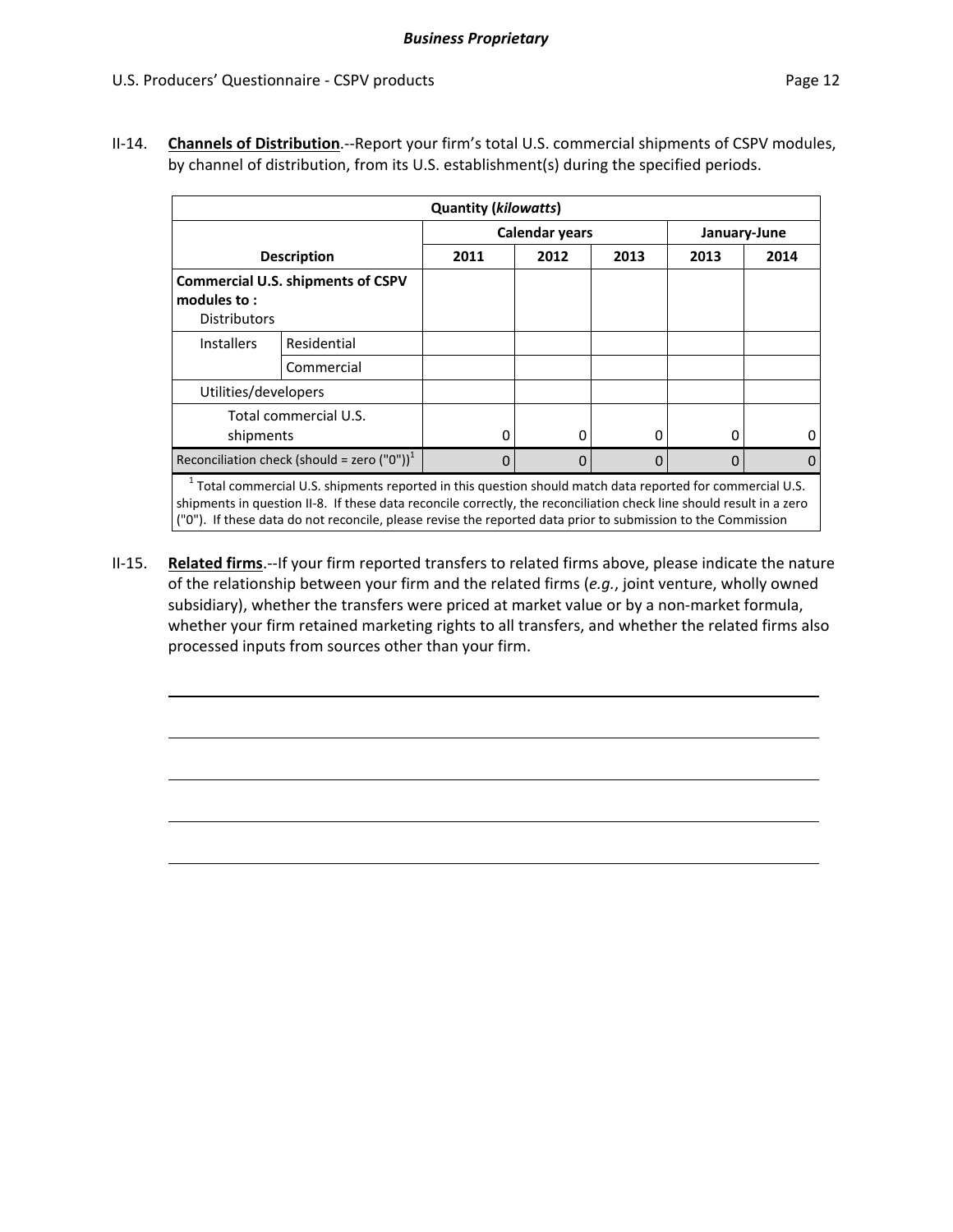II‐16. **Purchases Other than Direct Imports of CSPV Cells**.‐‐Other than direct imports, has your firm otherwise purchased CSPV cells since January 1, 2011?

*"Purchase"* is defined as a transaction to buy product from a U.S. corporate entity such as another U.S. producer, a U.S. distributor, or a U.S. firm that has directly imported the product.

*"Direct import"* is defined as a transaction to buy from a foreign producer where your firm is the importer of record or consignee.

No  $\Box$  Yes--Report the quantity of the purchases below for the specified periods.<sup>1</sup>

| (Quantity in kilowatts)                                                                                                                                                                  |      |                |              |      |      |  |  |
|------------------------------------------------------------------------------------------------------------------------------------------------------------------------------------------|------|----------------|--------------|------|------|--|--|
|                                                                                                                                                                                          |      | Calendar years | January-June |      |      |  |  |
| Item                                                                                                                                                                                     | 2011 | 2012           | 2013         | 2013 | 2014 |  |  |
| PURCHASES FROM U.S. IMPORTERS <sup>2</sup> OF CSPV<br><b>CELLS FROM-</b><br>China                                                                                                        |      |                |              |      |      |  |  |
| Taiwan                                                                                                                                                                                   |      |                |              |      |      |  |  |
| All other countries                                                                                                                                                                      |      |                |              |      |      |  |  |
| PURCHASES FROM DOMESTIC PRODUCERS: <sup>2</sup>                                                                                                                                          |      |                |              |      |      |  |  |
| Please indicate your firm's reasons for purchasing this product. If your firm's reasons differ by source, please<br>elaborate.                                                           |      |                |              |      |      |  |  |
| $^2$ Please list the name of the firm(s) from which your firm purchased this product. If your firm's suppliers differ by<br>source, please identify the source for each listed supplier. |      |                |              |      |      |  |  |

### II‐17. **Purchases Other than Direct Imports of CSPV Modules**.‐‐Other than direct imports, has your firm otherwise purchased CSPV modules since January 1, 2011 (see definitions in question II‐16 above)?

No Ses-Report the quantity of the purchases below for the specified periods.<sup>1</sup>

|                                                                                                                                             | (Quantity in kilowatts) |                       |              |      |      |
|---------------------------------------------------------------------------------------------------------------------------------------------|-------------------------|-----------------------|--------------|------|------|
|                                                                                                                                             |                         | <b>Calendar years</b> | January-June |      |      |
| Item                                                                                                                                        | 2011                    | 2012                  | 2013         | 2013 | 2014 |
| PURCHASES FROM U.S. IMPORTERS <sup>2</sup> OF CSPV<br><b>MODULES FROM-</b><br>China                                                         |                         |                       |              |      |      |
| Taiwan                                                                                                                                      |                         |                       |              |      |      |
| All other countries                                                                                                                         |                         |                       |              |      |      |
| PURCHASES FROM DOMESTIC PRODUCERS: <sup>2</sup>                                                                                             |                         |                       |              |      |      |
| <sup>1</sup> Please indicate your firm's reasons for purchasing this product. If your firm's reasons differ by source, please<br>elaborate. |                         |                       |              |      |      |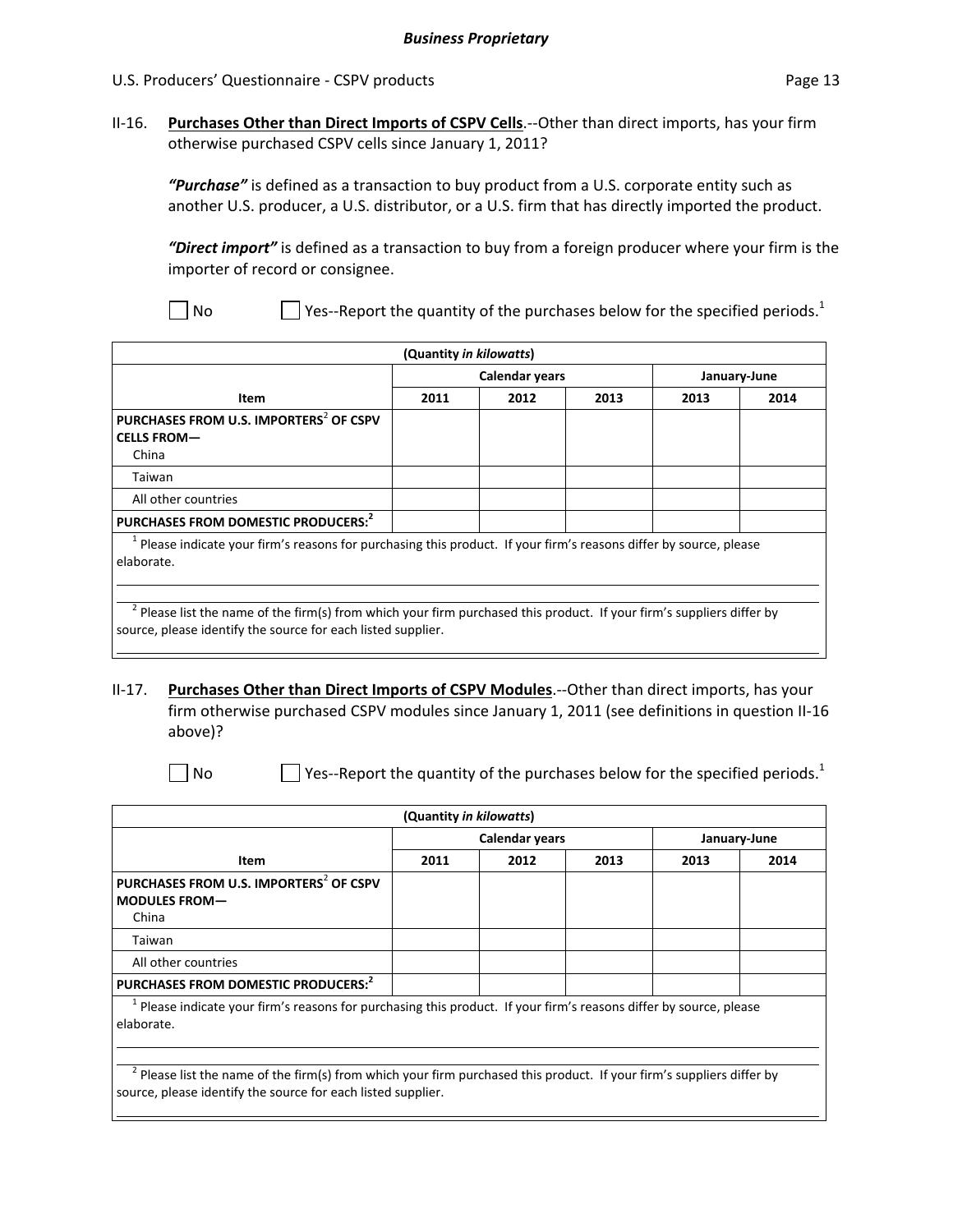### **PART III.‐‐FINANCIAL INFORMATION**

Address questions on this part of the questionnaire to David Boyland (202‐708‐4725, david**.**boyland@usitc.gov).

III-1. **Contact information.**-- Please identify the responsible individual and the manner by which Commission staff may contact that individual regarding the confidential information submitted in part III.

| Name      |  |
|-----------|--|
| Title     |  |
| Email     |  |
| Telephone |  |
| Fax       |  |

- III-2. **Accounting system.**--Briefly describe your firm's financial accounting system.
	- A. When does your firm's fiscal year end (month and day)? If your firm's fiscal year changed since January 1, 2011, explain below:
	- B.1. Describe the lowest level of operations (e.g., plant, division, company‐wide) for which financial statements are prepared that include CSPV cells and/or modules:

<u> 2002 - Jan James Barnett, mars et al. (</u>

- 2. Does your firm prepare profit/loss statements for CSPV cells and/or modules?  $\Box$  Yes  $\Box$  No
- 3. How often did your firm (or parent company) prepare financial statements (including annual reports, 10Ks)? Please check relevant items below.  $\Box$  Audited,  $\Box$  unaudited,  $\Box$  annual reports,  $\Box$  10Ks,  $\Box$  10 Qs,  $\Box$  Monthly,  $\Box$  quarterly,  $\Box$  semi-annually,  $\Box$  annually
- 4. Accounting basis:  $\Box$  GAAP,  $\Box$  cash,  $\Box$  tax, or  $\Box$  other comprehensive basis of accounting (specify)

*Note: The Commission may request that your company submit copies of its financial statements, including internal profit‐and‐loss statements for the division or product group that includes CSPV cells and/or modules, as well as those statements and worksheets used to compile data for your firm's questionnaire response.*

- III‐3. **Cost accounting system**.‐‐Briefly describe your firm's cost accounting system (*e.g.*, standard cost, job order cost, *etc.*).
- III‐4. **Allocation basis.‐‐**Briefly describe your firm's allocation basis, if any, for COGS, SG&A, and interest expense and other income and expenses.

For CSPV cells (question III‐9):

For CSPV modules (question III‐10):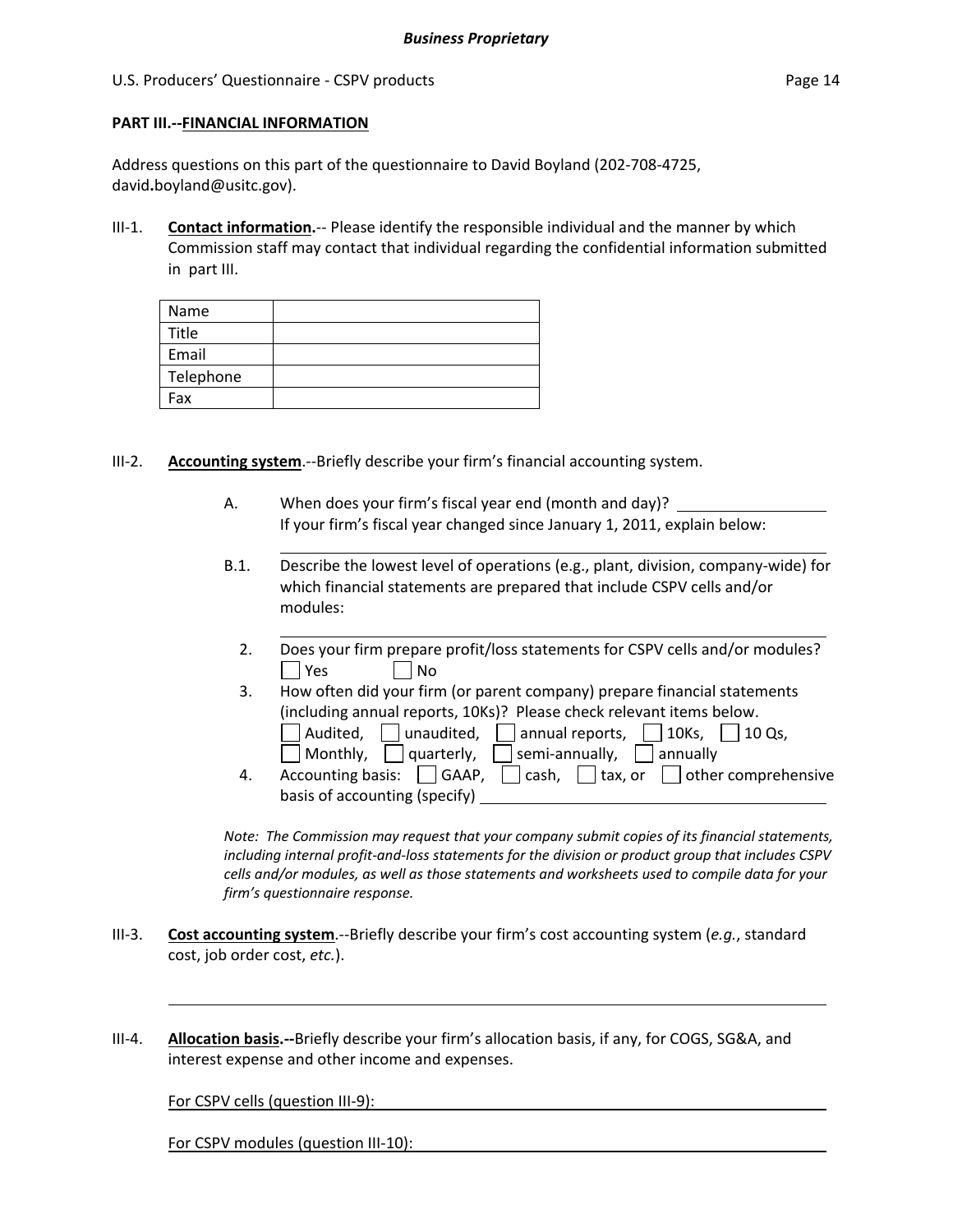III‐5. **Other products**.‐‐Please list any other products your firm produced in the facilities in which your firm produced CSPV cells and/or modules, and provide the share of net sales accounted for by these other products in your firm's most recent fiscal year:

| Products          | Share of sales |
|-------------------|----------------|
| <b>CSPV cells</b> | %              |
| CSPV modules      | $\%$           |
|                   | $\%$           |
|                   | $\%$           |
|                   | %              |
| <b>Total</b>      | 0.0<br>%       |

III‐6. Does your firm purchase **inputs** (e.g., raw materials, labor, energy, or any other services) used in the production of CSPV cells and/or modules from any related parties?

■ Yes--Continue to question III-7 below. ■ No--Continue to question III-9 below.

III‐7. **Inputs from related parties.‐‐**In the space provided below, identify the inputs used in the production of CSPV cells and/or modules that your firm purchases from related parties. For "Share of total COGS" please report this information by relevant input on the basis of your most recently completed fiscal year. For "Input valuation" please describe the basis, as recorded in the company's own accounting system, of the purchase cost from the related party; e.g., the related party's actual cost, cost plus, negotiated transfer price to approximate fair market value. For U.S. producers filling out both table III‐9 (CSPV cells) and III‐10 (CSPV modules), please answer only with respect to COGS reported in table III-10 (CSPV modules).

| Input           | Related party | Share of total COGS |
|-----------------|---------------|---------------------|
|                 |               |                     |
|                 |               |                     |
|                 |               |                     |
|                 |               |                     |
|                 |               |                     |
| Input valuation |               |                     |
|                 |               |                     |
|                 |               |                     |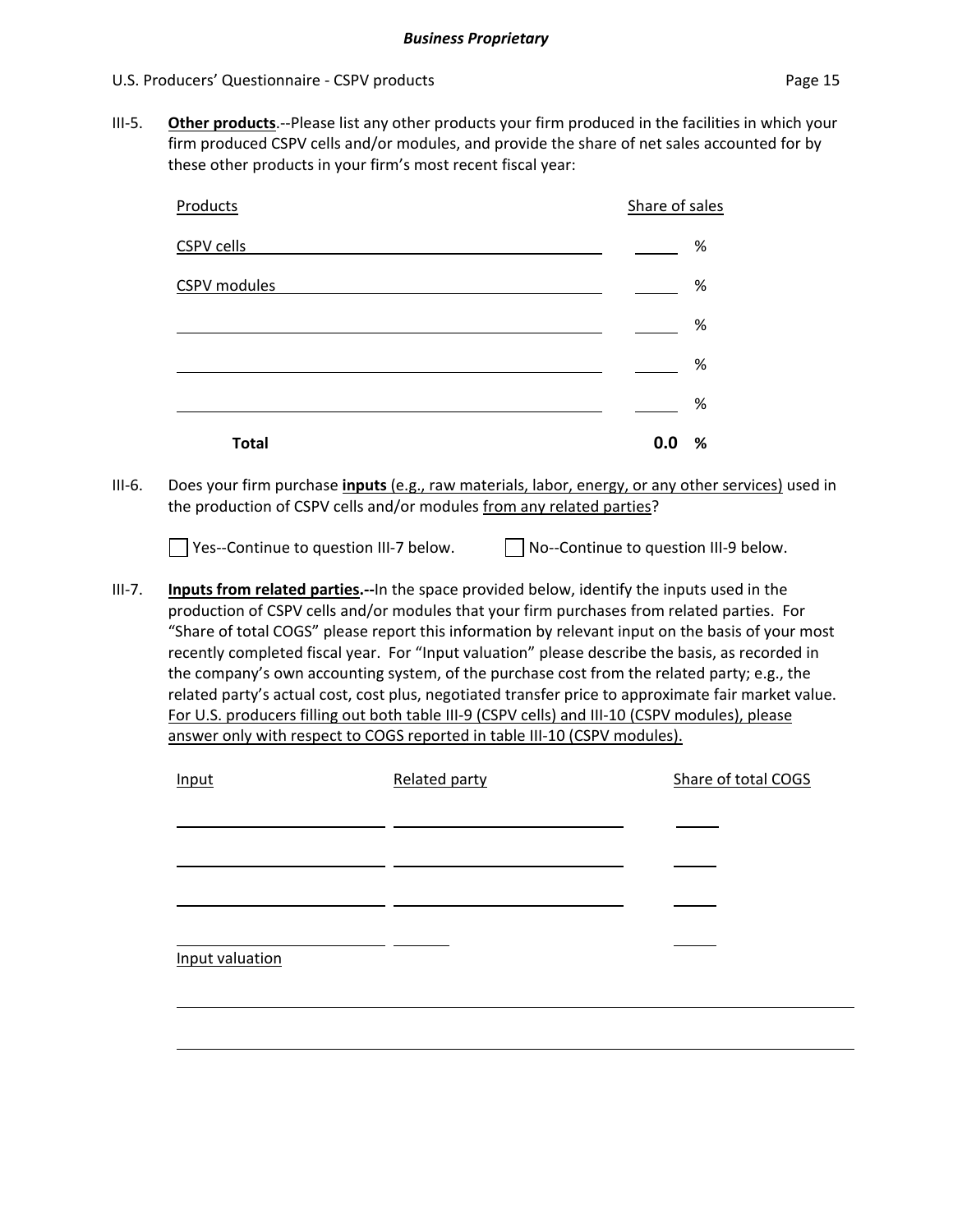### U.S. Producers' Questionnaire - CSPV products **Page 16** and Page 16

III‐8. **Inputs from related parties at cost.‐‐**All intercompany profit or loss on inputs purchased from related parties, as well as intra-division profit or loss, should be eliminated from the costs reported to the Commission in question III‐9 and/or III‐10; i.e., costs reported in question III‐9 and/or III‐10 should only reflect the related party's cost and not include an associated profit or loss component. Reasonable methods for determining and eliminating the associated profit on inputs purchased from related parties are acceptable.

Has your firm complied with the Commission's instructions regarding costs associated with inputs purchased from related parties?

□ Yes--Please briefly describe how you eliminated intercompany/intra-division profit or (loss) on inputs purchased/received from related firms/or intra‐division units within the same company to arrive at the actual costs incurred by the related firms/intra‐division units.

No—If an inter‐company/intra‐division profit or (loss) adjustment was applicable, please explain why this adjustment was not made.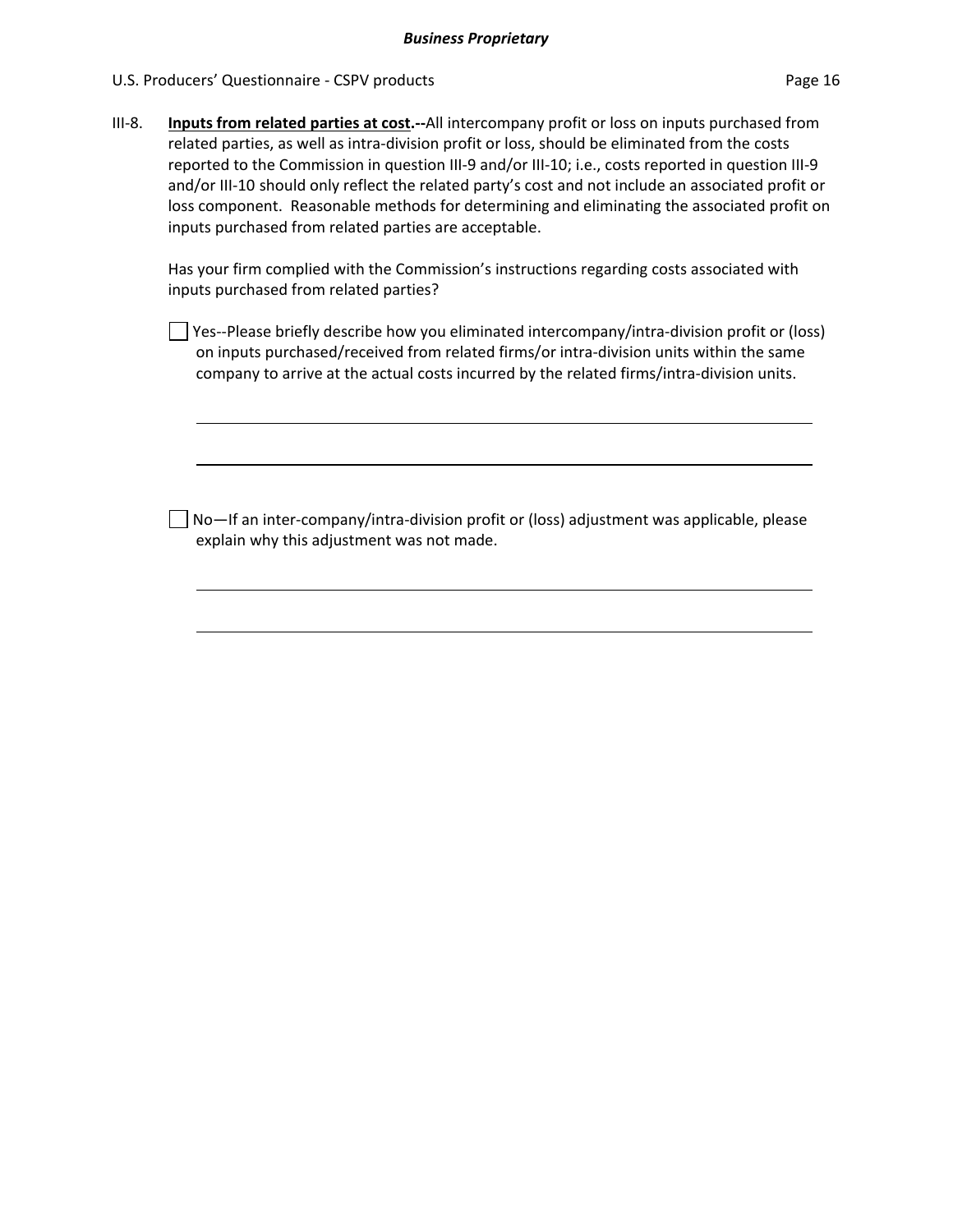III‐9. **Operations on CSPV cells (commercial sales and transfers)**.‐‐Report the revenue and related cost information requested below on operations related to CSPV products at your firm's U.S. establishment(s).<sup>1</sup> Do not report resales of products. Note that transfers to related firms must be valued at fair market value and purchases from related firms must be at cost.<sup>2</sup> Provide data for your firm's three most recently completed fiscal years, and for the specified interim periods. Companies whose fiscal years are not calendar years should report the fiscal years which most closely correspond to calendar years 2011, 2012, and 2013.

**Note: This table should reflect commercial sales and transfers and corresponding costs/expenses associated with CSPV cells manufactured and sold by your firm as CSPV cells. CSPV cells manufactured and/or purchased by your firm which were used internally to produce CSPV modules should, as applicable, be reported as a component of raw material costs in table III-10 and table III-11.** 

| Quantity (in kilowatts) and value (in \$1,000)                                                                                          |      |                      |              |          |                |  |  |
|-----------------------------------------------------------------------------------------------------------------------------------------|------|----------------------|--------------|----------|----------------|--|--|
|                                                                                                                                         |      | Fiscal years ended-- | January-June |          |                |  |  |
| Item                                                                                                                                    | 2011 | 2012                 | 2013         | 2013     | 2014           |  |  |
| Net sales quantity in kilowatts: <sup>3</sup><br>Commercial sales                                                                       |      |                      |              |          |                |  |  |
| Transfers to related firms                                                                                                              |      |                      |              |          |                |  |  |
| Total net sales quantity                                                                                                                | 0    | $\mathbf 0$          | 0            | $\Omega$ | $\overline{0}$ |  |  |
| Net sales value: <sup>3</sup><br><b>Commercial sales</b>                                                                                |      |                      |              |          |                |  |  |
| Transfers to related firms                                                                                                              |      |                      |              |          |                |  |  |
| Total net sales value                                                                                                                   | 0    | 0                    | 0            | 0        | 0              |  |  |
| Cost of goods sold (COGS): <sup>4</sup><br>Polysilicon, ingots, and wafers <sup>5</sup>                                                 |      |                      |              |          |                |  |  |
| All other raw material costs (CSPV cell production)                                                                                     |      |                      |              |          |                |  |  |
| Direct labor (CSPV cell production)                                                                                                     |      |                      |              |          |                |  |  |
| Other factory costs (CSPV cell production)                                                                                              |      |                      |              |          |                |  |  |
| <b>Total COGS</b>                                                                                                                       | 0    | 0                    | 0            | 0        | $\mathbf 0$    |  |  |
| Gross profit or (loss)                                                                                                                  | 0    | $\Omega$             | 0            | 0        | $\Omega$       |  |  |
| Selling, general, and administrative (SG&A) expenses:<br>Selling expenses                                                               |      |                      |              |          |                |  |  |
| General and administrative expenses                                                                                                     |      |                      |              |          |                |  |  |
| <b>Total SG&amp;A expenses</b>                                                                                                          | 0    | 0                    | 0            | 0        | $\mathbf 0$    |  |  |
| Operating income (loss)                                                                                                                 | 0    | $\Omega$             | 0            | 0        | $\Omega$       |  |  |
| Other income and expenses:<br>Interest expense                                                                                          |      |                      |              |          |                |  |  |
| All other expense items                                                                                                                 |      |                      |              |          |                |  |  |
| All other income items                                                                                                                  |      |                      |              |          |                |  |  |
| Net income or (loss) before income taxes                                                                                                | 0    | $\Omega$             | 0            | 0        | $\overline{0}$ |  |  |
| Depreciation/amortization included above                                                                                                |      |                      |              |          |                |  |  |
| Include only commercial sales (whether domestic or export sales) and corresponding costs related to your U.S. manufacturing operations. |      |                      |              |          |                |  |  |

<sup>2</sup> Please eliminate any profits or (losses) on inputs from related firms pursuant question III-8.

<sup>3</sup> Less discounts, returns, allowances, and prepaid freight. The quantities and values should approximate the corresponding U.S. commercial shipment

and export quantities and values reported in Part II of this questionnaire.

<sup>4</sup> COGS should include the relevant costs associated with commercial sales only (including relevant export shipments).

<sup>5</sup> The raw material costs reported in this line item (e.g., silicon/polysilicon used to make CSPV cells, multicrystalline ingots, monocrystalline crystals, and/or wafers) are expected to vary by producer depending on factors such as the level of manufacturing integration in the United States, as well as product-specific characteristics. Please specify the primary raw materials (e.g., polysilicon, ingots, and/or wafers) reported by your firm in the referenced line item:

*Note – The table above contains calculations that will appear when you have entered data in the MS Word form fields.*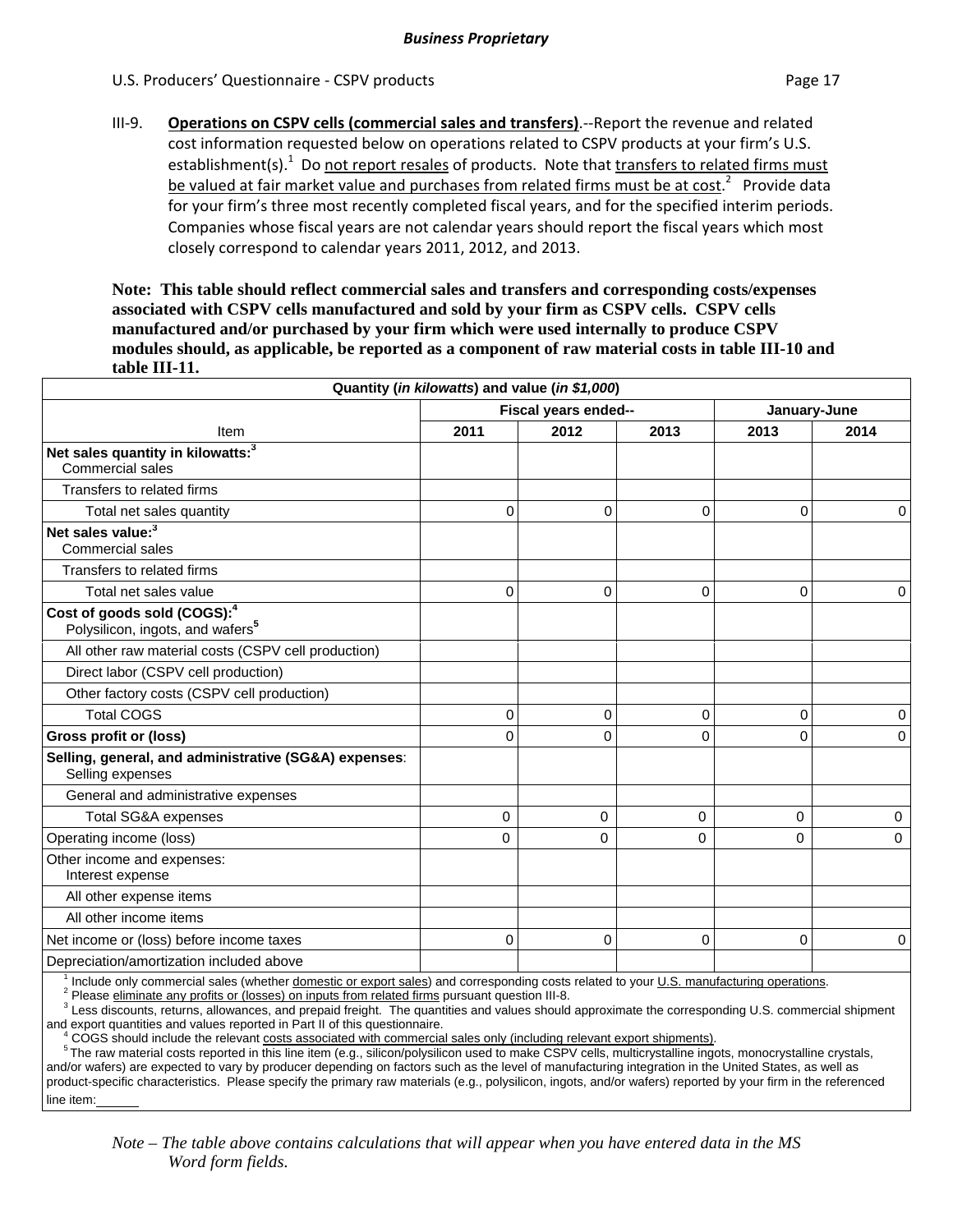III‐10. **Operations on CSPV modules**.‐‐Report the revenue and related cost information requested below only on the CSPV modules operations of your U.S. establishment(s). $1$  Do not report resales of purchased products. Note that internal consumption and transfers to related firms must be valued at fair market value and input purchases from related firms must be at cost.<sup>2</sup> Provide data for your three most recently completed fiscal years in chronological order from left to right and the specified interim periods. Note: Companies whose fiscal years are not calendar years should report the fiscal years which most closely correspond to calendar years 2011, 2012, and 2013.

|                                                                              | Quantity (in kilowatts) and value (in \$1,000) |                      |             |              |             |
|------------------------------------------------------------------------------|------------------------------------------------|----------------------|-------------|--------------|-------------|
|                                                                              |                                                | Fiscal years ended-- |             | January-June |             |
| Item                                                                         | 2011                                           | 2012                 | 2013        | 2013         | 2014        |
| Net sales quantity in kilowatts: <sup>3</sup><br>Commercial sales            |                                                |                      |             |              |             |
| Internal consumption                                                         |                                                |                      |             |              |             |
| Transfers to related firms                                                   |                                                |                      |             |              |             |
| Total net sales quantity                                                     | 0                                              | 0                    | 0           | 0            | 0           |
| Net sales value: <sup>3</sup><br><b>Commercial sales</b>                     |                                                |                      |             |              |             |
| Internal consumption                                                         |                                                |                      |             |              |             |
| Transfers to related firms                                                   |                                                |                      |             |              |             |
| Total net sales value                                                        | 0                                              | 0                    | 0           | 0            | 0           |
| Cost of goods sold (COGS): <sup>4</sup><br>Raw material costs <sup>5</sup>   |                                                |                      |             |              |             |
| Direct labor (module production)                                             |                                                |                      |             |              |             |
| Other factory costs (module production)                                      |                                                |                      |             |              |             |
| <b>Total COGS</b>                                                            | 0                                              | 0                    | 0           | 0            | 0           |
| <b>Gross profit or (loss)</b>                                                | 0                                              | 0                    | 0           | 0            | 0           |
| Selling, general, and administrative (SG&A)<br>expenses:<br>Selling expenses |                                                |                      |             |              |             |
| General and administrative expenses                                          |                                                |                      |             |              |             |
| <b>Total SG&amp;A expenses</b>                                               | 0                                              | 0                    | 0           | 0            | 0           |
| <b>Operating income (loss)</b>                                               | 0                                              | $\Omega$             | 0           | $\mathbf 0$  | $\mathbf 0$ |
| Other income and expenses:<br>Interest expense                               |                                                |                      |             |              |             |
| All other expense items                                                      |                                                |                      |             |              |             |
| All other income items                                                       |                                                |                      |             |              |             |
| Net income or (loss) before income taxes                                     | 0                                              | 0                    | $\mathbf 0$ | 0            | 0           |
| Depreciation/amortization included above                                     |                                                |                      |             |              |             |
| 1 the electric ended a second contract for the end electric                  | وتقيمة تكلمن المرودة مروا مرمودة المرموس تقويم |                      |             |              |             |

 $\overline{1}$  Include only revenue (whether domestic or export and inclusive of internal consumption and transfers) and corresponding costs related to the company's U.S. manufacturing operations.

Please eliminate any profits or (losses) on inputs from related firms (see question III-8).

<sup>3</sup> Less discounts, returns, allowances, and prepaid freight. The quantities and values should approximate the corresponding shipment and export quantities and values reported in Part II of this questionnaire.

 $\frac{1}{4}$  COGS should include costs associated with commercial sales, internal consumption, and transfers, as well as relevant export shipments. <sup>5</sup> Note: Question III-11 requests a breakout of the total raw material costs reported in this table.

*Note – The table above contains calculations that will appear when you have entered data in the MS Word form fields.*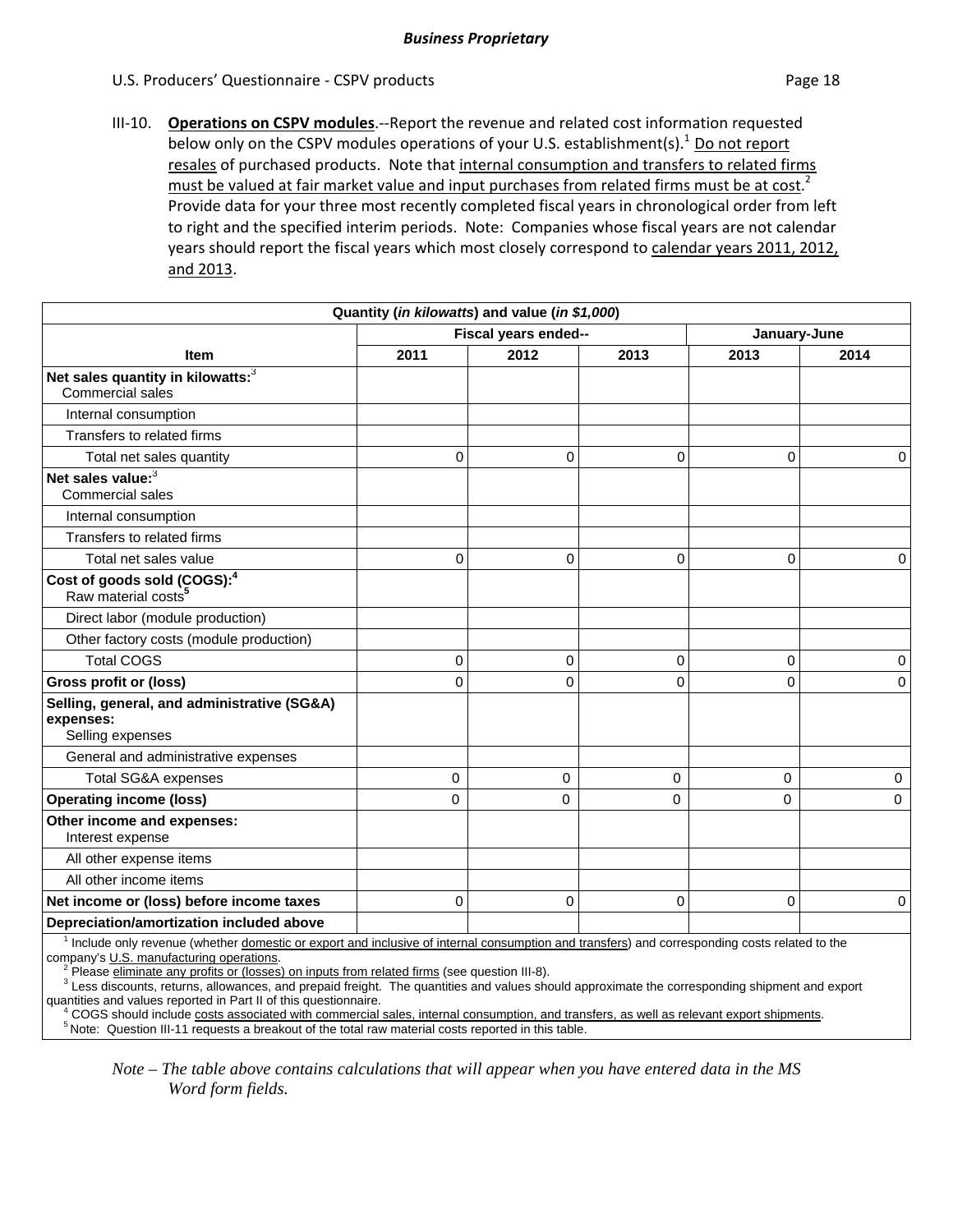III‐11. **Components of total raw material costs of CSPV modules.‐‐**Provide a breakout of the components of total raw material cost as reported in question III‐10 (CSPV modules). Provide data for your three most recently completed fiscal years in chronological order from left to right and the specified interim periods. Note: Companies whose fiscal years are not calendar years should report the fiscal years which most closely correspond to calendar years 2011, 2012, and 2013.

| Value (in \$1,000)                                                                                                                                              |                                      |              |          |      |                |  |
|-----------------------------------------------------------------------------------------------------------------------------------------------------------------|--------------------------------------|--------------|----------|------|----------------|--|
|                                                                                                                                                                 | Fiscal years ended--<br>January-June |              |          |      |                |  |
| <b>Item</b>                                                                                                                                                     | 2011                                 | 2012         | 2013     | 2013 | 2014           |  |
| Cost of CSPV cells produced by your firm:                                                                                                                       |                                      |              |          |      |                |  |
| Polysilicon, ingots, and wafers <sup>1</sup>                                                                                                                    |                                      |              |          |      |                |  |
| All other raw material costs (CSPV cell production)                                                                                                             |                                      |              |          |      |                |  |
| Direct labor (CSPV cell production)                                                                                                                             |                                      |              |          |      |                |  |
| Other factory costs (CSPV cell production)                                                                                                                      |                                      |              |          |      |                |  |
| Total cost of CSPV cells produced by your firm                                                                                                                  | 0                                    | 0            | 0        | 0    | $\overline{0}$ |  |
| CSPV cells purchased from affiliated firm(s) in China                                                                                                           |                                      |              |          |      |                |  |
| CSPV cells purchased from unaffiliated firm(s) in China                                                                                                         |                                      |              |          |      |                |  |
| CSPV cells purchased from affiliated firm(s) in Taiwan                                                                                                          |                                      |              |          |      |                |  |
| CSPV cells purchased from unaffiliated firm(s) in Taiwan                                                                                                        |                                      |              |          |      |                |  |
| CSPV cells purchased from all other sources <sup>2</sup>                                                                                                        |                                      |              |          |      |                |  |
| All other raw material costs                                                                                                                                    |                                      |              |          |      |                |  |
| Total raw material costs (CSPV modules) <sup>3</sup>                                                                                                            | 0                                    | $\mathbf{0}$ | $\Omega$ | 0    | $\Omega$       |  |
| The total raw material costs reported in this line item (silicon/polysilicon used to make CSPV cells, multicrystalline ingots, monocrystalline crystals, and/or |                                      |              |          |      |                |  |

 The total raw material costs reported in this line item (silicon/polysilicon used to make CSPV cells, multicrystalline ingots, monocrystalline crystals, and/or wafers) are expected to vary by producer depending on factors such as the level of manufacturing integration in the United States, as well as product-specific characteristics. Please specify the primary raw materials (e.g.  $^2$ As applicable, please specify the country of origin of the purchased CSPV cells reported in this line item:<br>3 Total raw material costs in this schedule should match the total raw material costs reported in table III-1

*Note – The table above contains calculations that will appear when you have entered data in the MS Word form fields.* 

III‐12. **Financial data reconciliation**.—As applicable, the calculable line items from questions III‐9 and III-10 (*i.e.*, total net sales quantities and values, total COGS, gross profit (or loss), total SG&A, and net income (or loss)) have been calculated from the data submitted in the other line items. Do the calculated fields return the correct data according to your firm's financial records ignoring non-material differences that may arise due to rounding?

 $\Box$  Yes  $\Box$  No.--If the calculated fields do not show the correct data, please double check the feeder data for data entry errors and revise.

> Also, check signs accorded to the post operating income line items; the two expense line items should report positive numbers (*i.e.*, expenses are positive and incomes or reversals are negative‐‐instances of the latter should be rare in those lines) while the income line item also in most instances should have its value be a positive number (*i.e.*, income is positive, expenses or reversals are negative).

If after reviewing and potentially revising the feeder data your firm has provided, the differences between your records and the calculated fields persist please identify and discuss the differences in the space below.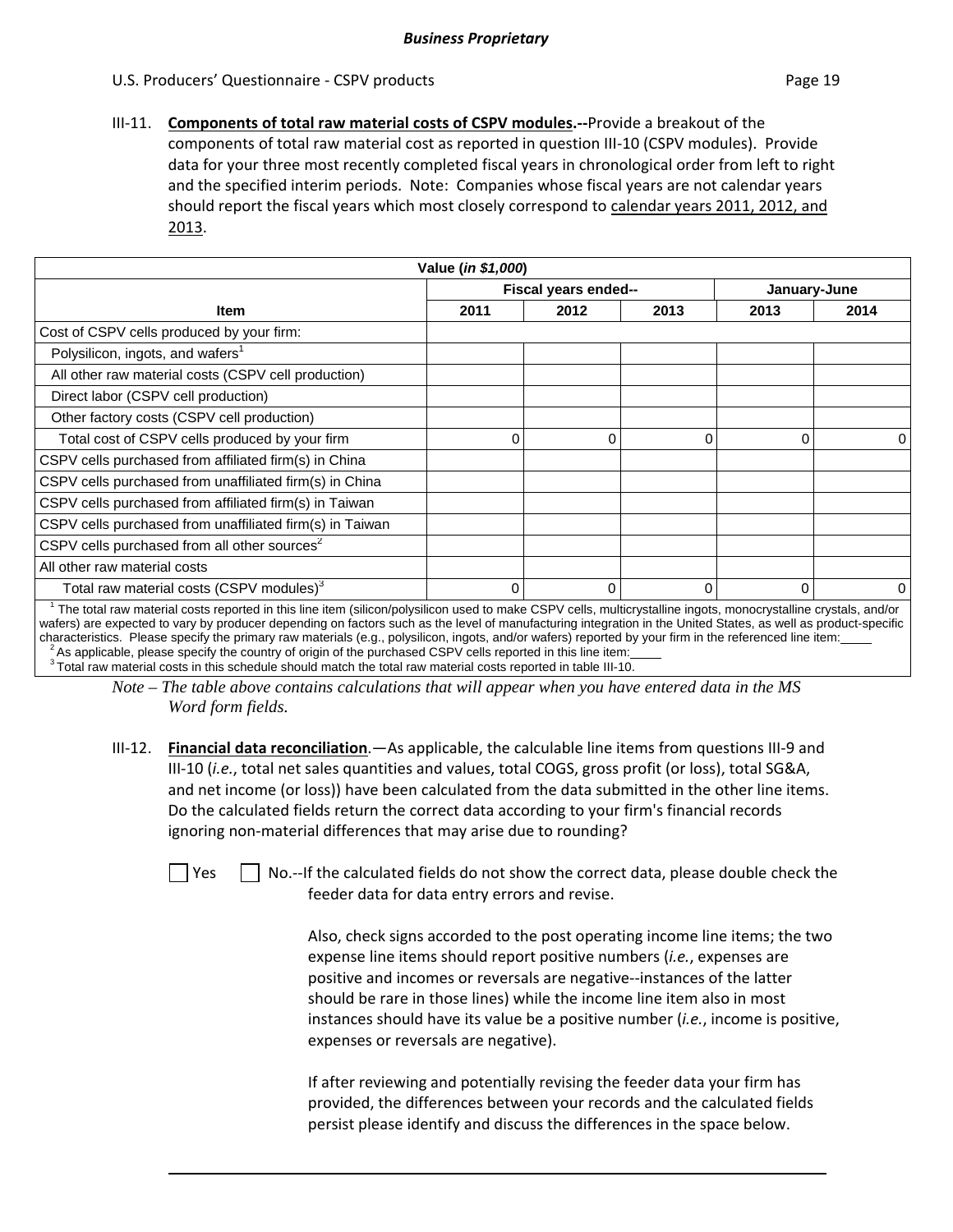### III‐13. **Nonrecurring items (charges and gains) included in CSPV cells and/or modules financial**

**results**.‐‐For each annual and interim period for which financial results are reported, as applicable, in question III-9 (CSPV cells) and/or III-10 (CSPV modules), please specify all material (significant) nonrecurring items (charges and gains) in the schedule below, the specific table III‐9 and/or III-10 line item where the nonrecurring items are included, a brief description of the relevant nonrecurring items, and the associated values (*in \$1,000*), as reflected in table III‐9 and/or table III-10; i.e., if an aggregate nonrecurring item has been allocated to table III-9 and/or III‐10, only the allocated value amount included in table III‐9 and/or table III‐10 should be reported in the schedule below. Note: The Commission's objective here is to gather information only on material (significant) nonrecurring items which impacted the reported financial results of CSPV products in table III‐9 and/or table III‐10.

|                                                                                                                                                                                                                     |                                                                                                                                                             | Fiscal years ended-- |      |      | January-June |
|---------------------------------------------------------------------------------------------------------------------------------------------------------------------------------------------------------------------|-------------------------------------------------------------------------------------------------------------------------------------------------------------|----------------------|------|------|--------------|
|                                                                                                                                                                                                                     | 2011                                                                                                                                                        | 2012                 | 2013 | 2013 | 2014         |
| Nonrecurring item: In this column please provide a<br>brief description of each nonrecurring item and indicate<br>the specific line item in table III-9 and/or III-10 where<br>the nonrecurring item is classified. | Nonrecurring item: In these columns please report the amount of the<br>relevant nonrecurring item reported in table III-9 and/or III-10.<br>Value (\$1,000) |                      |      |      |              |
| Table III-9 (CSPV cells)                                                                                                                                                                                            |                                                                                                                                                             |                      |      |      |              |
| 1.<br>, classified                                                                                                                                                                                                  |                                                                                                                                                             |                      |      |      |              |
| 2.<br>, classified                                                                                                                                                                                                  |                                                                                                                                                             |                      |      |      |              |
| 3.<br>, classified                                                                                                                                                                                                  |                                                                                                                                                             |                      |      |      |              |
| , classified<br>4.                                                                                                                                                                                                  |                                                                                                                                                             |                      |      |      |              |
| 5.<br>, classified                                                                                                                                                                                                  |                                                                                                                                                             |                      |      |      |              |
| 6.<br>, classified                                                                                                                                                                                                  |                                                                                                                                                             |                      |      |      |              |
| 7.<br>, classified                                                                                                                                                                                                  |                                                                                                                                                             |                      |      |      |              |
| 8.<br>, classified                                                                                                                                                                                                  |                                                                                                                                                             |                      |      |      |              |
| 9.<br>, classified                                                                                                                                                                                                  |                                                                                                                                                             |                      |      |      |              |
| , classified<br>10.                                                                                                                                                                                                 |                                                                                                                                                             |                      |      |      |              |
| Table III-10 (CSPV modules)                                                                                                                                                                                         |                                                                                                                                                             |                      |      |      |              |
| , classified<br>1.                                                                                                                                                                                                  |                                                                                                                                                             |                      |      |      |              |
| 2.<br>, classified                                                                                                                                                                                                  |                                                                                                                                                             |                      |      |      |              |
| 3.<br>, classified                                                                                                                                                                                                  |                                                                                                                                                             |                      |      |      |              |
| 4.<br>, classified                                                                                                                                                                                                  |                                                                                                                                                             |                      |      |      |              |
| 5.<br>, classified                                                                                                                                                                                                  |                                                                                                                                                             |                      |      |      |              |
| 6.<br>, classified                                                                                                                                                                                                  |                                                                                                                                                             |                      |      |      |              |
| 7.<br>, classified                                                                                                                                                                                                  |                                                                                                                                                             |                      |      |      |              |
| 8.<br>, classified                                                                                                                                                                                                  |                                                                                                                                                             |                      |      |      |              |
| 9.<br>, classified                                                                                                                                                                                                  |                                                                                                                                                             |                      |      |      |              |
| 10.<br>, classified                                                                                                                                                                                                 |                                                                                                                                                             |                      |      |      |              |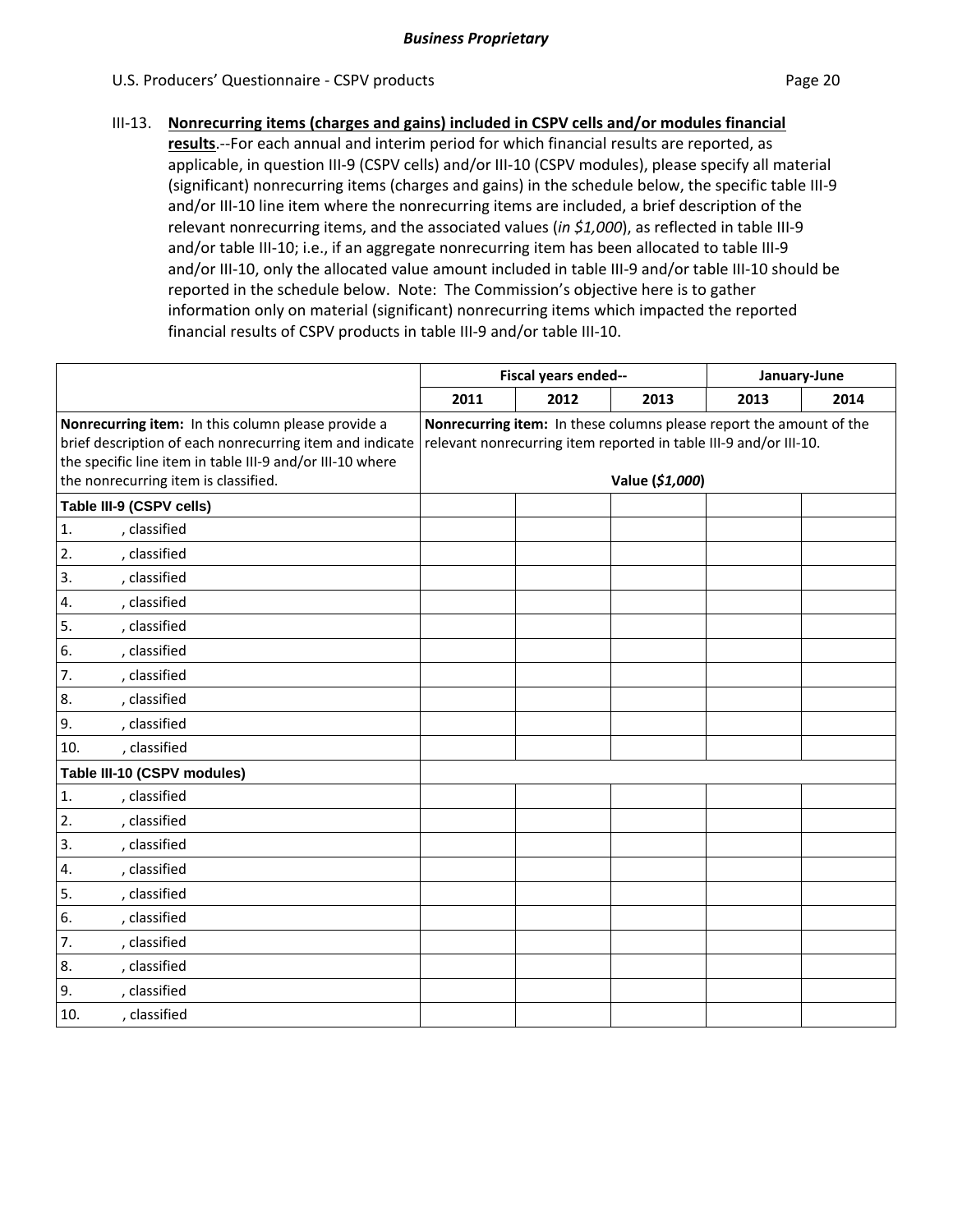III-14. **Asset values**.--Report the total assets (i.e., both current and long-term assets) associated with the production, warehousing, and sale of CSPV cells and/or modules. If your firm does not maintain some or all of the specific asset information necessary to calculate total assets for CSPV products in the normal course of business, please estimate this information based upon a method (such as production, sales, or costs) that is consistent with your firm's cost allocations in the previous question. Provide data as of the end of your firm's three most recently completed fiscal years.

**Note: Total assets should reflect net assets after any accumulated depreciation and allowances deducted. Total assets should be allocated to CSPV products if these assets are also related to other products. (Note: Companies whose fiscal years are not calendar years should report the fiscal years which most closely correspond to calendar years 2011, 2012, and 2013.) In the space provided, please provide a brief explanation if there were any substantial changes in total asset value during the period; e.g., due to asset write‐offs, revaluation, and major purchases.**

| Value (in \$1,000)             |      |                      |      |  |  |
|--------------------------------|------|----------------------|------|--|--|
|                                |      | Fiscal years ended-- |      |  |  |
| <b>Item</b>                    | 2011 | 2012                 | 2013 |  |  |
| <b>CSPV cells:</b>             |      |                      |      |  |  |
| Total CSPV cell assets (net)   |      |                      |      |  |  |
| <b>CSPV</b> modules:           |      |                      |      |  |  |
| Total CSPV module assets (net) |      |                      |      |  |  |

III‐15a. **Capital expenditures and research and development expenses**.‐‐Report your firm's capital expenditures and research and development expenses on CSPV cells and/or modules. Provide data for your firm's three most recently completed fiscal years, and for the specified interim periods. Note: Companies whose fiscal years are not calendar years should report the fiscal years which most closely correspond to calendar years 2011, 2012, and 2013.

| Value (in \$1,000)                |      |                      |      |      |              |
|-----------------------------------|------|----------------------|------|------|--------------|
|                                   |      | Fiscal years ended-- |      |      | January-June |
| <b>Item</b>                       | 2011 | 2012                 | 2013 | 2013 | 2014         |
| <b>CSPV cells:</b>                |      |                      |      |      |              |
| Capital expenditures              |      |                      |      |      |              |
| Research and development expenses |      |                      |      |      |              |
| <b>CSPV modules:</b>              |      |                      |      |      |              |
| Capital expenditures              |      |                      |      |      |              |
| Research and development expenses |      |                      |      |      |              |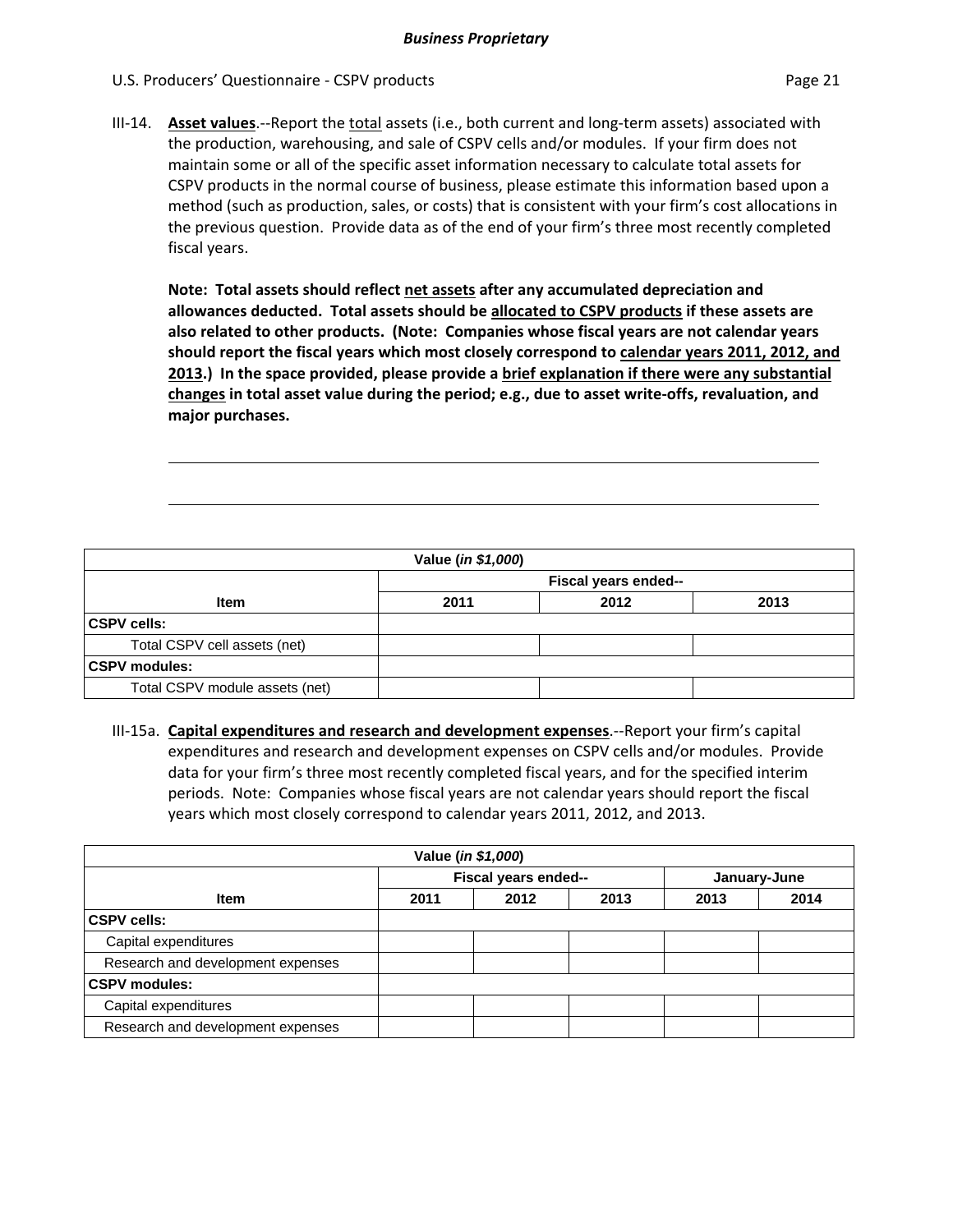|           | U.S. Producers' Questionnaire - CSPV products<br>Page 22                                                                                                  |                  |                                                                                                                                                                                                                                                                                                                                                                                                                                                |  |  |  |  |  |  |
|-----------|-----------------------------------------------------------------------------------------------------------------------------------------------------------|------------------|------------------------------------------------------------------------------------------------------------------------------------------------------------------------------------------------------------------------------------------------------------------------------------------------------------------------------------------------------------------------------------------------------------------------------------------------|--|--|--|--|--|--|
|           | III-15b. Capital expenditures. - Please indicate the nature, focus, and significance of your firm's capital<br>expenditures on CSPV cells and/or modules. |                  |                                                                                                                                                                                                                                                                                                                                                                                                                                                |  |  |  |  |  |  |
| $III-16.$ | on your firm's fiscal year:                                                                                                                               | Calendar year    | Data consistency and reconciliation.--As applicable, please indicate whether your firm's<br>financial data for questions III-9 and/or III-10, III-14, and III-15a are based on a calendar year or                                                                                                                                                                                                                                              |  |  |  |  |  |  |
|           |                                                                                                                                                           |                  | Fiscal year (specify ____________                                                                                                                                                                                                                                                                                                                                                                                                              |  |  |  |  |  |  |
|           |                                                                                                                                                           |                  | III-17a. Effects of imports.--Since January 1, 2011, has your firm experienced any actual negative effects<br>on its return on investment or its growth, investment, ability to raise capital, existing<br>development and production efforts (including efforts to develop a derivative or more advanced<br>version of the product), or the scale of capital investments as a result of imports of CSPV<br>products from China and/or Taiwan? |  |  |  |  |  |  |
|           | No                                                                                                                                                        |                  | Yes--My firm has experienced actual negative effects as follows:                                                                                                                                                                                                                                                                                                                                                                               |  |  |  |  |  |  |
|           |                                                                                                                                                           |                  | Cancellation, postponement, or rejection of expansion projects                                                                                                                                                                                                                                                                                                                                                                                 |  |  |  |  |  |  |
|           |                                                                                                                                                           |                  | Denial or rejection of investment proposal                                                                                                                                                                                                                                                                                                                                                                                                     |  |  |  |  |  |  |
|           |                                                                                                                                                           |                  | Reduction in the size of capital investments                                                                                                                                                                                                                                                                                                                                                                                                   |  |  |  |  |  |  |
|           |                                                                                                                                                           |                  | Reduction in or inability to expand research and development activity                                                                                                                                                                                                                                                                                                                                                                          |  |  |  |  |  |  |
|           |                                                                                                                                                           |                  | Rejection of bank loans                                                                                                                                                                                                                                                                                                                                                                                                                        |  |  |  |  |  |  |
|           | $\Box$                                                                                                                                                    |                  | Lowering of credit rating                                                                                                                                                                                                                                                                                                                                                                                                                      |  |  |  |  |  |  |
|           |                                                                                                                                                           |                  | Problem related to the issue of stocks or bonds                                                                                                                                                                                                                                                                                                                                                                                                |  |  |  |  |  |  |
|           |                                                                                                                                                           | Other (specify): |                                                                                                                                                                                                                                                                                                                                                                                                                                                |  |  |  |  |  |  |
|           |                                                                                                                                                           |                  | III-17b. Does your firm's response differ by country?                                                                                                                                                                                                                                                                                                                                                                                          |  |  |  |  |  |  |
|           | No                                                                                                                                                        | Yes              | If yes, indicate which country and why:                                                                                                                                                                                                                                                                                                                                                                                                        |  |  |  |  |  |  |
|           |                                                                                                                                                           |                  |                                                                                                                                                                                                                                                                                                                                                                                                                                                |  |  |  |  |  |  |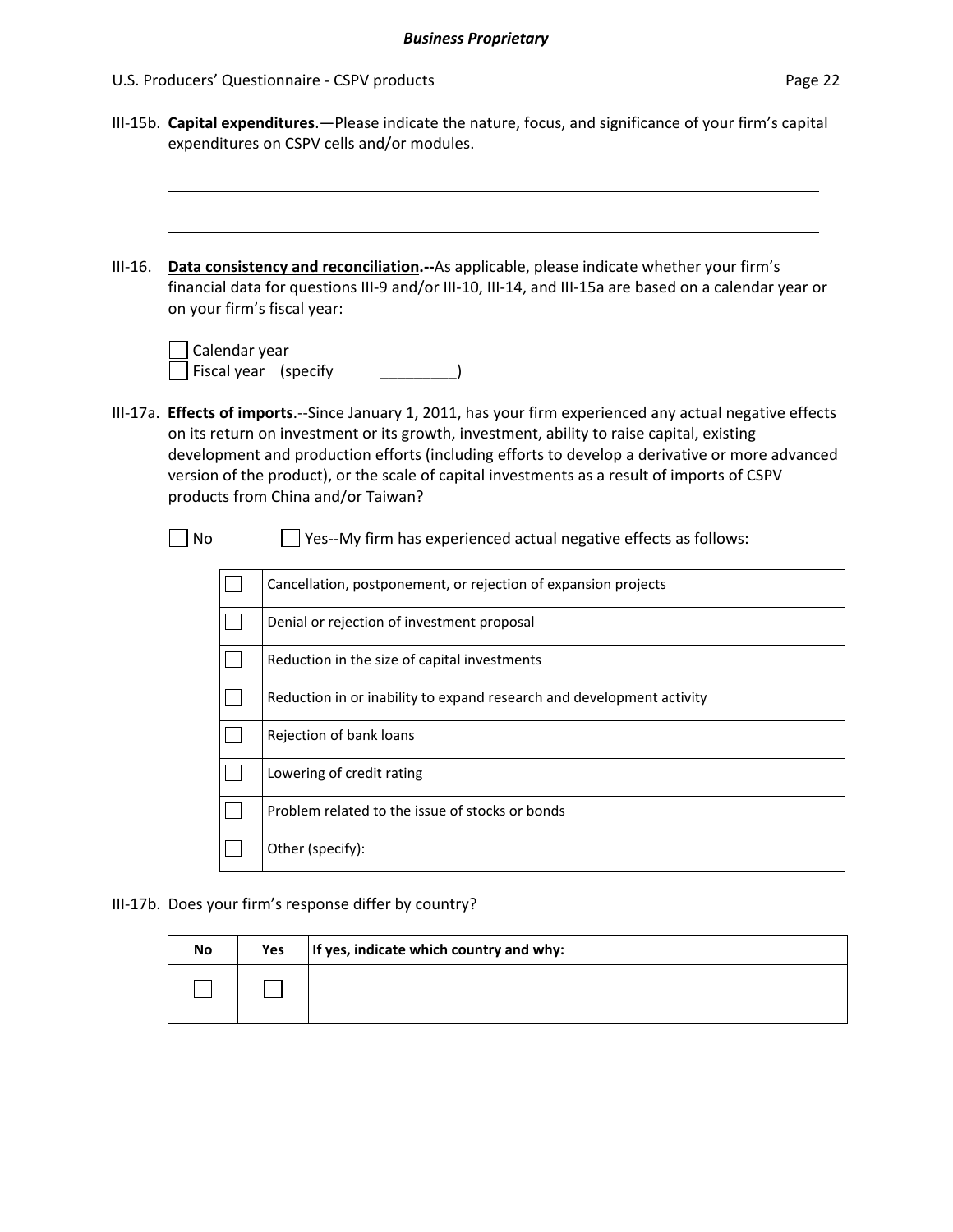III‐18a. **Anticipated effects of imports**.‐‐Does your firm anticipate any negative effects due to imports of CSPV products from China and/or Taiwan?

| No | Yes | If yes, my firm anticipates negative effects as follows: |
|----|-----|----------------------------------------------------------|
|    |     |                                                          |

III‐18b. Does your firm's response differ by country?

<u>and a strategic product</u>

| No | Yes | If yes, indicate which country and why: |
|----|-----|-----------------------------------------|
|    |     |                                         |

III‐19. **Other explanations**:**‐‐**If your firm would like to further explain a response to a question in Part III that did not provide a narrative box, please note the question number and the explanation in the space provided below. Please also use this space to highlight any issues your firm had in providing the data in this section, including but not limited to technical issues with the MS Word questionnaire.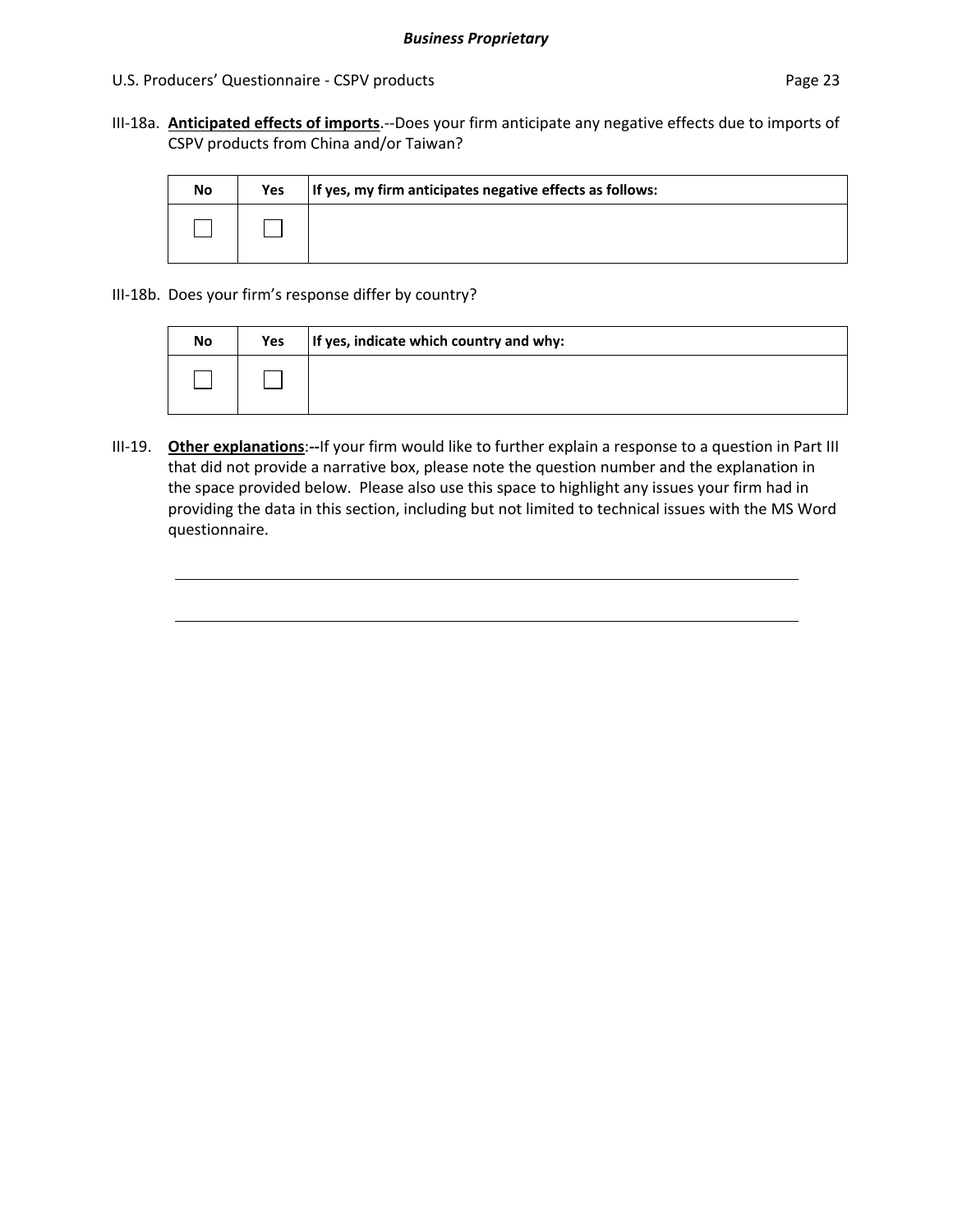### **PART IV.‐‐PRICING AND RELATED INFORMATION**

Further information on this part of the questionnaire can be obtained from Aimee Larsen (202‐205‐ 3179, aimee.larsen@usitc.gov).

IV‐1. **Contact information.**‐‐Please identify the individual that Commission staff may contact regarding the confidential information submitted in part IV.

| Name      |  |
|-----------|--|
| Title     |  |
| Email     |  |
| Telephone |  |
| Fax       |  |

### **PRICE DATA**

- IV-2. This question requests quarterly quantity and value data, f.o.b. your firm's U.S. point of shipment, for your firm's commercial shipments to unrelated U.S. customers since January 1, 2011 of the following modules produced by your firm.
	- **Product 1.**—60 cell Multicrystalline silicon module, with a peak power wattage between 240w to 250w, inclusive, P‐max or Wp
	- **Product 2.**—60 cell Monocrystalline silicon module, with a peak power wattage between 240w to 250w, inclusive, P‐max or Wp
	- **Product 3.**—60 cell Multicrystalline silicon module, with a peak power wattage between 255w to 265w, inclusive, P‐max or Wp
	- **Product 4.**—60 cell Monocrystalline silicon module, with a peak power wattage between 255w to 265w, inclusive, P‐max or Wp
	- **Product 5.**—60 cell Multicrystalline silicon module, with a peak power wattage between 270w to 280w, inclusive, P‐max or Wp
	- **Product 6.**—60 cell Monocrystalline silicon module, with a peak power wattage between 270w to 280w, inclusive, P‐max or Wp
	- **Product 7.**—72 cell Multicrystalline silicon module, with a peak power wattage between 300w to 315w, inclusive, P‐max or Wp
	- **Product 8.**—72 cell Monocrystalline silicon module, with a peak power wattage between 300w to 315w, inclusive, P‐max or Wp

Please note that values should be f.o.b., U.S. point of shipment and should not include U.S.-inland **transportation costs. Values should reflect the** *final net* **amount paid to your firm (i.e., should be net of all deductions for discounts or rebates).**

During January 2011‐June 2014, did your firm produce and sell to unrelated U.S. customers any of the above listed products (or any products that were competitive with these products)?

| Yes.--Please complete the following pricing data table(s) as appropriate. |
|---------------------------------------------------------------------------|
| No.--Skip to question IV-3.                                               |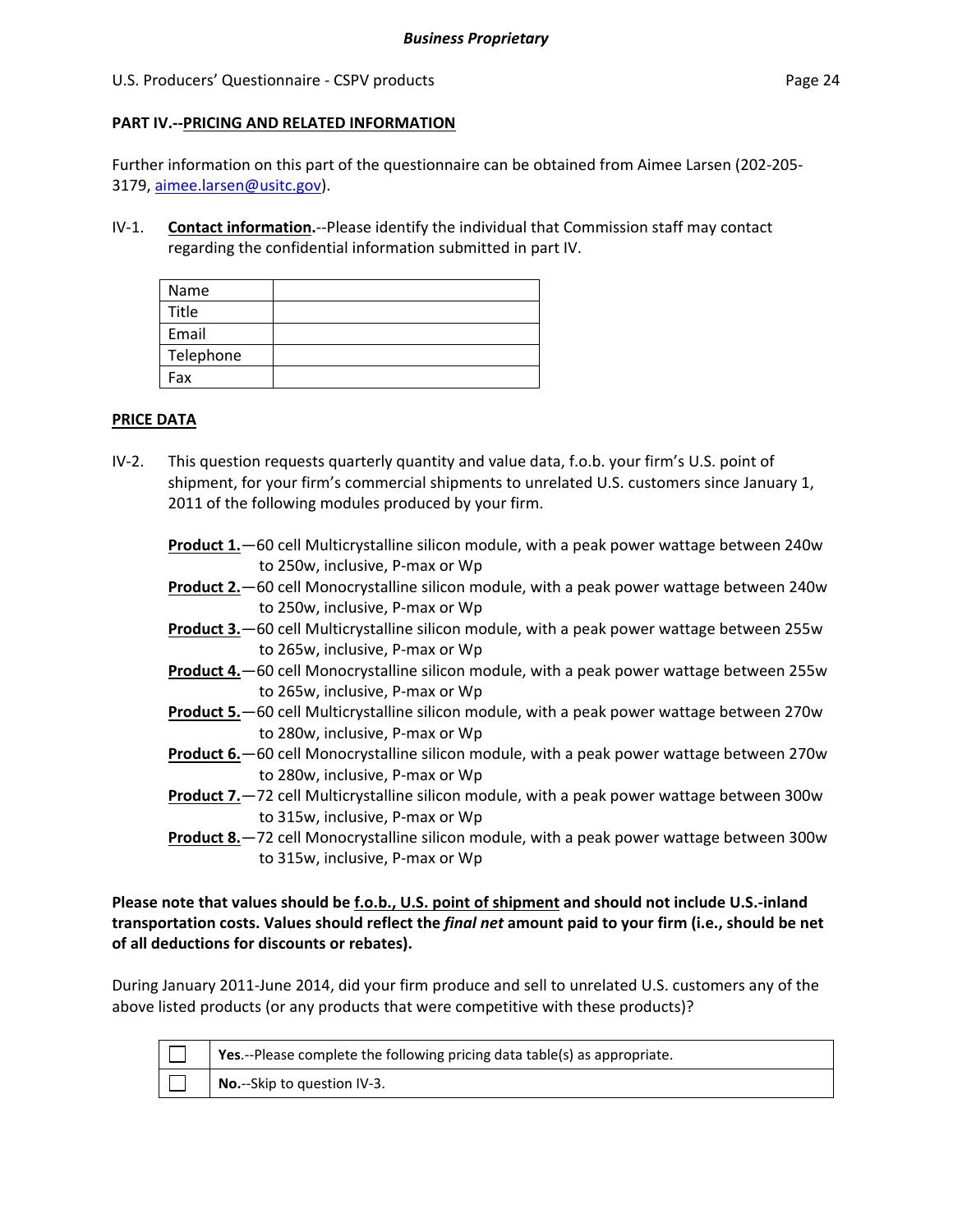IV-2. **Pricing data.**—Report below the quarterly price data<sup>1</sup> for pricing products<sup>2</sup> produced and sold by your firm. *Report data in actual kilowatts and actual dollars (not 1,000s).*

|                           |           |       | (Quantity in kilowatts, value in dollars) |       |           |       |           |              |
|---------------------------|-----------|-------|-------------------------------------------|-------|-----------|-------|-----------|--------------|
|                           | Product 1 |       | <b>Product 2</b>                          |       | Product 3 |       | Product 4 |              |
| <b>Period of shipment</b> | Quantity  | Value | Quantity                                  | Value | Quantity  | Value | Quantity  | <b>Value</b> |
| 2011:                     |           |       |                                           |       |           |       |           |              |
| January-March             |           |       |                                           |       |           |       |           |              |
| April-June                |           |       |                                           |       |           |       |           |              |
| July-September            |           |       |                                           |       |           |       |           |              |
| October-December          |           |       |                                           |       |           |       |           |              |
| 2012:                     |           |       |                                           |       |           |       |           |              |
| January-March             |           |       |                                           |       |           |       |           |              |
| April-June                |           |       |                                           |       |           |       |           |              |
| July-September            |           |       |                                           |       |           |       |           |              |
| October-December          |           |       |                                           |       |           |       |           |              |
| 2013:                     |           |       |                                           |       |           |       |           |              |
| January-March             |           |       |                                           |       |           |       |           |              |
| April-June                |           |       |                                           |       |           |       |           |              |
| July-September            |           |       |                                           |       |           |       |           |              |
| October-December          |           |       |                                           |       |           |       |           |              |
| 2014:                     |           |       |                                           |       |           |       |           |              |
| January-March             |           |       |                                           |       |           |       |           |              |
| April-June                |           |       |                                           |       |           |       |           |              |

<sup>1</sup> Net values (*i.e.*, gross sales values less all discounts, allowances, rebates, prepaid freight, and the value of returned goods), f.o.b. your firm's U.S. point of shipment.

 $2$  Pricing product definitions are provided on the first page of Part IV.

**Note.‐‐**If your firm's product does not exactly meet the product specifications but is competitive with the specified product, provide a description of your firm's product. Also, please explain any anomalies in your firm's reported pricing data.

Product 1:

Product 2:

Product 3:

Product 4: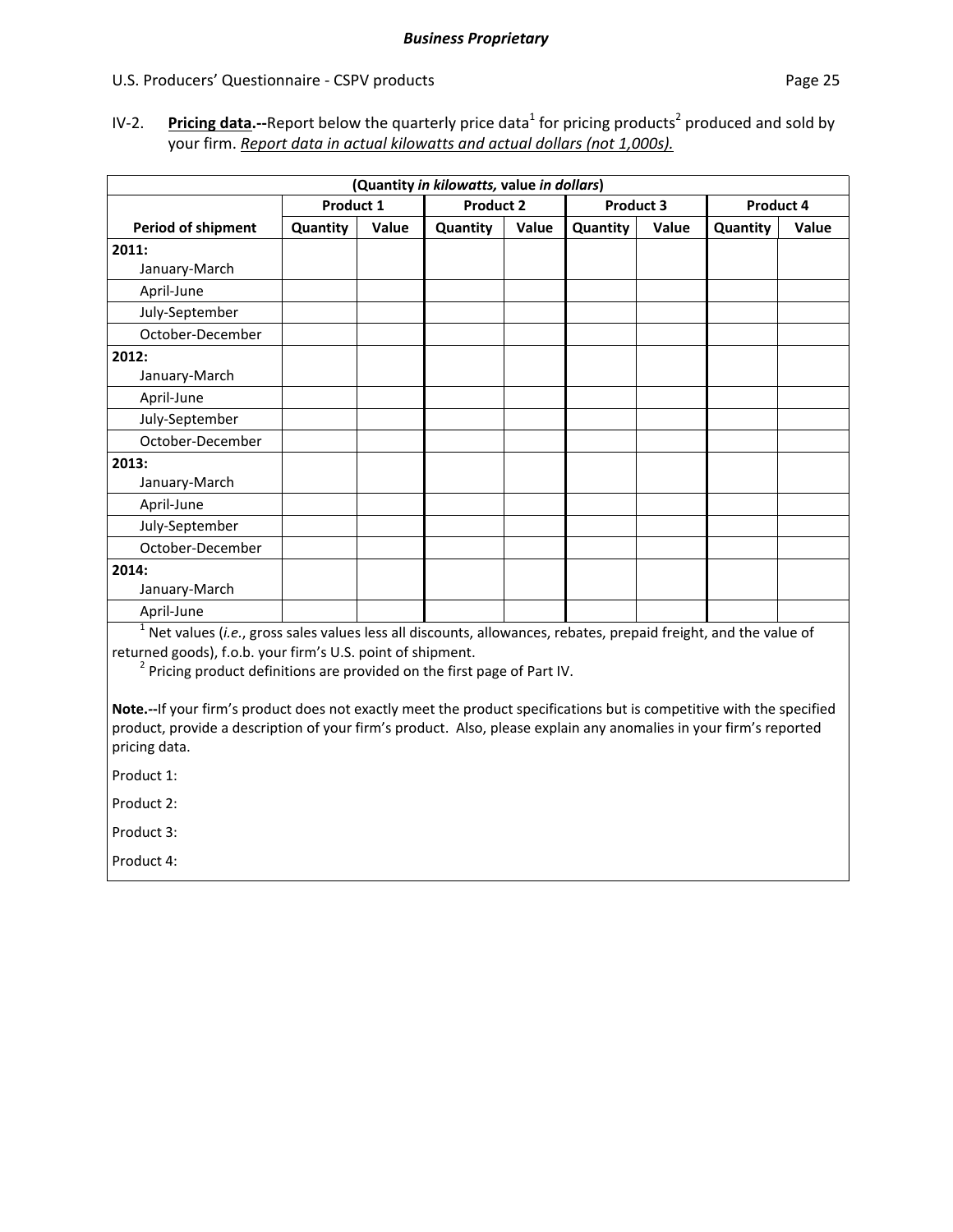## IV‐2. **Pricing data.—***Continued.*

|                                                                                                                                                                                                                                                                                                                                                                                                                                                                                                                                                       |                  |       | (Quantity in kilowatts, value in dollars) |       |           |       |           |       |
|-------------------------------------------------------------------------------------------------------------------------------------------------------------------------------------------------------------------------------------------------------------------------------------------------------------------------------------------------------------------------------------------------------------------------------------------------------------------------------------------------------------------------------------------------------|------------------|-------|-------------------------------------------|-------|-----------|-------|-----------|-------|
|                                                                                                                                                                                                                                                                                                                                                                                                                                                                                                                                                       | <b>Product 5</b> |       | Product 6                                 |       | Product 7 |       | Product 8 |       |
| <b>Period of shipment</b>                                                                                                                                                                                                                                                                                                                                                                                                                                                                                                                             | Quantity         | Value | Quantity                                  | Value | Quantity  | Value | Quantity  | Value |
| 2011:                                                                                                                                                                                                                                                                                                                                                                                                                                                                                                                                                 |                  |       |                                           |       |           |       |           |       |
| January-March                                                                                                                                                                                                                                                                                                                                                                                                                                                                                                                                         |                  |       |                                           |       |           |       |           |       |
| April-June                                                                                                                                                                                                                                                                                                                                                                                                                                                                                                                                            |                  |       |                                           |       |           |       |           |       |
| July-September                                                                                                                                                                                                                                                                                                                                                                                                                                                                                                                                        |                  |       |                                           |       |           |       |           |       |
| October-December                                                                                                                                                                                                                                                                                                                                                                                                                                                                                                                                      |                  |       |                                           |       |           |       |           |       |
| 2012:                                                                                                                                                                                                                                                                                                                                                                                                                                                                                                                                                 |                  |       |                                           |       |           |       |           |       |
| January-March                                                                                                                                                                                                                                                                                                                                                                                                                                                                                                                                         |                  |       |                                           |       |           |       |           |       |
| April-June                                                                                                                                                                                                                                                                                                                                                                                                                                                                                                                                            |                  |       |                                           |       |           |       |           |       |
| July-September                                                                                                                                                                                                                                                                                                                                                                                                                                                                                                                                        |                  |       |                                           |       |           |       |           |       |
| October-December                                                                                                                                                                                                                                                                                                                                                                                                                                                                                                                                      |                  |       |                                           |       |           |       |           |       |
| 2013:                                                                                                                                                                                                                                                                                                                                                                                                                                                                                                                                                 |                  |       |                                           |       |           |       |           |       |
| January-March                                                                                                                                                                                                                                                                                                                                                                                                                                                                                                                                         |                  |       |                                           |       |           |       |           |       |
| April-June                                                                                                                                                                                                                                                                                                                                                                                                                                                                                                                                            |                  |       |                                           |       |           |       |           |       |
| July-September                                                                                                                                                                                                                                                                                                                                                                                                                                                                                                                                        |                  |       |                                           |       |           |       |           |       |
| October-December                                                                                                                                                                                                                                                                                                                                                                                                                                                                                                                                      |                  |       |                                           |       |           |       |           |       |
| 2014:                                                                                                                                                                                                                                                                                                                                                                                                                                                                                                                                                 |                  |       |                                           |       |           |       |           |       |
| January-March                                                                                                                                                                                                                                                                                                                                                                                                                                                                                                                                         |                  |       |                                           |       |           |       |           |       |
| April-June                                                                                                                                                                                                                                                                                                                                                                                                                                                                                                                                            |                  |       |                                           |       |           |       |           |       |
| $1$ Net values (i.e., gross sales values less all discounts, allowances, rebates, prepaid freight, and the value of<br>returned goods), f.o.b. your firm's U.S. point of shipment.<br><sup>2</sup> Pricing product definitions are provided on the first page of Part IV.<br>Note.--If your firm's product does not exactly meet the product specifications but is competitive with the specified<br>product, provide a description of your firm's product. Also, please explain any anomalies in your firm's reported<br>pricing data.<br>Product 5: |                  |       |                                           |       |           |       |           |       |

Product 6:

Product 7:

Product 8: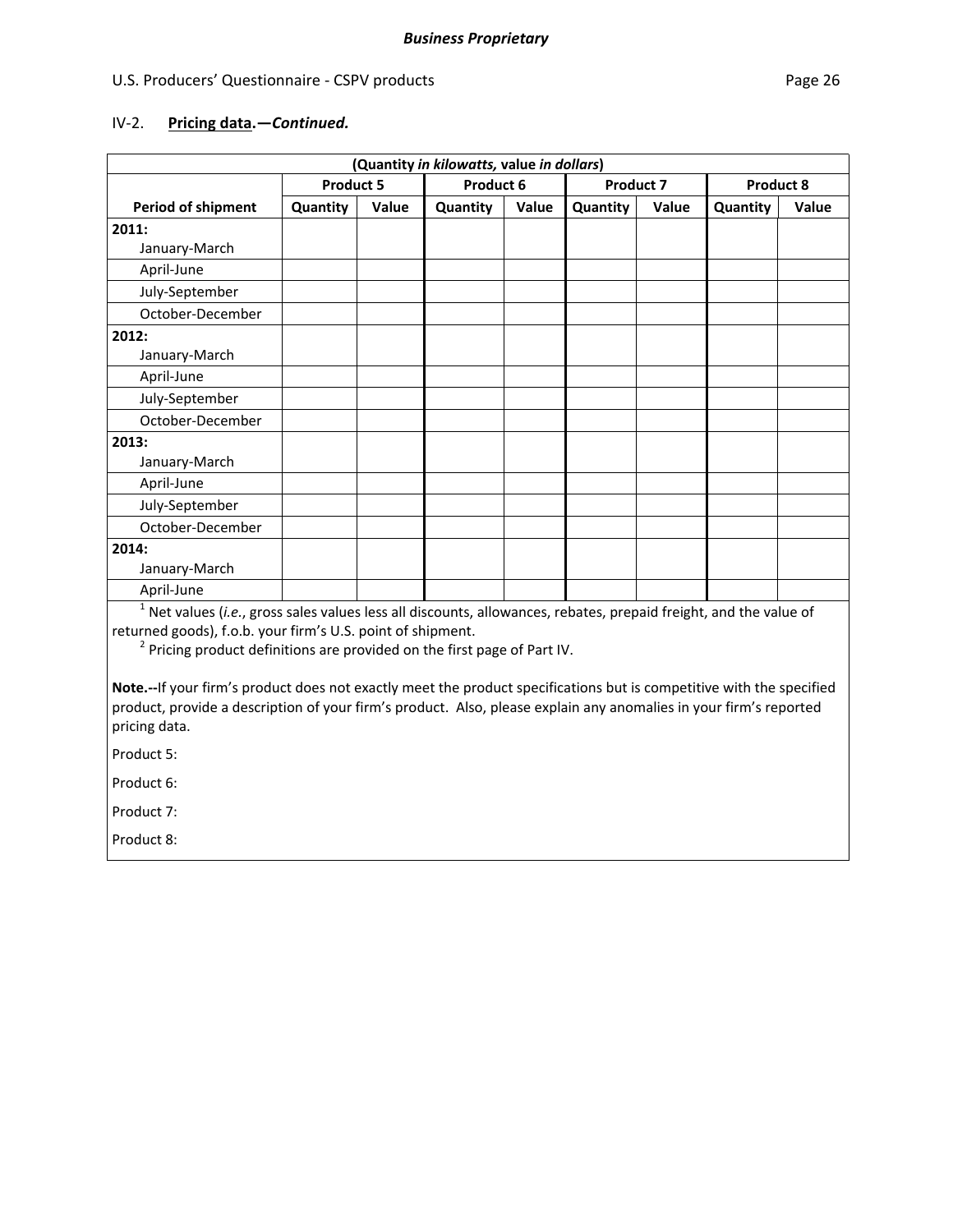IV‐3. **Sales by channel of distribution.**‐‐ Please indicate the proportion of your firm's 2013 sales of each pricing product, by channel of distribution.

|                                                                                                                                    |                    |                   | Percentage of 2013 sales to |                     |              |
|------------------------------------------------------------------------------------------------------------------------------------|--------------------|-------------------|-----------------------------|---------------------|--------------|
|                                                                                                                                    | <b>Residential</b> | <b>Commercial</b> | Utilities/                  |                     |              |
| Product                                                                                                                            | <b>Installers</b>  | <b>Installers</b> | <b>Developers</b>           | <b>Distributors</b> | <b>Total</b> |
| Product 1.-60 cell Multicrystalline silicon<br>module, with a peak power wattage between<br>240w to 250w, inclusive, P-max or Wp   | $\%$               | %                 | %                           | %                   | 0.0<br>%     |
|                                                                                                                                    |                    |                   |                             |                     |              |
| Product 2.-60 cell Monocrystalline silicon<br>module, with a peak power wattage between<br>240w to 250w, inclusive, P-max or Wp    | %                  | %                 | %                           | %                   | 0.0<br>%     |
| Product 3. - 60 cell Multicrystalline silicon<br>module, with a peak power wattage between<br>255w to 265w, inclusive, P-max or Wp | %                  | %                 | %                           | %                   | 0.0<br>%     |
| Product 4. - 60 cell Monocrystalline silicon<br>module, with a peak power wattage between<br>255w to 265w, inclusive, P-max or Wp  | %                  | %                 | %                           | %                   | 0.0<br>%     |
| Product 5.-60 cell Multicrystalline silicon<br>module, with a peak power wattage between<br>270w to 280w, inclusive, P-max or Wp   | %                  | %                 | %                           | %                   | 0.0<br>%     |
| Product 6.-60 cell Monocrystalline silicon<br>module, with a peak power wattage between<br>270w to 280w, inclusive, P-max or Wp    | %                  | $\%$              | %                           | %                   | 0.0<br>%     |
| Product 7.-72 cell Multicrystalline silicon<br>module, with a peak power wattage between<br>300w to 315w, inclusive, P-max or Wp   | %                  | %                 | %                           | %                   | 0.0<br>%     |
| Product 8.-72 cell Monocrystalline silicon<br>module, with a peak power wattage between<br>300w to 315w, inclusive, P-max or Wp    | %                  | %                 | %                           | %                   | 0.0<br>%     |

IV‐4. **Price setting.‐‐** How does your firm determine the prices that it charges for sales of CSPV products (*check all that apply*)? If your firm issues price lists, please submit sample pages of a recent list.

| <b>Transaction</b><br>bν<br>transaction | <b>Contracts</b> | <b>Set</b><br>price<br>lists | Other | If other, describe |
|-----------------------------------------|------------------|------------------------------|-------|--------------------|
|                                         |                  |                              |       |                    |

### IV‐5. **Discount policy.‐‐** Please indicate and describe your firm's discount policies (*check all that apply*).

| Quantity<br>discounts | Annual<br>total<br>volume<br>discounts | No<br>discount<br>policy | Other | <b>Describe</b> |
|-----------------------|----------------------------------------|--------------------------|-------|-----------------|
|                       |                                        |                          |       |                 |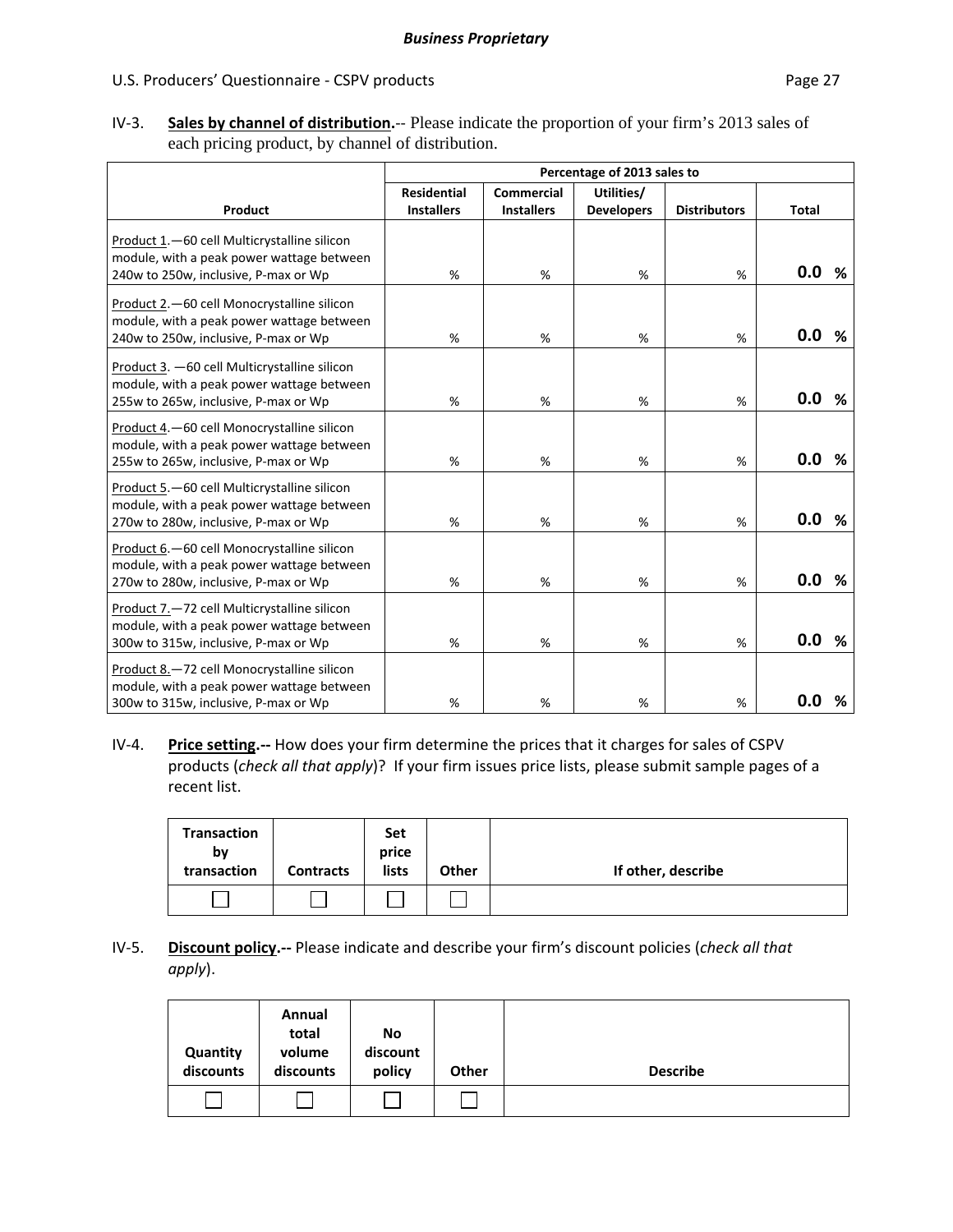### IV‐6. **Pricing terms.‐‐**

(a) What are your firm's typical sales terms for its domestically produced CSPV products?

| <b>Net 30</b><br>days | <b>Net 60</b><br>days | $2/10$ net<br>30 days | <b>Other</b> | Other (specify) |
|-----------------------|-----------------------|-----------------------|--------------|-----------------|
|                       |                       |                       |              |                 |

(b) On what basis are your firm's prices of domestically produced CSPV products usually quoted *(check one)*?

| <b>Delivered</b> | F.o.b. | If f.o.b., specify point |
|------------------|--------|--------------------------|
|                  |        |                          |

IV‐7. **Contract versus spot.‐‐**Approximately what share of your firm's sales of its U.S.‐produced CSPV products in 2013 was on a (1) long-term contract basis, (2) short-term contract basis, and (3) spot sales basis?

| Type of sale                                                                       | Share of<br>2013 sales |
|------------------------------------------------------------------------------------|------------------------|
|                                                                                    |                        |
| Long-term contracts (multiple deliveries for more than 12<br>months)               | %                      |
|                                                                                    |                        |
| <b>Short-term contracts</b> (multiple deliveries up to and<br>including 12 months) | %                      |
|                                                                                    |                        |
| <b>Spot sales</b> (for a single delivery)                                          | %                      |
| Total                                                                              |                        |

IV‐8. **Contract provisions.—** Please fill out the table regarding your firm's typical sales contracts for CSPV products (or check "not applicable" if your firm does not sell on a long‐term and/or short‐ term contract basis).

| <b>Typical sales contract provisions</b> | <b>Item</b>    | <b>Short-term contracts</b><br>(multiple deliveries up to<br>and including 12 months) | Long-term contracts<br>(multiple deliveries for more<br>than 12 months) |
|------------------------------------------|----------------|---------------------------------------------------------------------------------------|-------------------------------------------------------------------------|
| Average contract duration                | Number of days |                                                                                       |                                                                         |
| Price renegotiation (during the          | Yes            |                                                                                       |                                                                         |
| contract period)                         | No             |                                                                                       |                                                                         |
|                                          | Quantity       |                                                                                       |                                                                         |
| Fixed quantity and/or price              | Price          |                                                                                       |                                                                         |
|                                          | Both           |                                                                                       |                                                                         |
|                                          | Yes            |                                                                                       |                                                                         |
| Meet or release provision                | No             |                                                                                       |                                                                         |
| Not applicable                           |                |                                                                                       |                                                                         |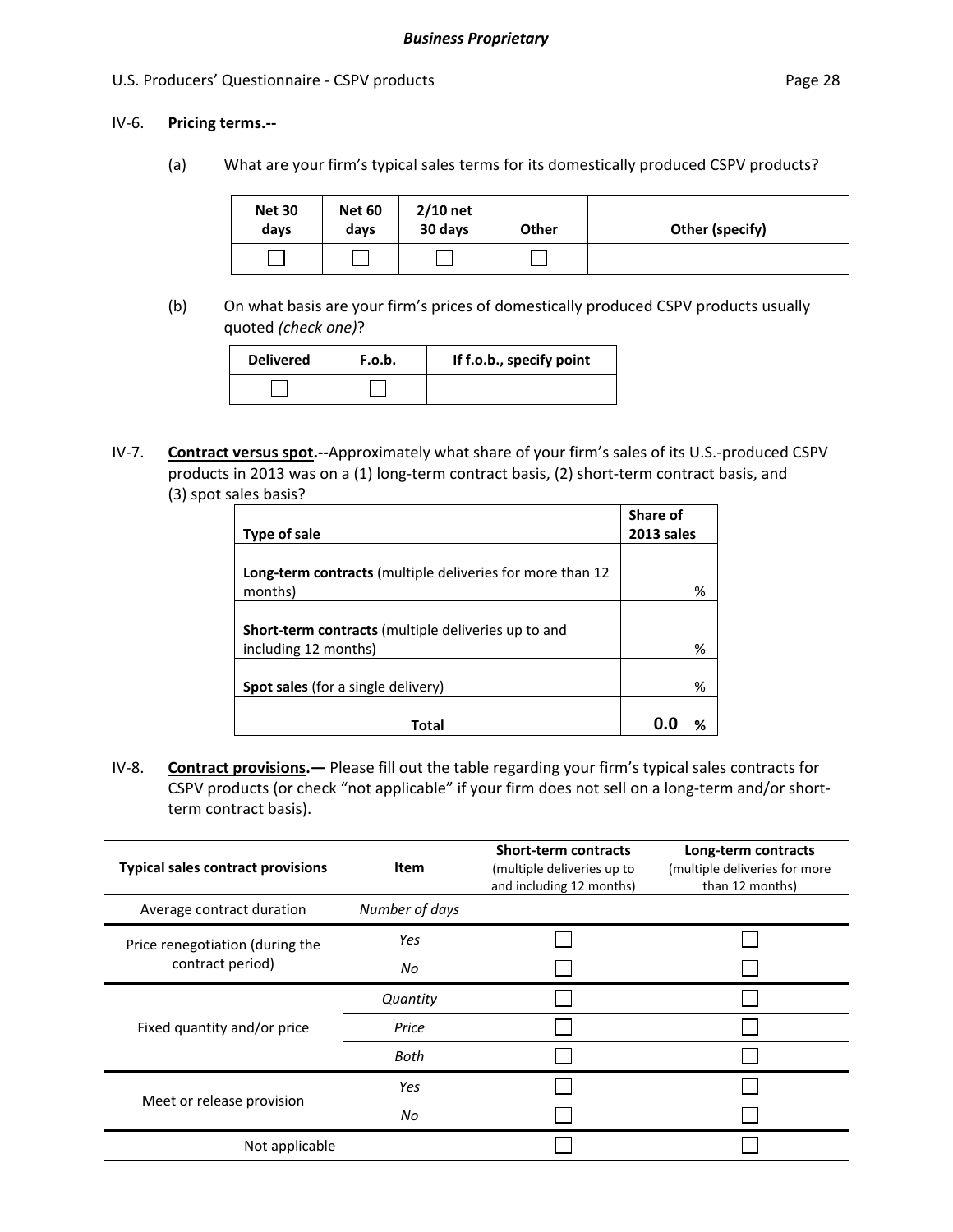IV‐9. **Lead times.‐‐**What is your firm's share of sales both from inventory and produced to order and what is the typical lead time between a customer's order and the date of delivery for your firm's sales of its domestically produced CSPV products?

| Source            | Share of<br>2013 sales | Lead time (days) |
|-------------------|------------------------|------------------|
| From inventory    | %                      |                  |
| Produced to order | %                      |                  |
| Total             | n n<br>%               |                  |

### IV‐10. **Shipping information.‐‐**

- (a) What is the approximate percentage of the total delivered cost of CSPV products that is accounted for by U.S. inland transportation costs? \_\_\_\_\_ percent
- (b) Who generally arranges the transportation to your firm's customers' locations? Your firm Purchaser *(check one)*
- (c) Indicate the approximate percentage of your firm's sales of CSPV products that are delivered the following distances from its production facility.

| <b>Distance from production facility</b> | <b>Share</b> |
|------------------------------------------|--------------|
| Within 100 miles                         | %            |
| 101 to 1,000 miles                       | %            |
| Over 1,000 miles                         | %            |
| Total                                    | ℅            |

IV‐11. **Geographical shipments.‐‐** In which U.S. geographic market area(s) has your firm sold its domestically produced CSPV products since January 1, 2011 (check all that apply)?

| Geographic area                                                                                                             | $V$ if applicable |
|-----------------------------------------------------------------------------------------------------------------------------|-------------------|
| Northeast.-CT, ME, MA, NH, NJ, NY, PA, RI, and VT.                                                                          |                   |
| Midwest.-IL, IN, IA, KS, MI, MN, MO, NE, ND, OH, SD, and WI.                                                                |                   |
| <b>Southeast.</b> -AL, DE, DC, FL, GA, KY, MD, MS, NC, SC, TN, VA, and WV.                                                  |                   |
| Central Southwest.-AR, LA, OK, and TX.                                                                                      |                   |
| Mountains.-AZ, CO, ID, MT, NV, NM, UT, and WY.                                                                              |                   |
| Pacific Coast.-CA, OR, and WA.                                                                                              |                   |
| <b>Other.</b> —All other markets in the United States not previously listed, including AK, HI, PR,<br>and VI, among others. |                   |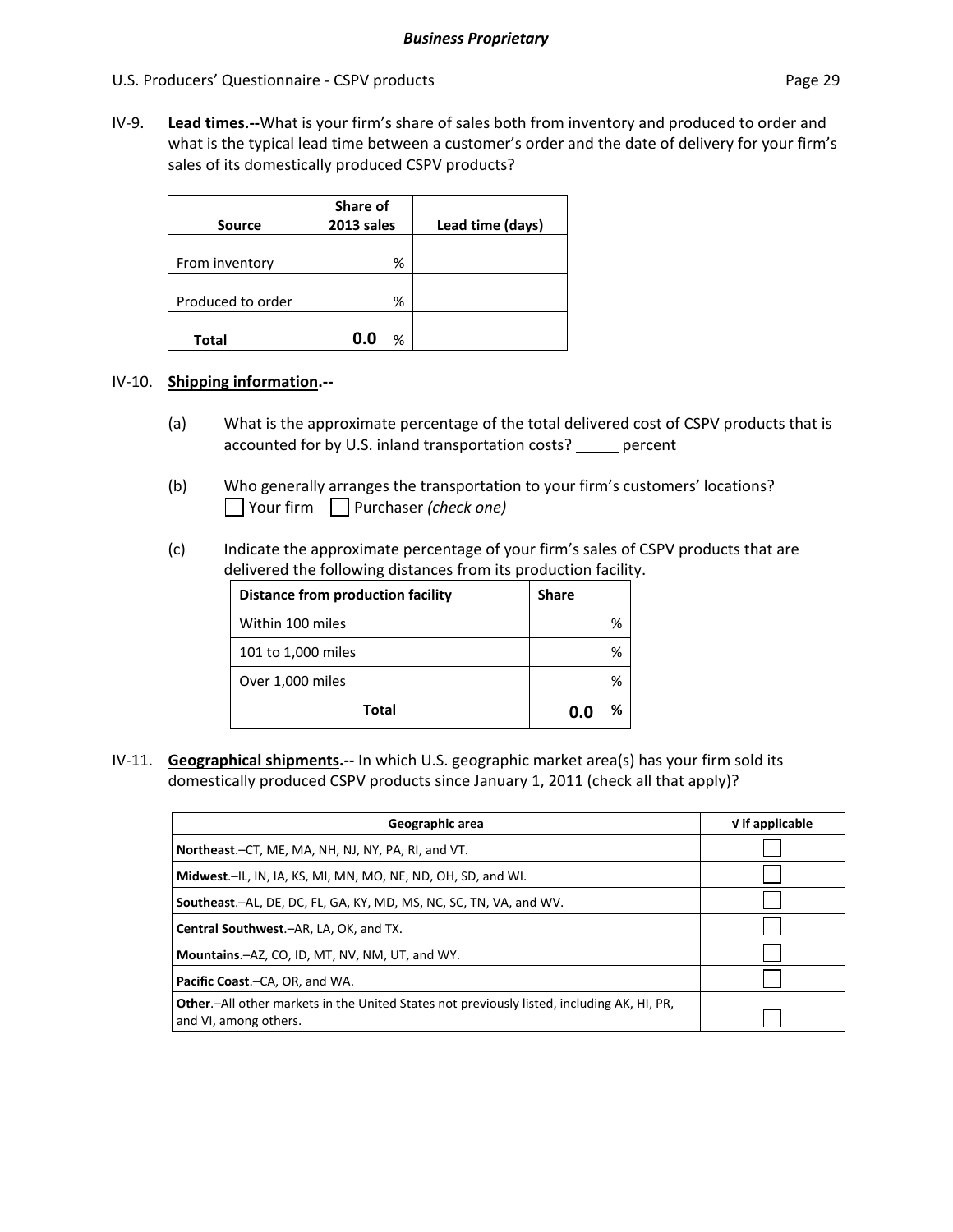IV‐12. **End uses.‐‐**List the end uses of the CSPV cells and modules that your firm manufactures. For each end-use product, estimate the percent of the total cost that is accounted for by CSPV products and other inputs (such as labor, energy, and other raw materials).

|                        | Share of total cost of end use product accounted<br>for by |                     |          |
|------------------------|------------------------------------------------------------|---------------------|----------|
| Product(s) you produce | <b>CSPV</b> products                                       | <b>Other inputs</b> | Total    |
| Module                 | %                                                          | %                   | 0.0<br>% |
| Residential system     | %                                                          | %                   | 0.0<br>% |
| Commercial system      | %                                                          | %                   | 0.0<br>% |
| Utility system         | %                                                          | %                   | 0.0<br>% |
|                        | %                                                          | %                   | 0.0<br>% |

### IV‐13. **Substitutes.—**

(a) When making an initial purchase decision (i.e., at the point in time of deciding to build an electricity generation system), can non‐solar renewable energy products (e.g. wind turbines) be substituted for CSPV products?

□ No Yes--Please fill out the table.

|              |            | Have changes in the price of this substitute affected the price for<br><b>CSPV</b> products? |            |             |
|--------------|------------|----------------------------------------------------------------------------------------------|------------|-------------|
|              | Substitute | No                                                                                           | <b>Yes</b> | Explanation |
| $\mathbf{1}$ |            |                                                                                              |            |             |
| 2.           |            |                                                                                              |            |             |
| 3.           |            |                                                                                              |            |             |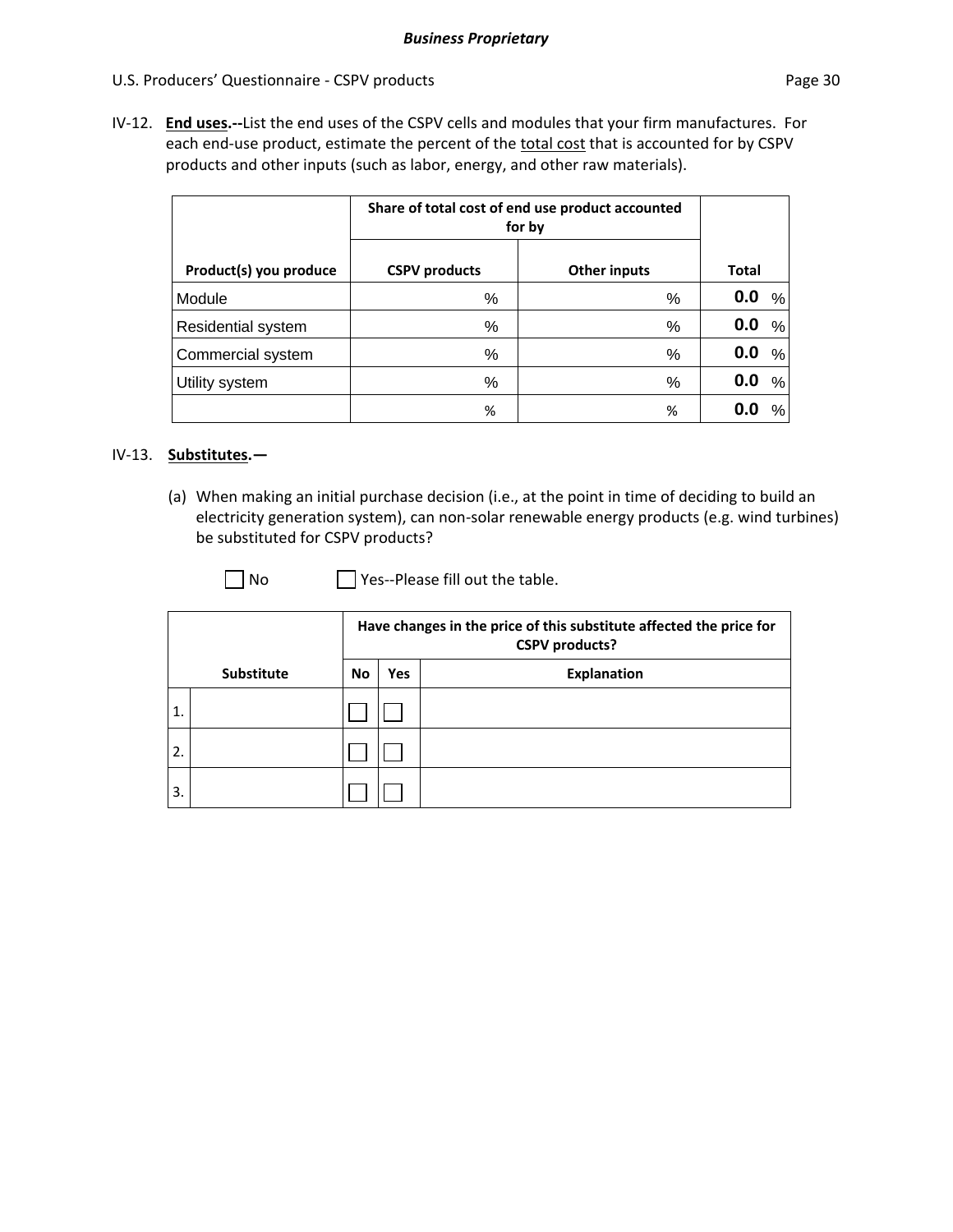### IV‐13. **Substitutes.—** *Continued.*

(b) When making an initial purchase decision (i.e., at the point in time of deciding to build an electricity generation system), can other solar energy products be substituted for CSPV products?

 $\Box$  No  $\Box$  Yes--Please fill out the table.

|    |                   | Have changes in the price of this substitute affected the price for<br><b>CSPV</b> products? |            |                    |
|----|-------------------|----------------------------------------------------------------------------------------------|------------|--------------------|
|    | <b>Substitute</b> | No                                                                                           | <b>Yes</b> | <b>Explanation</b> |
| 1. |                   |                                                                                              |            |                    |
| 2. |                   |                                                                                              |            |                    |
| 3. |                   |                                                                                              |            |                    |

### *If your firm does not conduct business in the utility/developer market segment, please skip to question IV‐15.*

### IV‐14. **Utility portfolios.—**

- (a) During the initial planning stage, what factors does a utility consider when planning a new electricity generation system?
- (b) How do utilities determine the share of solar energy from CSPV products in a utility's energy portfolio as compared to the share of other renewable energy sources and the share of non‐ renewable energy sources?
- (c) Please identify each renewable and non‐renewable energy source (other than CSPV) in your portfolio since January 1, 2011 and fill out the table.

|                  |                      | Have changes in the price of this energy source affected the price<br>for solar generated electricity? |     |                    |
|------------------|----------------------|--------------------------------------------------------------------------------------------------------|-----|--------------------|
|                  | <b>Energy source</b> | No                                                                                                     | Yes | <b>Explanation</b> |
| $\overline{1}$ . |                      |                                                                                                        |     |                    |
| 2.               |                      |                                                                                                        |     |                    |
| 3.               |                      |                                                                                                        |     |                    |
| 4.               |                      |                                                                                                        |     |                    |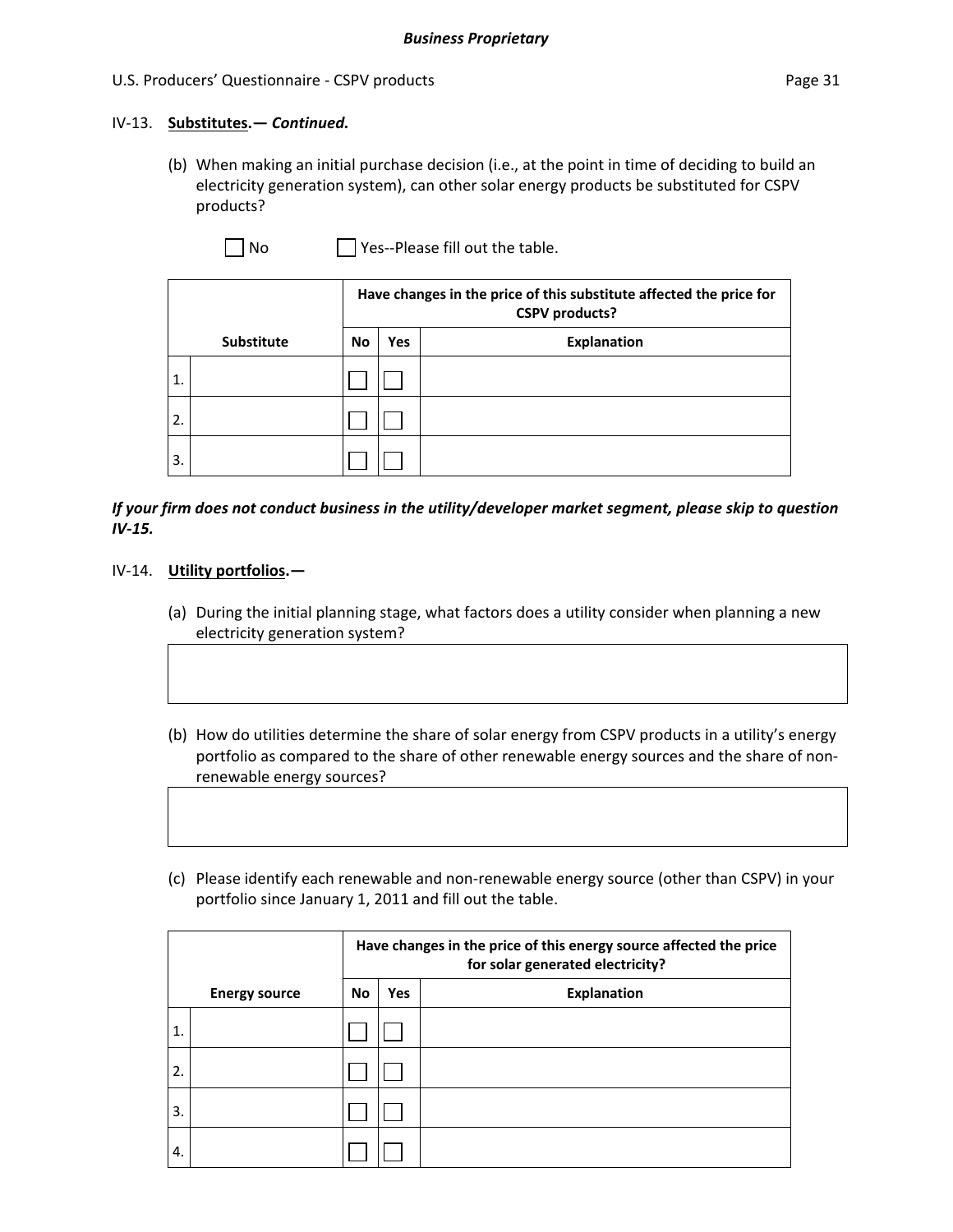IV‐15. **Demand trends.—** Indicate how demand within the United States and outside of the United States (if known) for CSPV products has changed since January 1, 2011. Explain any trends and describe the principal factors that have affected these changes in demand.

| <b>Market</b>                                 | <b>Overall</b><br>increase | No<br>change | <b>Overall</b><br>decrease | <b>Fluctuate</b><br>with no clear<br>trend | <b>Explanation and factors</b> |
|-----------------------------------------------|----------------------------|--------------|----------------------------|--------------------------------------------|--------------------------------|
| Within the<br><b>United</b><br><b>States</b>  |                            |              |                            |                                            |                                |
| Outside the<br><b>United</b><br><b>States</b> |                            |              |                            |                                            |                                |

### IV‐16. **Government incentives***.*

(a) How has the level or availability of government incentives for CSPV products changed since January 1, 2011 (i.e., is there a greater amount or lesser amount of government incentives available for CSPV products today as compared with January 1, 2011)? In the last column, list or describe the principal incentive programs (e.g., Section 1603 Program, Renewable Portfolio Standards, or California Solar Initiative) whose level or availability has changed.

| <b>Market</b>                                   | Overall<br>increase | No.<br>change | <b>Overall</b><br>decrease | <b>Fluctuate</b><br>with no<br>clear trend | <b>Incentives</b> |
|-------------------------------------------------|---------------------|---------------|----------------------------|--------------------------------------------|-------------------|
| <b>State and local</b><br>government incentives |                     |               |                            |                                            |                   |
| <b>Federal government</b><br>incentives         |                     |               |                            |                                            |                   |

(b) Have the changes in the level or availability of government incentives affected demand for CSPV products since January 1, 2011? In the last column, list or describe the principal incentive programs (e.g., Section 1603 Program, Renewable Portfolio Standards, or California Solar Initiative) whose change in level or availability has affected demand.

| <b>Market</b>                                   | Overall<br>increase | No<br>change | Overall<br>decrease | <b>Fluctuate</b><br>with no<br>clear trend | Incentives and explanation of<br>demand trends |
|-------------------------------------------------|---------------------|--------------|---------------------|--------------------------------------------|------------------------------------------------|
| <b>State and local</b><br>government incentives |                     |              |                     |                                            |                                                |
| <b>Federal government</b><br>incentives         |                     |              |                     |                                            |                                                |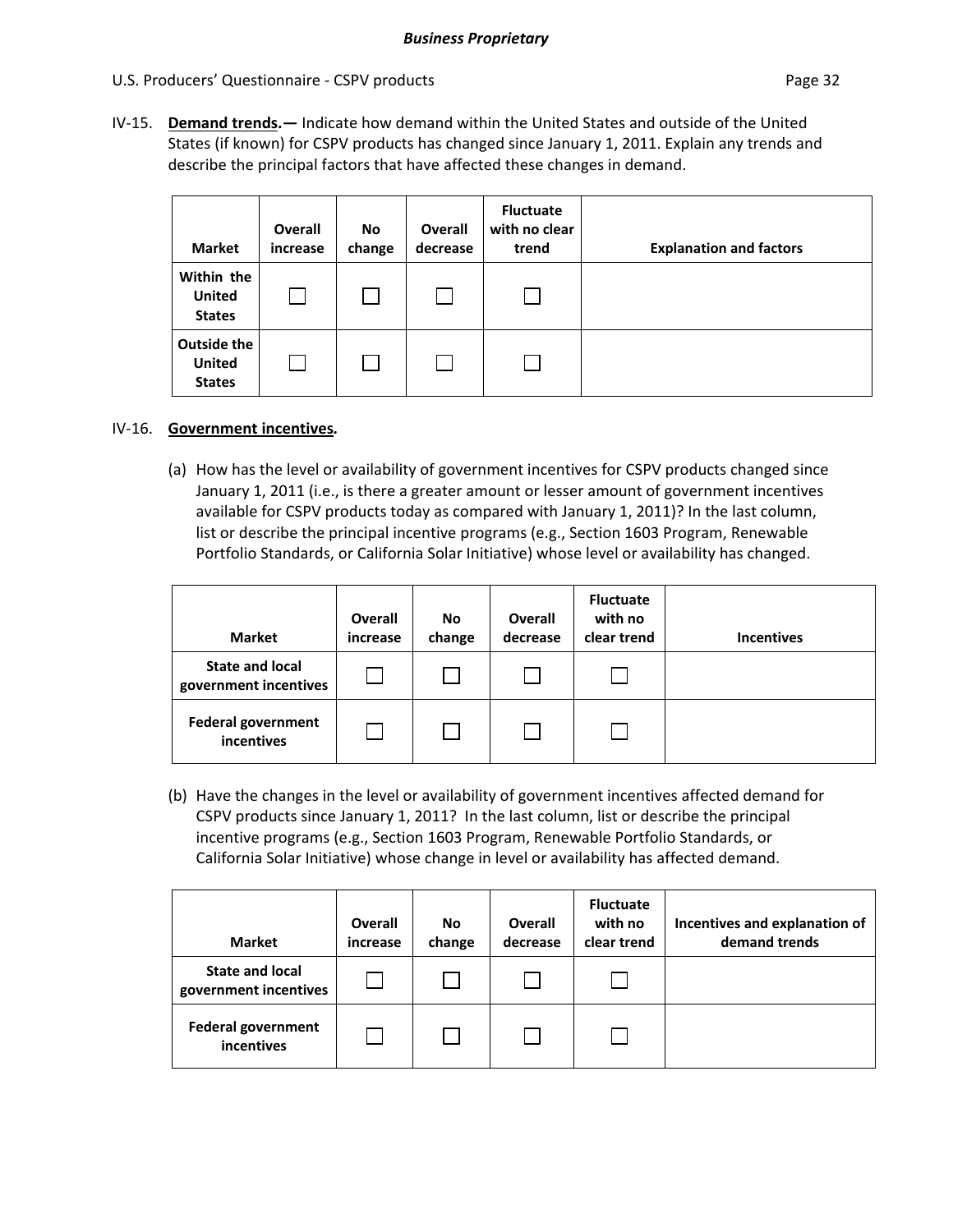# IV‐16. **Government incentives.—** *Continued.*

(c) How have changes in the availability of government incentives affected the price of solar generated electricity since January 1, 2011? Explain any trends and describe the principal factors that have affected these changes in price.

| <b>Overall</b><br>price<br>increase | No<br>Change in<br>price | Overall<br>price<br>decrease | <b>Fluctuate</b><br>with no<br>clear trend | <b>Explanation and factors</b> |
|-------------------------------------|--------------------------|------------------------------|--------------------------------------------|--------------------------------|
|                                     |                          |                              |                                            |                                |

(d) Do changes in the price of solar generated electricity affect the price of CSPV modules? If so, how?

| No | Yes | If yes, please explain. |
|----|-----|-------------------------|
|    |     |                         |

### IV‐17. **Conventional energy sources***.*

(a) How have prices of U.S. conventional energy sources changed since January 1, 2011?

| <b>Source</b>                       | <b>Overall</b><br>increase | No.<br>change | <b>Overall</b><br>decrease | <b>Fluctuate</b><br>with no<br>clear trend | <b>Factors</b> |
|-------------------------------------|----------------------------|---------------|----------------------------|--------------------------------------------|----------------|
| <b>Natural gas</b>                  |                            |               |                            |                                            |                |
| Coal                                |                            |               |                            |                                            |                |
| <b>Other conventional</b><br>energy |                            |               |                            |                                            |                |

(b) How have prices of conventional U.S. energy sources such as natural gas and coal impacted demand for CSPV cells and modules in each sector below since January 1, 2011?

| <b>Market</b>      | Overall<br>increase | No<br>change | <b>Overall</b><br>decrease | <b>Fluctuate</b><br>with no<br>clear trend | <b>Factors</b> |
|--------------------|---------------------|--------------|----------------------------|--------------------------------------------|----------------|
| <b>Residential</b> |                     |              |                            |                                            |                |
| <b>Commercial</b>  |                     |              |                            |                                            |                |
| <b>Utility</b>     |                     |              |                            |                                            |                |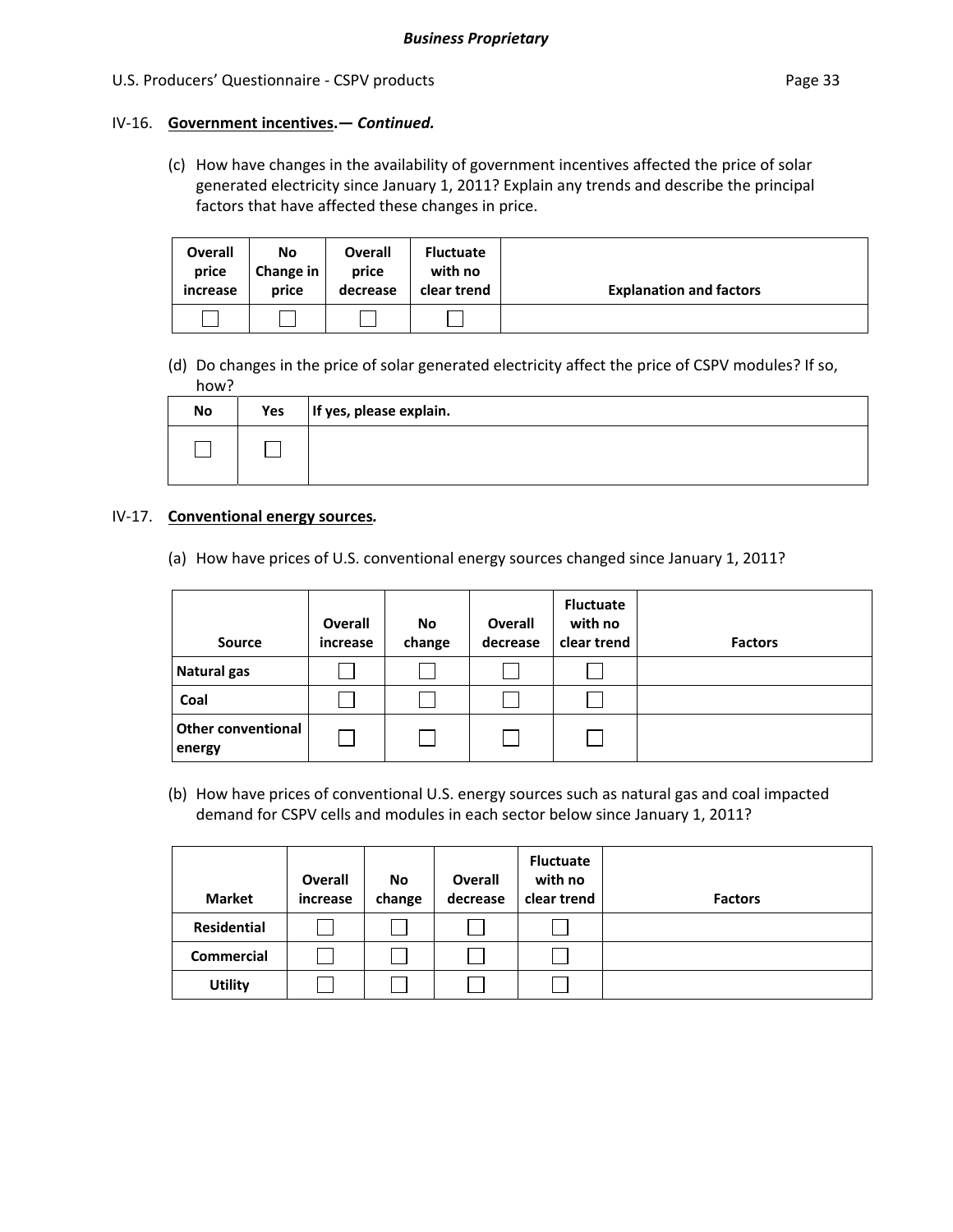### IV‐17. **Conventional energy sources.—** *Continued.*

(c) How have changes in the price of U.S. conventional energy affected the price of solar generated electricity since January 1, 2011? Explain any trends and describe the principal factors that have affected these changes in price.

| <b>Overall</b><br>price<br>increase | No<br>Change in<br>price | <b>Overall</b><br>price<br>decrease | <b>Fluctuate</b><br>with no<br>clear trend | <b>Explanation and factors</b> |
|-------------------------------------|--------------------------|-------------------------------------|--------------------------------------------|--------------------------------|
|                                     |                          |                                     |                                            |                                |

IV‐18. **Product changes.‐‐**Have there been any significant changes in the product range, product mix, or marketing of CSPV products since January 1, 2011?

| No | Yes | If yes, please describe and quantify if possible. |
|----|-----|---------------------------------------------------|
|    |     |                                                   |

### IV‐19. **Conditions of competition.‐‐**

(a) Is the market for CSPV products subject to business cycles (other than general economy‐ wide conditions) and/or other conditions of competition distinctive to CSPV products? If yes, describe.

| <b>Check all that apply.</b> |                                                           | Please describe.        |
|------------------------------|-----------------------------------------------------------|-------------------------|
|                              | No                                                        | Skip to question IV-20. |
|                              | Yes-Business cycles (e.g.<br>seasonal business)           |                         |
|                              | <b>Yes-Other distinctive</b><br>conditions of competition |                         |

(b) If yes, have there been any changes in the business cycles or conditions of competition for CSPV products since January 1, 2011?

| No | Yes | If yes, describe. |
|----|-----|-------------------|
|    |     |                   |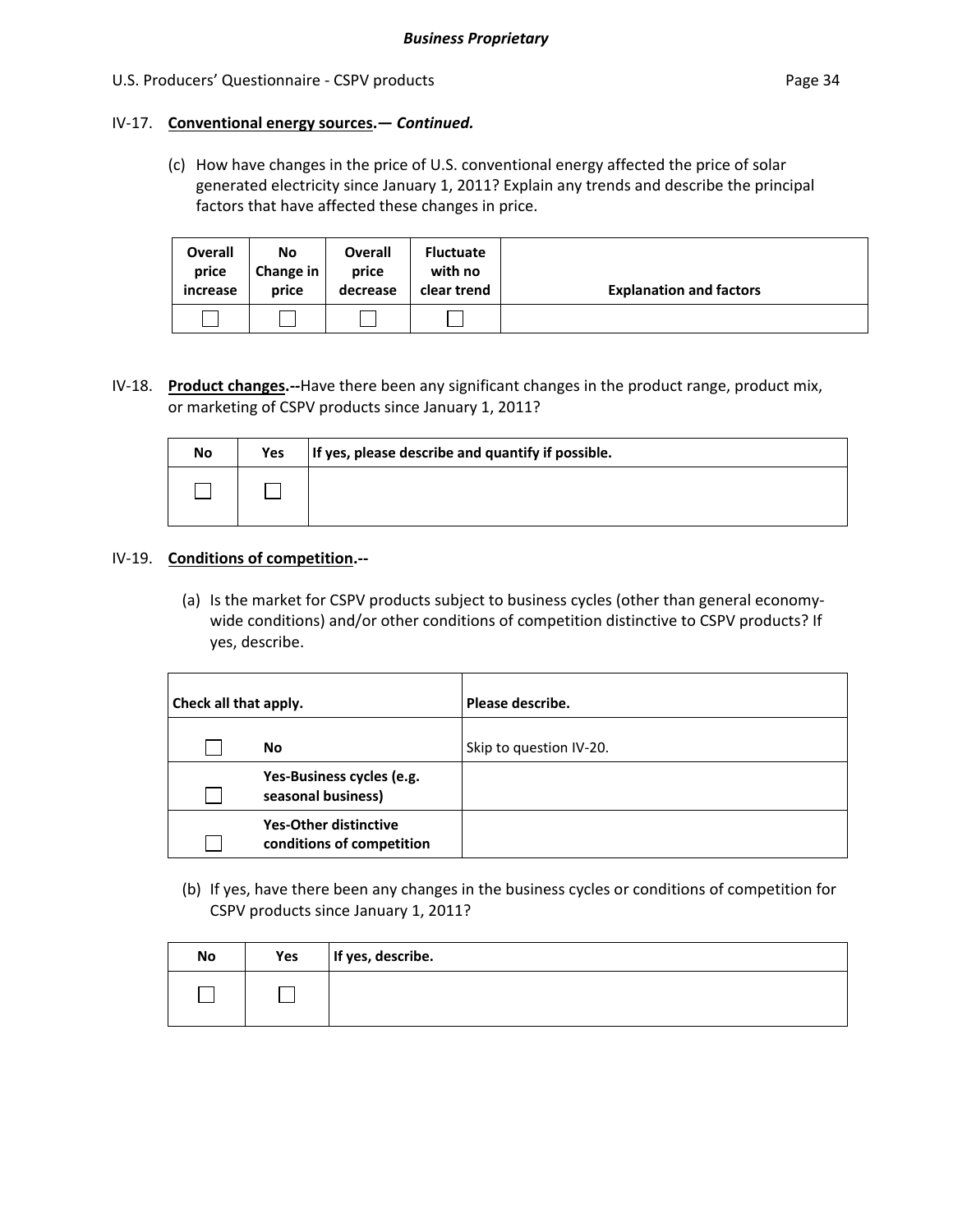IV‐20. **Supply constraints.‐‐**Has your firm refused, declined, or been unable to supply CSPV products since January 1, 2011 (examples include placing customers on allocation or "controlled order entry," declining to accept new customers or renew existing customers, delivering less than the quantity promised, been unable to meet timely shipment commitments, etc.)?

| <b>No</b> | Yes | If yes, please describe. |
|-----------|-----|--------------------------|
|           |     |                          |

IV‐21. **Raw materials.‐‐**How have prices for the raw materials used to produce CSPV products changed since January 1, 2011?

| <b>Overall</b><br>increase | No<br>change | <b>Overall</b><br>decrease | <b>Fluctuate</b><br>with no<br>clear trend | Explain, noting how raw material price changes have<br>affected your firm's selling prices for CSPV products. |
|----------------------------|--------------|----------------------------|--------------------------------------------|---------------------------------------------------------------------------------------------------------------|
|                            |              |                            |                                            |                                                                                                               |

IV-22. **Interchangeability.**—Are CSPV products produced in the United States and in other countries interchangeable (*i.e.*, can they physically be used in the same applications)?

Please indicate A, F, S, N, or 0 in the table below:

- A = the products from a specified country‐pair are *always* interchangeable
- F = the products are *frequently* interchangeable
- S = the products are *sometimes* interchangeable
- N = the products are *never* interchangeable
- 0 = *no familiarity* with products from a specified country‐pair

| Country-pair                                                                                                                                                       | China | Taiwan | Other countries |  |
|--------------------------------------------------------------------------------------------------------------------------------------------------------------------|-------|--------|-----------------|--|
| <b>United States</b>                                                                                                                                               |       |        |                 |  |
| <b>China</b>                                                                                                                                                       |       |        |                 |  |
| Taiwan                                                                                                                                                             |       |        |                 |  |
| For any country-pair producing CSPV products that is sometimes or never interchangeable, please<br>explain the factors that limit or preclude interchangeable use: |       |        |                 |  |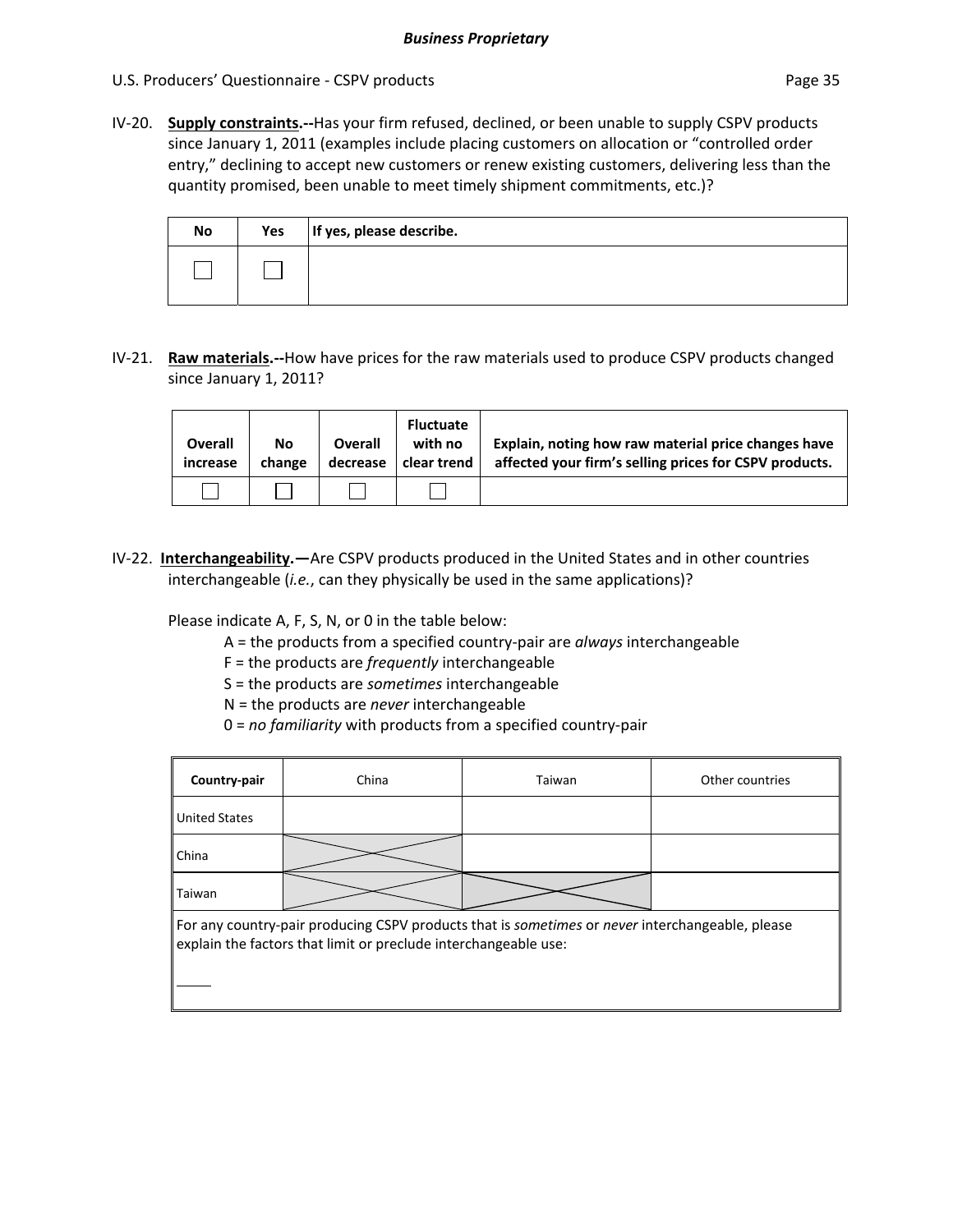IV‐23. **Factors other than price.‐‐**Are differences other than price (*e.g.*, quality, availability, transportation network, product range, technical support, *etc.*) between CSPV products produced in the United States and in other countries a significant factor in your firm's sales of the products?

Please indicate A, F, S, N, or 0 in the table below:

A = such differences are *always* significant

F = such differences are *frequently* significant

S = such differences are *sometimes* significant

N = such differences are *never* significant

0 = *no familiarity* with products from a specified country‐pair

| Country-pair                                                                                             | China | Taiwan | Other countries |
|----------------------------------------------------------------------------------------------------------|-------|--------|-----------------|
| <b>United States</b>                                                                                     |       |        |                 |
| <b>China</b>                                                                                             |       |        |                 |
| Taiwan                                                                                                   |       |        |                 |
| For any country-pair for which factors other than price always or frequently are a significant factor in |       |        |                 |

your firm's sales of CSPV products, identify the country‐pair and report the advantages or disadvantages imparted by such factors: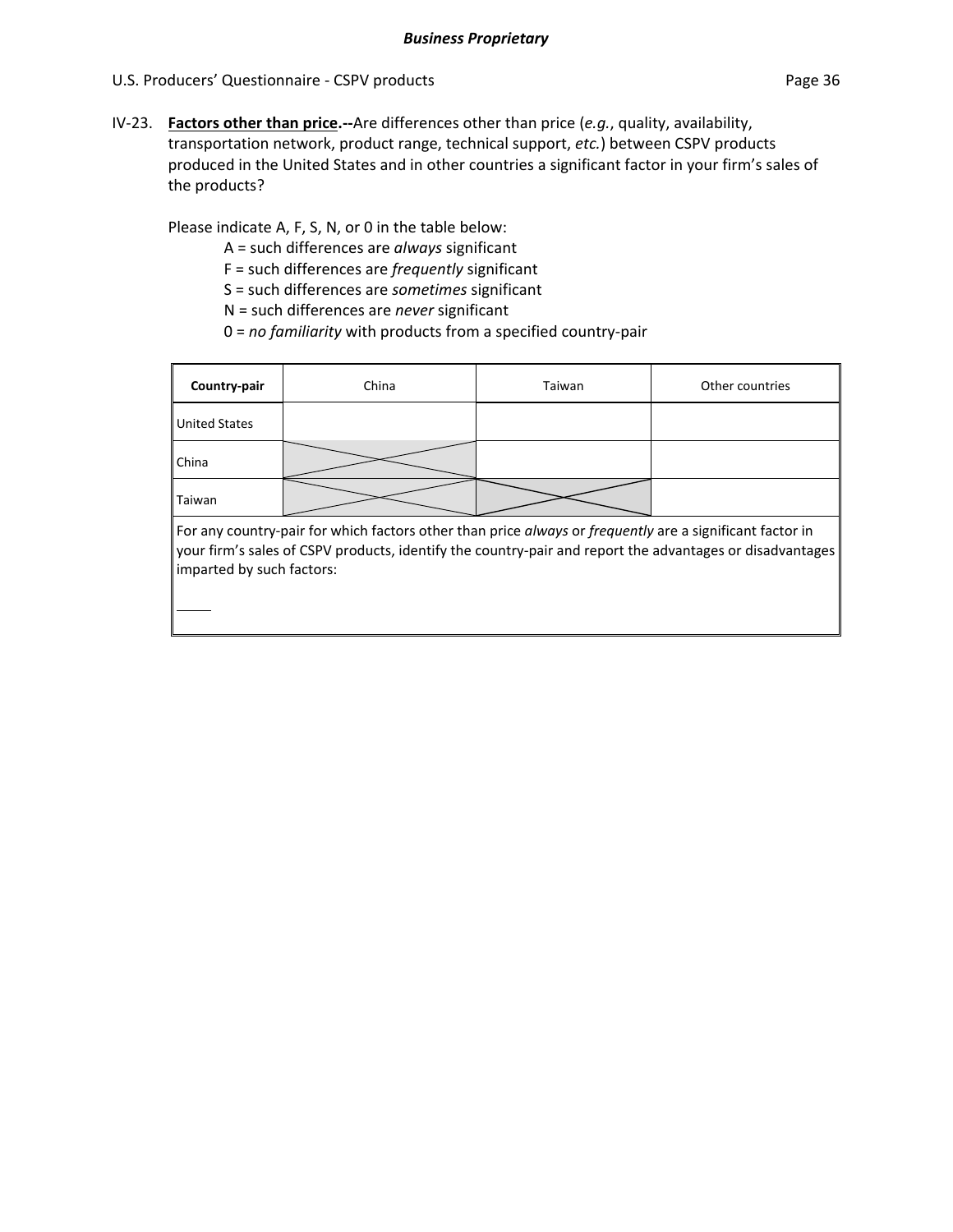IV‐24. **Customer identification.**‐‐List the names and contact information for your firm's 10 largest U.S. customers for CSPV products since January 1, 2011. Indicate the share of the quantity of your firm's total shipments of CSPV products that each of these customers accounted for in 2013.

|                         | Customer's name | City | <b>State</b> | Share of 2013<br>sales (%) |
|-------------------------|-----------------|------|--------------|----------------------------|
| $\mathbf{1}$            |                 |      |              |                            |
| $\overline{2}$          |                 |      |              |                            |
| $\mathbf{3}$            |                 |      |              |                            |
| $\overline{\mathbf{4}}$ |                 |      |              |                            |
| 5                       |                 |      |              |                            |
| $6\phantom{1}$          |                 |      |              |                            |
| $\overline{\mathbf{z}}$ |                 |      |              |                            |
| 8                       |                 |      |              |                            |
| 9                       |                 |      |              |                            |
| 10                      |                 |      |              |                            |

### IV‐25. **Competition From Imports‐‐Lost Revenue**.‐‐

Since January 1, 2011, to avoid losing sales to competitors, which were selling CSPV products from China and/or Taiwan, did your firm:

|                                     | Nο | Yes |
|-------------------------------------|----|-----|
| <b>Reduce prices</b>                |    |     |
| Roll back announced price increases |    |     |

If you indicated "yes" above, please contact Aimee Larsen, Economist (202‐205‐3179, Aimee.Larsen@usitc.gov) for a spreadsheet that will allow you to furnish the following information for each affected transaction:

Customer name, contact person, phone and fax numbers Specific product(s) involved Date of your firm's initial price quotation Quantity involved Your firm's initial *rejected* price quotation (total delivered value) Your firm's *accepted* price quotation (total delivered value) The country of origin of the competing imported product The competing price quotation of the imported product (total delivered value)

### **Please DO NOT RE‐SUBMIT allegations provided in the preliminary phase of this proceeding.**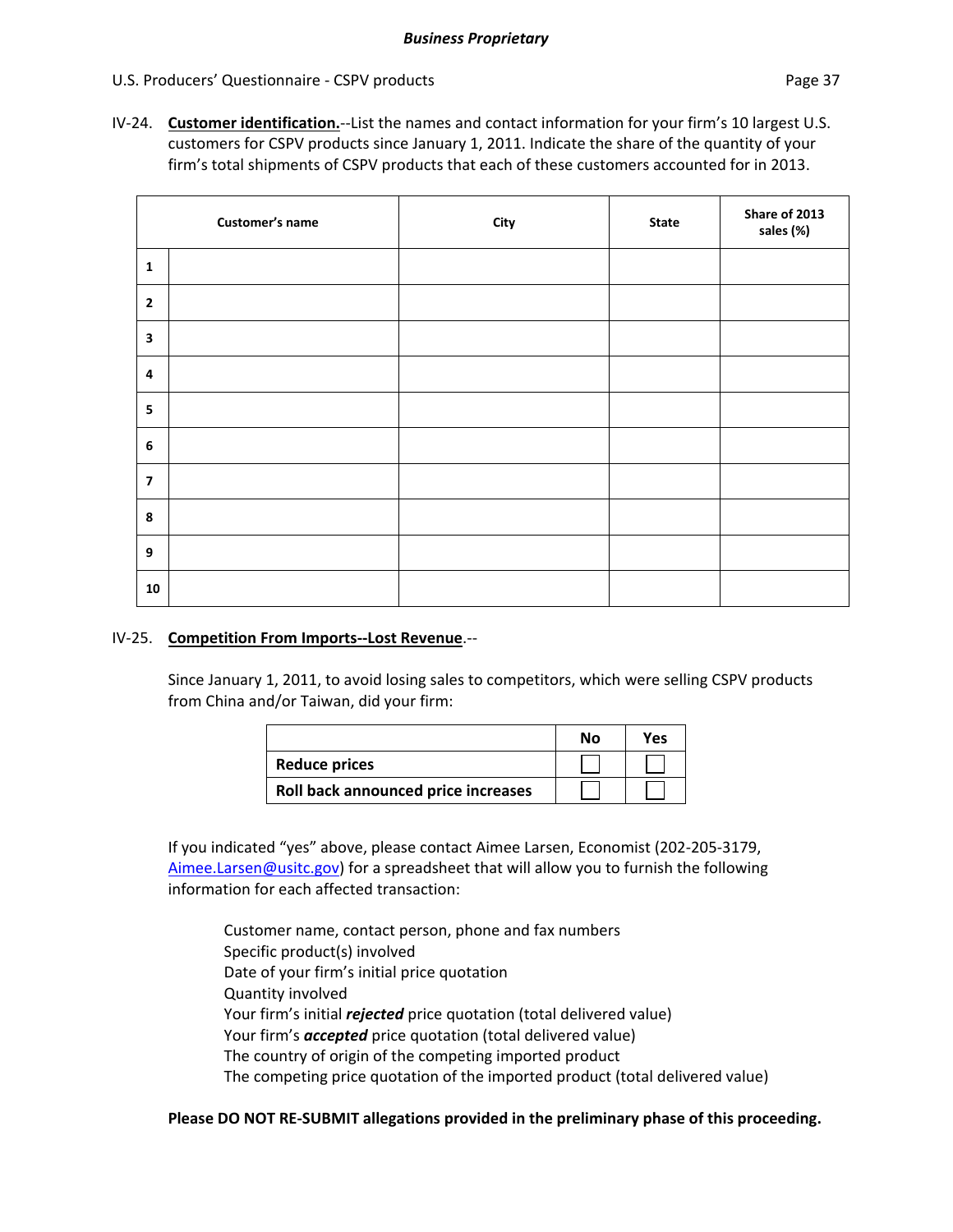### IV‐26. **Competition From Imports‐‐Lost Sales**.—

Since January 1, 2011, did your firm lose sales of CSPV products to U.S. imports of these products from China and/or Taiwan?

| No | Yes |
|----|-----|
|    |     |

If you indicated "yes" above, please contact Aimee Larsen, Economist (202‐205‐3179, Aimee.Larsen@usitc.gov) for a spreadsheet that will allow you to furnish the following information for each affected transaction:

Customer name, contact person, phone and fax numbers Specific product(s) involved Date of your firm's price quotation Quantity involved Your firm's rejected price quotation (total delivered value) The country of origin of the competing imported product The accepted price quotation of the imported product (total delivered value)

### **Please DO NOT RE‐SUBMIT allegations provided in the preliminary phase of this proceeding.**

IV‐27. **Other explanations.‐‐**If your firm would like to further explain a response to a question in Part IV that did not provide a narrative response box, please note the question number and the explanation in the space provided below.